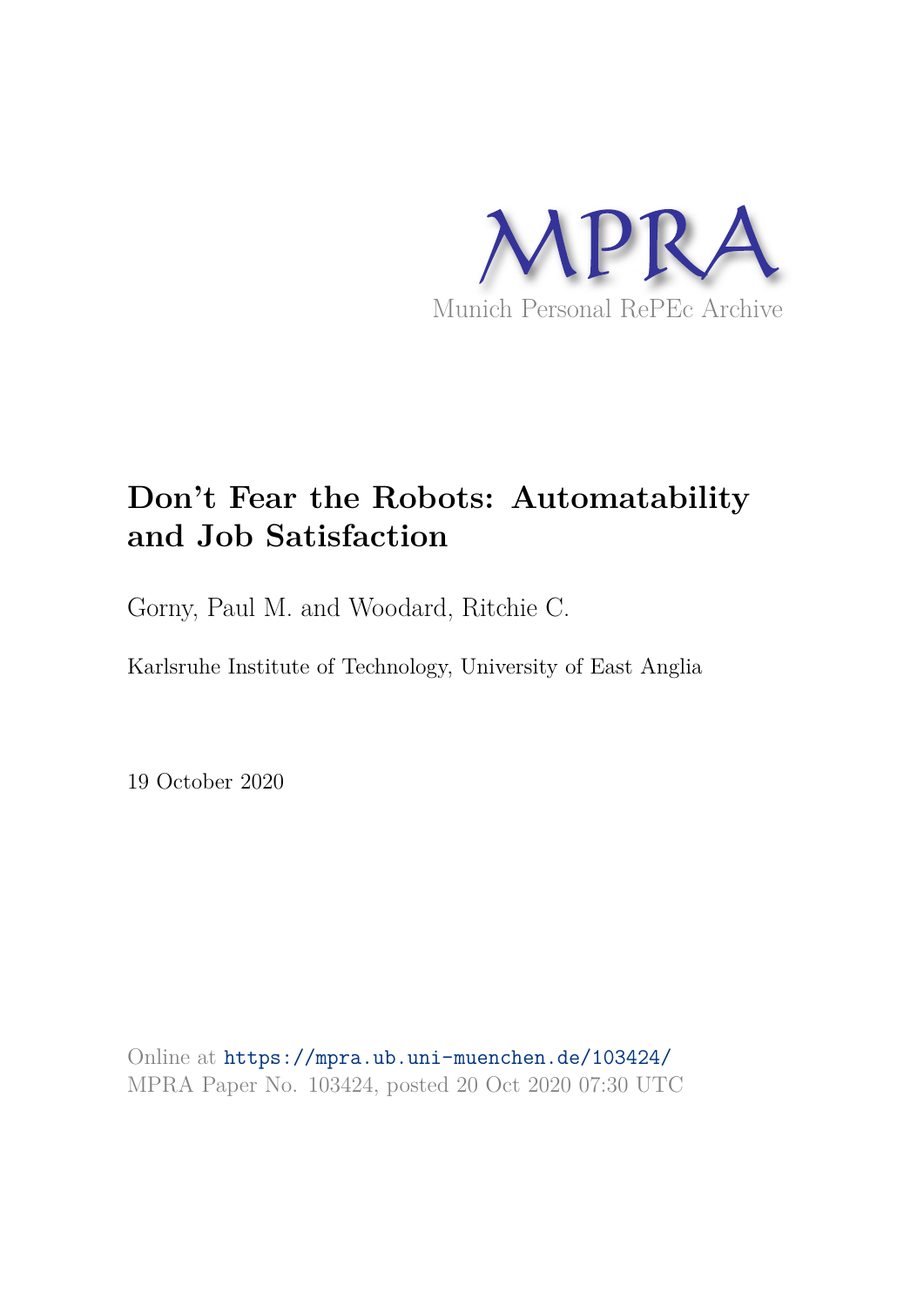# Don't Fear the Robots: Automatability and Job Satisfaction<sup>∗</sup>

Paul M. Gorny† and Ritchie Woodard‡

†Karlsruhe Institute of Technology, Germany ‡University of East Anglia, UK

October 19, 2020

#### Abstract

We analyse the correlation between job satisfaction and automatability – the degree to which an occupation can be or is at risk of being replaced by computerised equipment. Using multiple survey datasets matched with various measures of automatability from the literature, we find that there is a negative and statistically significant correlation that is robust to controlling for worker and job characteristics. Depending on the dataset, a one standard deviation increase in automatability leads to a drop in job satisfaction of about  $0.64\%$  to  $2.61\%$  for the average worker. Unlike other studies, we provide evidence that it is not the fear of losing the job that mainly drives this result, but the fact that monotonicity and low perceived meaning of the job drive both automatability as well as low job satisfaction.

Keywords: Job Satisfaction, Automation, Monotonous Tasks JEL Classifications: J01, J28, J81, O33

<sup>∗</sup>We would like to thank Alexander Matusche and Emike Nasamu for helpful comments. We would especially like to thank Kerem Okay, who helped matching data and compiling preliminary insights prior to this paper. All remaining errors are our own.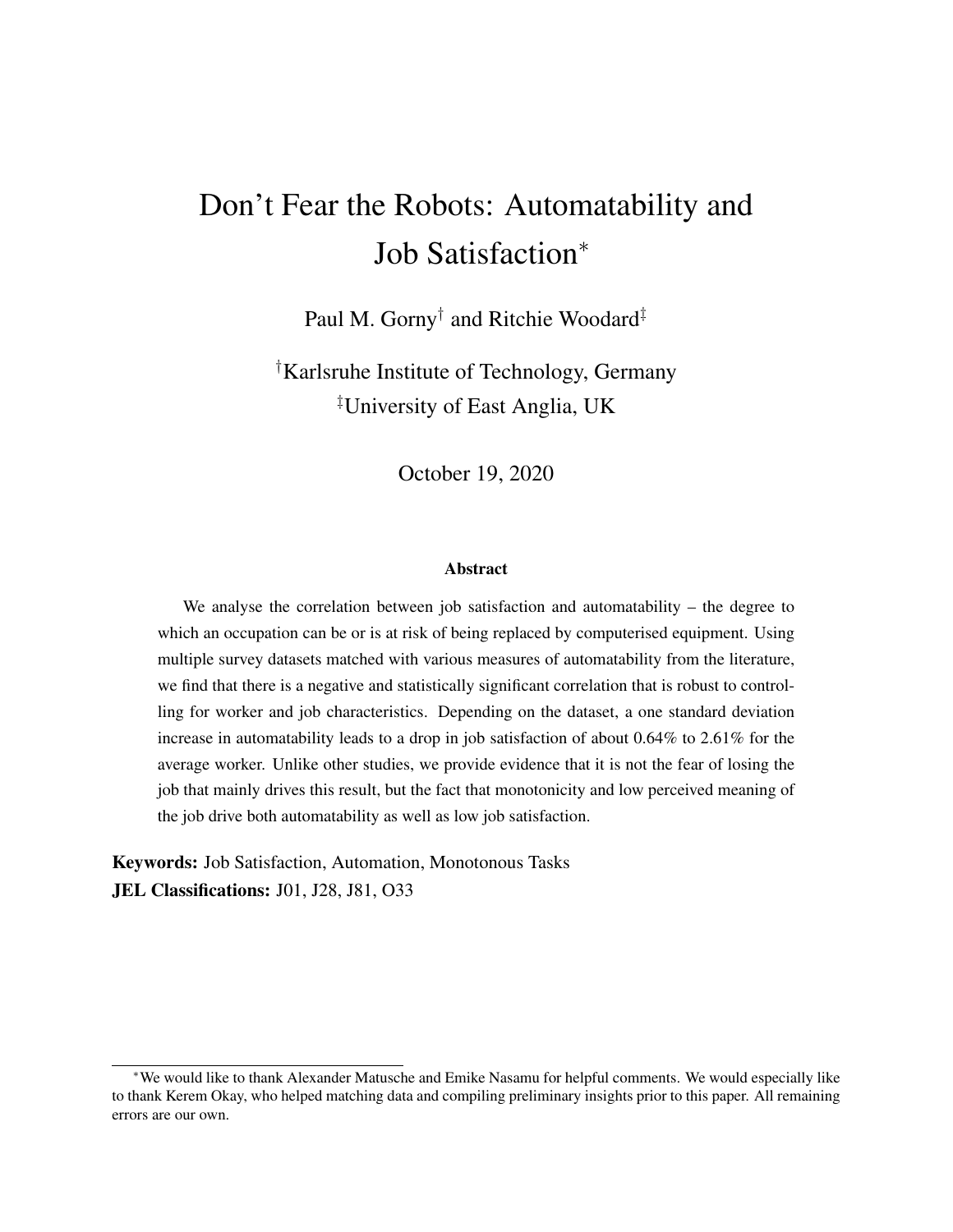# 1 Introduction

Technical innovation, aimed at increasing labour efficiency, often comes with a fear of jobs being at risk and whole industries shifting away from human capital. Past industrial revolutions, like those associated with the invention of the steam engine, the introduction of assembly lines in manufacturing work, and robotics, typically reduced the physical stress of jobs. However, they were also associated with psychological stress originating from the risk of the job being made redundant (Curtis, 1983), previously even prompting workers to destroy machinery as a drastic form of protest against having their jobs made redundant (also known as *Luddism*, see e.g. Costinot and Werning, 2018).

In today's technical revolution, technologies such as Artificial Intelligence (from hereon: AI) and advanced robotics have progressed to the point where they are capable of replacing much of the manual labour in any productive sector, and more recently, large parts of the most common work type in western societies: office and administrative occupations.<sup>1</sup> The extent to which this capability for replacement will be turned into actual job losses is a matter of costs and regulations<sup>2</sup> and is currently an active field of research (e.g. Frey and Osborne, 2017; Arntz et al., 2017; Acemoglu and Restrepo, 2018, 2020).

### Definition 1 (Automatability). *Potential or risk for a job to be completed by means of computercontrolled equipment.*

Acemoglu and Restrepo (2020) investigate the effects of automatability (in particular, robotics adoption) on the US labour market in terms of employment and wages. They exploit regional variation to estimate the total employment effect to be an absolute job loss of 400,000 jobs and an overall wage reduction of 0.42%. The authors indicate that given the rapid increase in the abilities of robotics, these effects are likely to be lower bounds in the mid- to long-run.

One of the main driving forces of innovation and investment in new technologies is how likely they are to improve well-being. Politicians and economists alike agree that income, either in aggregate as GDP per capita or individual earnings after taxes, cannot serve as a sole indicator to test whether they do. The focus has thus shifted to subjective measures of life quality more generally, such as health and overall happiness, and to job-satisfaction in specific (Stiglitz et al., 2010). While the discussion of the effects of automation on the economy and the labour market is currently largely centred around potential GDP growth and unemployment risks (see Dauth et al., 2017; Calvino and Virgillito, 2018), there might be more immediate ways in which it affects employees' subjective quality of (work) life.

<sup>&</sup>lt;sup>1</sup>This sentence was indeed created with the help of talktotransformer.com (King, 2020), which uses a neural network to generate text from a sample – the first paragraph in our case.

<sup>&</sup>lt;sup>2</sup>For example, with respect to autonomous driving and safety standards concerning so-called cobots that interact with humans in the workplace.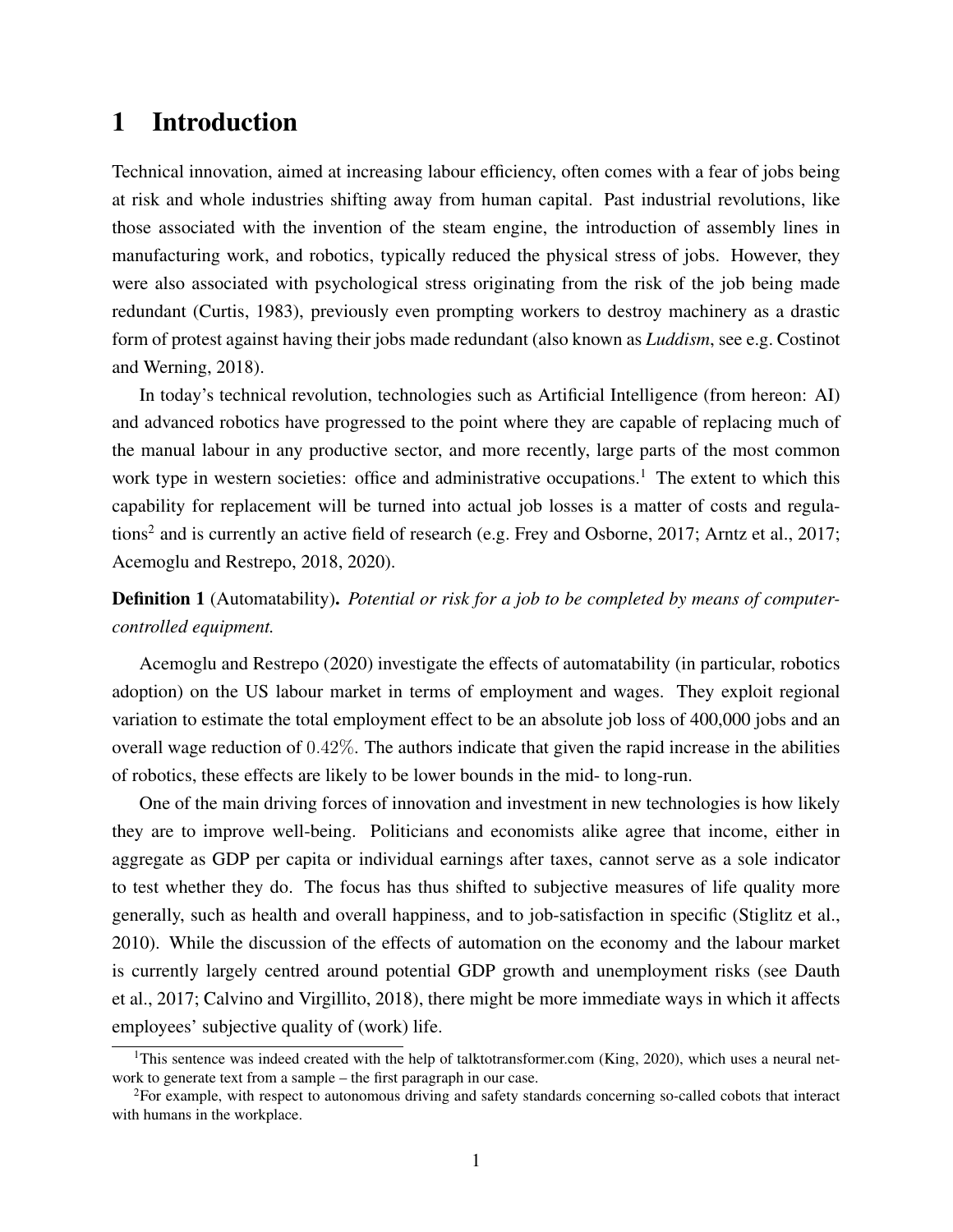Thus, our main research question asks whether jobs associated with lower job satisfaction are the ones with higher automatability, i.e. whether the employees in these jobs have a higher potential or risk to be replaced by AI and robotics. Further, we explore the prevalence of these effects across countries and across industries. Finally, we argue that these effects are largely due to the nature of the respective jobs, rather than the workers' fear of losing their jobs to automation. Thus far and to our knowledge, the only study that works in this direction is Schwabe et al. (2020), who study a micro-dataset of Norwegian workers.<sup>3</sup> Their focus is on identifying the specific effects of workers' job-related fears of automation, rather than the general correlation between automatability and job satisfaction. While they try to identify the causal effects of the fear of losing a job through automation, we argue that it is partially in the nature of jobs with high automatability to be associated with lower job satisfaction, even before this fear arises.<sup>4</sup> Monotonicity of a job thus allows for easier automation – as less contingencies need to be considered by the computer – but it also causes the job to be less interesting and meaningful, affecting job satisfaction (Melamed et al., 1995).

We use survey data from multiple sources (the General Social Survey, GSS; the European Social Survey, ESS; the Work Orientations IV dataset of the International Social Survey Programme, ISSP) and combine them with estimated automatability measures from the literature (Frey and Osborne, 2017; Arntz et al., 2017; Manyika et al., 2017) to investigate their correlation while controlling for available confounding variables within each dataset. We find that there is a negative, statistically significant and robust relationship between automatability on job satisfaction. Depending on the job satisfaction scale and automatability measure used, a one standard deviation increase in the automatability measure results in a 0.64% to 2.61% reduction in job satisfaction for the average worker. We show that controlling for the fear of losing their job or their subjective feeling of job security does not significantly affect this result. However, when we control for the subjective assessment of how interesting and/or meaningful the occupation is to the worker the effect completely vanishes. Also, we repeat our regressions with data from the 1970s where automation was less present and less salient, arriving at the same results, which demonstrates that the fear of losing their job is not the main, or at least not the sole, channel that determines the correlation of automatability and job satisfaction.

Our results have normative implications for the effects of skill-biased technical change on worker utility and related issues like taxation and welfare (Blankenau and Ingram, 2002; Ales et al., 2015; Costinot and Werning, 2018). Within this line of research, non-monetary components to worker welfare are important for the design of optimal labour taxation and social benefit schemes, particularly, if these components change systematically with the technical advances. The

 $3$ Hinks (2020) is similar in spirit but focusing on overall life satisfaction.

<sup>4</sup>See Mokyr et al. (2015) for a discussion of technological anxiety and economic growth.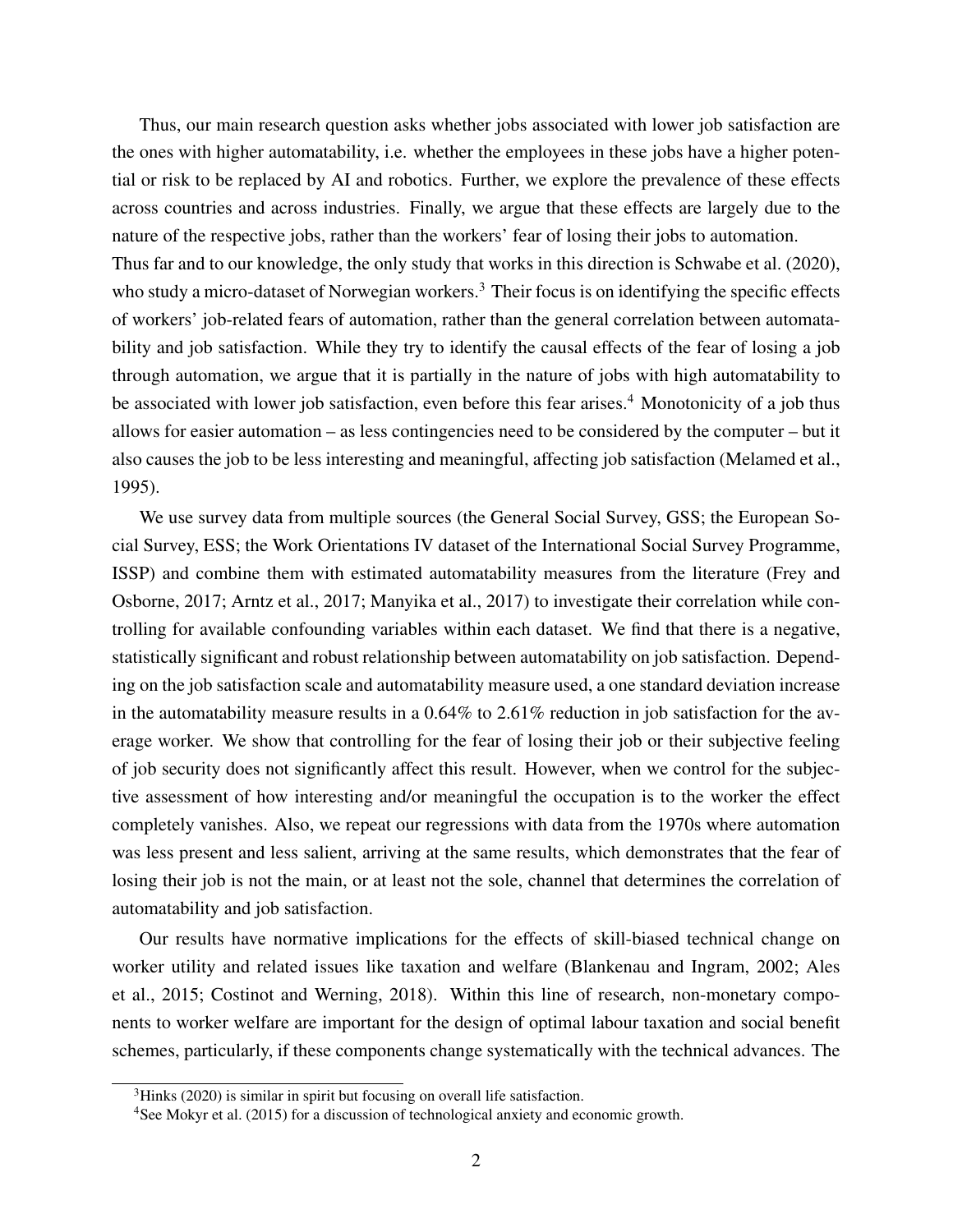usual debate is often centred around new forms of capital taxation when capital changes from tangible machines to intangible algorithms (e.g. Abbott and Bogenschneider, 2018; Thuemmel, 2018; Rebelo et al., 2019), but our findings suggest that a debate on new forms of labour taxation could be due.

Further, we add to the discussion on the consequences of automation beyond employment and wage depression. Given the well-documented evidence on job-anxiety-related and stress-related illnesses (see e.g. Nieuwenhuijsen et al., 2010) and the associated health costs (see e.g. Van der Klink et al., 2001), it is important to shed light on how job satisfaction is expected to change with the increased use of AI and robotics in the workplace, whenever they are replacing parts of the workforce rather than merely augmenting its productivity.

We also complement research on productivity effects of robotics, by providing an additional channel from automation to worker productivity. While robotics and AI can aid workers and fulfil tedious tasks wherever they assist humans, they also seem to mainly replace jobs that are associated with lower job satisfaction. This is likely affecting intrinsic work motivation in the long run and thus suggests another important channel to worker productivity beyond task complementarities with machines.

However, this paper should not be misunderstood as a blind advocacy of automation and for the reduction of the workforce overall or in any specific industry. If we were to compare the satisfaction of workers in high-risk jobs with that of unemployed respondents, it would likely be hard to argue in favour of automation at the cost of structural unemployment. Instead we argue that the current phase can become another transitional period from manual labour to largely automated production, where technologies allow it. Our results indicate that once such a transition is complete, and the corresponding labour market frictions are overcome, the resulting set of jobs would contribute towards a more satisfied workforce. It is thus paramount to politically lay out adequate plans to reduce those frictions and train future workers, thus enabling them to fulfil the emerging jobs and those jobs that remain.

The remainder of the paper is structured as follows. In Section 2.1 we review the literature on job satisfaction. In Section 2.2 we consider contributions to the estimation of automation risks. Section 3 describes the datasets utilised and how they were merged. In Section 4 we state our empirical models and results, which are in turn discussed in Section 5. Section 6 concludes.

# 2 Literature Review

As we are combining data on subjective job satisfaction with estimated measures of automatability, our study roughly falls between two streams of literature.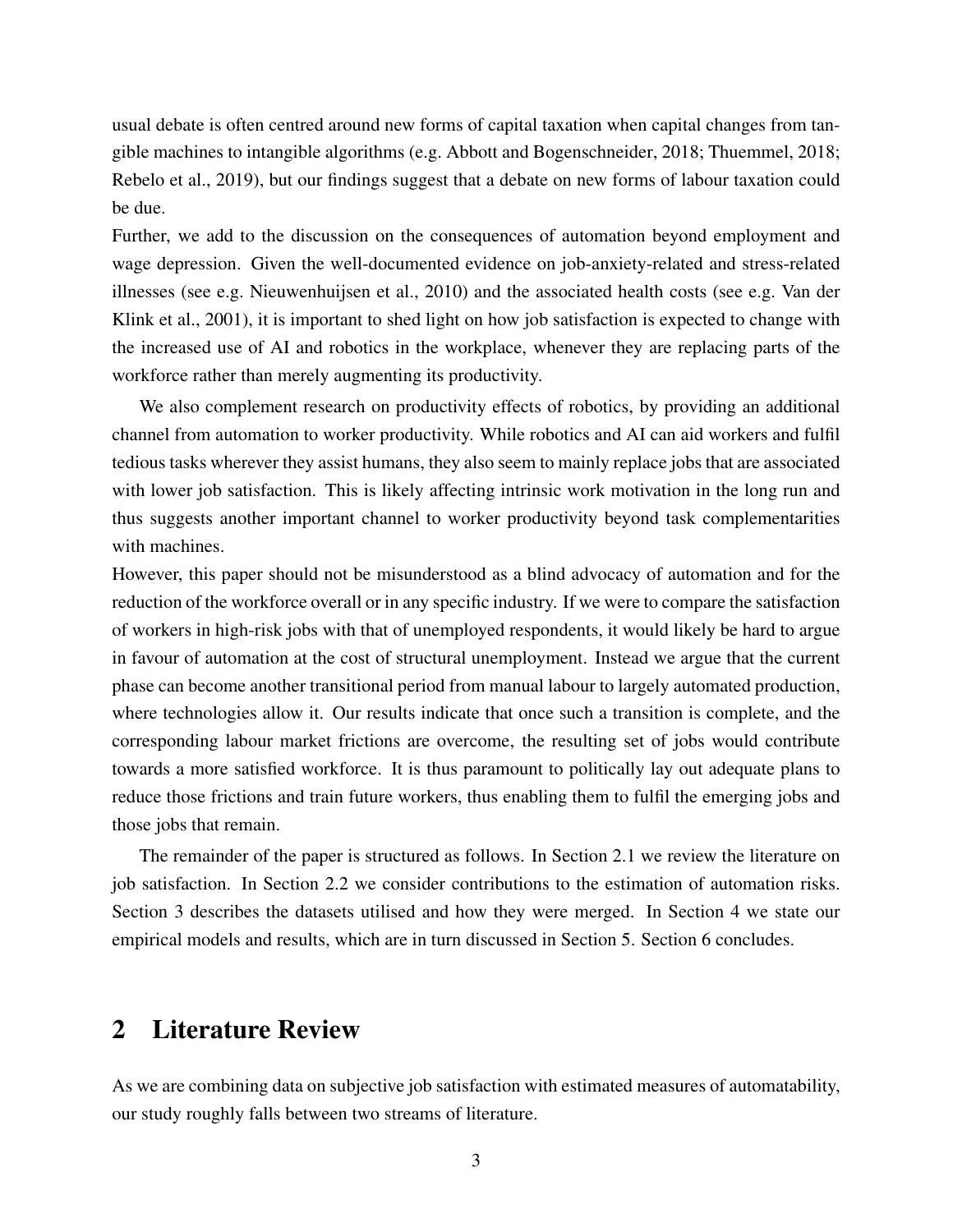### 2.1 Job Satisfaction

Working adults spend roughly a third of their day at work. Thus work is a major factor contributing to happiness (Clark et al., 2017) beyond the income that it generates (Layard, 2011; De Neve and Ward, 2017). How people feel about their work and the degree to which people like their jobs can be captured by an attitudinal variable, known as job satisfaction, which is typically elicited through survey questions (Spector, 1997). These can either be single survey questions which assesses how people feel about their work on a global level or a series of survey questions assessing how people feel about the various domains or facets of their work.<sup>5</sup> From the perspective of employers, high job satisfaction is desirable as they are correlated with low levels of employee turnover rates (Lambert et al., 2001), low levels of absenteeism (Hacket, 1989) and ultimately increased levels of organisational productivity (Inuwa, 2016).

Typical studies on job satisfaction investigate its correlation with income, gender, ethnicity, work-life balance, industry/sector, the terms of employment contract and prior experience of unemployment, as well as its variation across countries (Judge et al., 2001; Westover and Taylor, 2010). Being self-employed (Lange, 2012), having a higher income (Rayo and Becker, 2007), previously experiencing phases of unemployment (Clark et al., 2001), as well as higher age (Kalleberg and Loscocco, 1983) are typically associated with higher levels of current job satisfaction.

Being non-white (Antecol and Cobb-Clark, 2009) (the typical explanation being race discrimination), male (Clark, 1997; Bender et al., 2005) and working in a blue collar job (Hu et al., 2010) are typically associated with lower subjective job satisfaction. In our regression analysis, we show that the correlation between automatability and job satisfaction is robust to controlling for these factors known to the literature, whenever appropriate measures are available.

We consider job satisfaction scores measured on 4,7 and 11 point Likert scales, depending on the dataset used. There are limitations to using these measures. As the measures are selfreported, workers could have systematic biases that drive or weaken our results. The use of indices created from several facets of satisfaction in the workplace (e.g., with respect to career paths, salary, excitement about the daily tasks) does not mitigate this concern, since these measures themselves are typically elicited through surveys as well, and thus do not result in objective measures either. Thus, we use the global measure of job satisfaction – the answer to a question like "All things considered, how satisfied are you with your present job?" on one of the above-mentioned scales – as this is widely done across the literature for seminal research in social psychology (e.g. Scarpello and Campbell, 1983), sociology (e.g. Ross and Reskin, 1992) and economics (e.g. Freeman, 1977). By demonstrating the robustness of our results across the different scales, we avoid advocating one of them over the others.

<sup>&</sup>lt;sup>5</sup>These domains include, but are not limited to, wage and rewards, job design, job autonomy, job security, organisational environment and culture, job variety and social capital (Spector, 1997).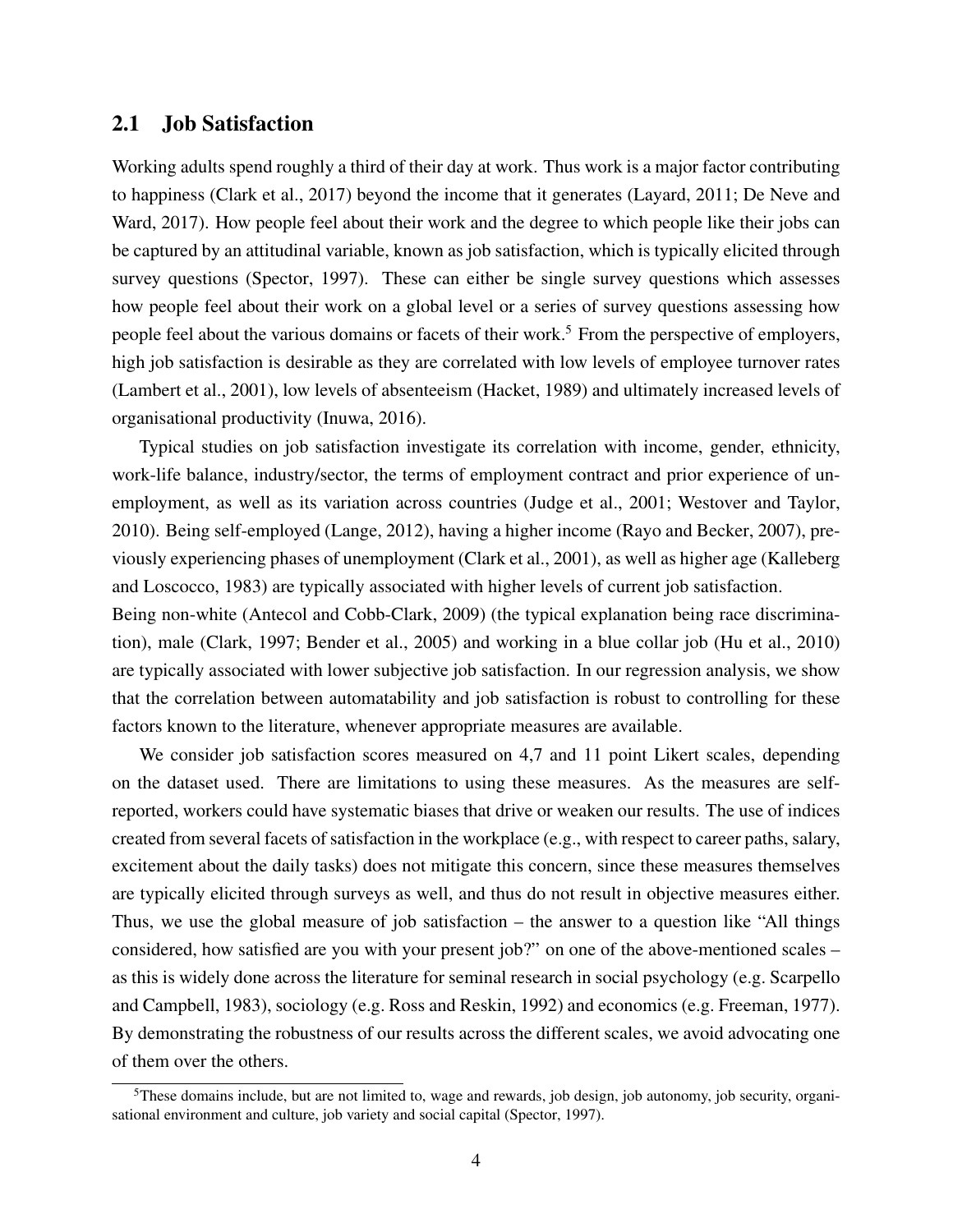### 2.2 Automatability Measures

To our knowledge, the first article that provides concrete estimates of automatability by job code is Frey and Osborne (2017). They use the O\*Net dataset to match engineers' ability to automate tasks which are necessary in 702 jobs. They identify a list of bottlenecks – intelligence features that are currently hard or impossible to computerise: 'perception and manipulation', 'creative intelligence' and 'social intelligence' – which are assigned to skills listed in the O\*Net dataset. These skills are in turn matched to the jobs in which they are needed. Frey and Osborne (2017) regress a dummy of expert assessments of automatability in 70 jobs on whether each of these bottlenecks apply to skills relevant in the respective job. Once the training results of the machine learning algorithm were validated, they ran it on the entire set of 702 jobs to provide their estimates. Studies trying to estimate automatability largely build on theoretical frameworks in which workers need a specific set of skills to perform tasks needed for the job they are assigned to. The allocation of tasks and skills to jobs is then taken to the data. Autor and Dorn (2013) is a seminal example of this stream of literature and Frey and Osborne (2017), both theoretically and conceptually, build largely on it. Other foundational papers include Aghion and Howitt (1994) and Brynjolfsson and McAfee (2014).

Frey and Osborne (2017) triggered a body of follow-up research that either critically assessed their approach (see e.g. Brandes and Wattenhofer, 2016; Bonin et al., 2015), applied it to other labour markets (see e.g. Bonin et al., 2015; Dengler and Matthes, 2015; Arntz et al., 2016; Manyika et al., 2017) and specific industries (see e.g. Decker et al., 2017), or built on it by investigating further questions that result from many jobs being prone to automation (see e.g. Acemoglu and Restrepo, 2018; Autor and Salomons, 2018; Bessen et al., 2019; Acemoglu and Restrepo, 2020). We largely see our contribution to the latter type of research, as we take the various sources of data on job satisfaction and automatability as given, and investigate the correlation between these variables.

Other articles within the broader literature investigate the empirical contributions to production from the side of robotics (see e.g. Graetz and Michaels, 2018).

## 3 Data Description

As we are combining numerous data sources for our empirical analysis in Section 4, this section provides a broad description of the data. We utilise three survey datasets: the General Social Survey or GSS (Smith et al., 2020), the European Social Survey or ESS (Anonymous, 2012) and the Work Orientations IV dataset of the International Social Survey Programme or ISSP (Carton et al., 2017). These surveys provide data on job satisfaction; as well as other individual and household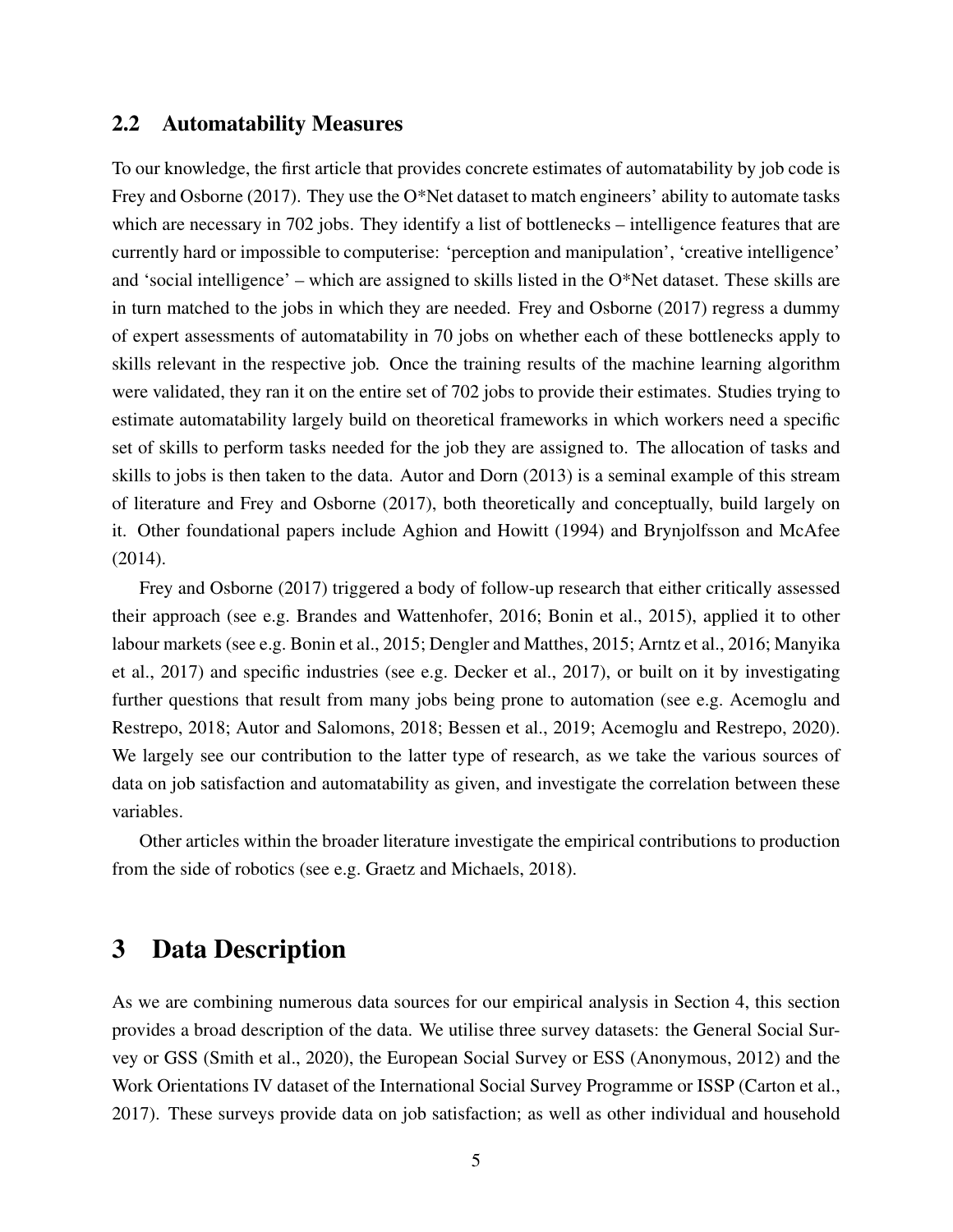characteristics, which provide a range of relevant control variables. They also include job codes which we use to match them to measures of automatability. We consider four such measures which we summarise in Section 3.2.

Our empirical analysis, firstly, considers the US case in Section 4.1, which combines the GSS dataset with the estimates from Frey and Osborne (2017) for the bulk of the analysis. Then, secondly, it considers the European case in Section 4.2, which combines the ESS dataset with the estimates from Dengler and Matthes (2015). Lastly, it considers the general world-wide case in Section 4.3, which combines the ISSP dataset with the two aforementioned automatability measures, as well as a measure provided by Manyika et al. (2017). However, also for the first two survey datasets, we consider the other measures as robustness checks. Some of the control variables relate to demographics and appear in all three survey datasets. These are used in a baseline specification for purposes of comparison. We then exploit the unique aspects of each survey dataset to gain additional insights.

### 3.1 Survey Data on Job Satisfaction

This subsection briefly describes the three survey datasets used in the empirical analysis to give the reader a feel for the size and scope of each.

#### 3.1.1 The General Social Survey

The General Social Survey (GSS) has been conducted in the United States of America since 1972. It began as an annual survey but since 1994 it has been conducted biennially in even numbered years. The survey is conducted by the University of Chicago's National Opinion Research Center (NORC).<sup>6</sup> While it contains some topical questions which can vary between waves of the survey, it contains a core of demographic, behavioural and attitudinal questions. The main survey provides cross-sectional data, from which we consider the period from 2006 to the most recent available year, 2018. This is a time frame in which we believe automation became both relevant and salient. This cross-sectional survey design was augmented with a rotating panel design. It includes three panels starting in 2006, 2008 and 2010, respectively, each consisting of three biennial waves. They therefore finished in 2010, 2012 and 2014 respectively. After 2014, the rotating panel design was discontinued.

We combine the cross-sectional data with the panel data. Overall this dataset therefore spans from 2006 to 2018 and contains 12,121 observations (for which both job satisfaction and job codes

<sup>&</sup>lt;sup>6</sup>The General Social Survey (GSS) is a project of the independent research organization NORC at the University of Chicago, with principal funding from the National Science Foundation (Smith et al., 2020).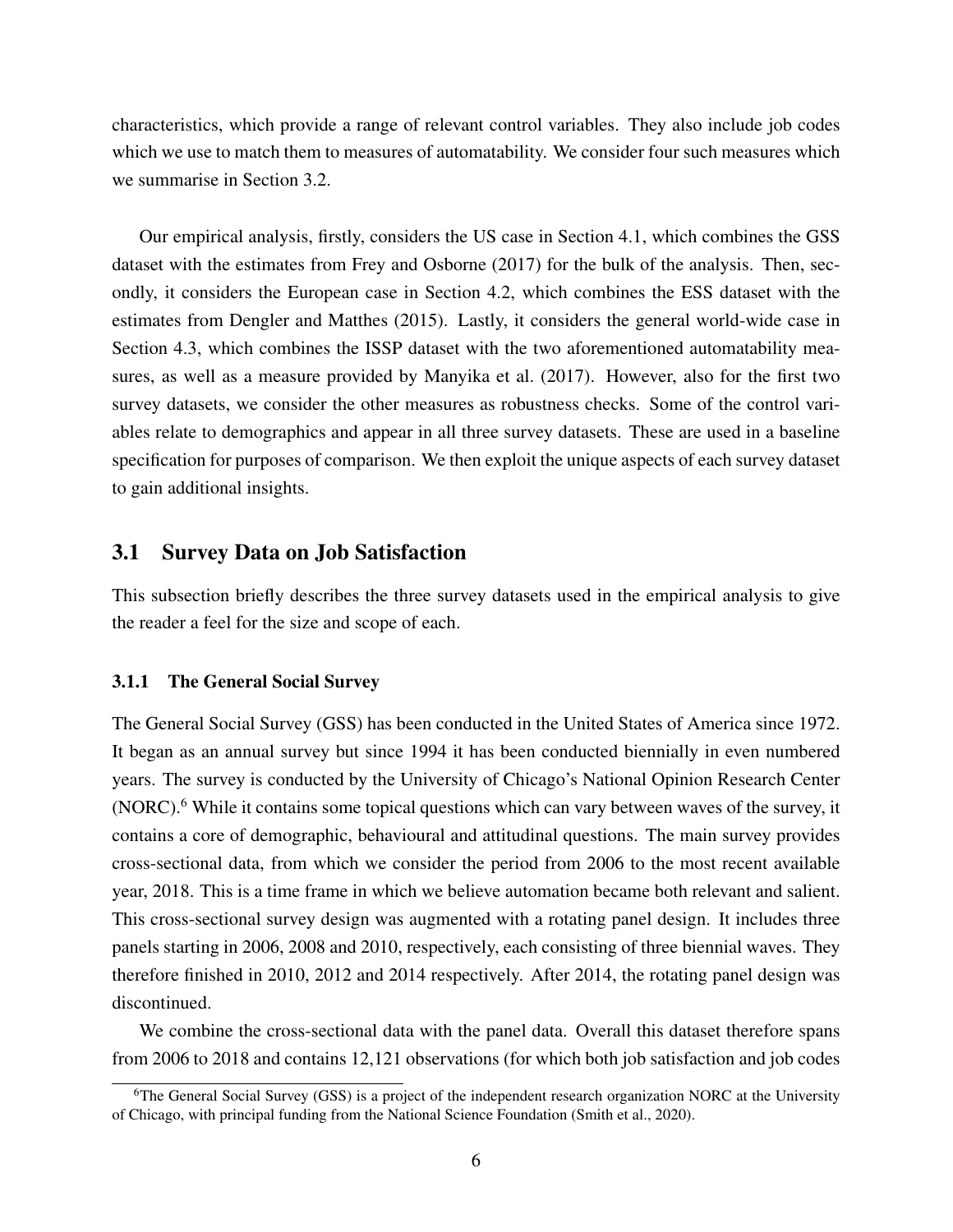are available). Due to the overlap between the panel data and the cross-sectional data, there are more observations in the earlier years, up to 2014. Due to the additional overlap between the panelwaves, there are more observations in 2010 than in the other years. Table 1 shows the breakdown of observations by year and data type.

| Year  | Cross-Section Obs | Panel Obs | Total Obs |
|-------|-------------------|-----------|-----------|
| 2006  | 1126              | 747       | 1873      |
| 2008  | 786               | 1382      | 2168      |
| 2010  | 802               | 1925      | 2727      |
| 2012  | 814               | 1152      | 1966      |
| 2014  | 964               | 513       | 1477      |
| 2016  | 960               | $\Omega$  | 960       |
| 2018  | 950               | 0         | 950       |
| Total | 6402              | 5719      | 12121     |

Table 1: GSS Observations (by Year and Data-type)

Job Satisfaction is elicited through a single question which asks the respondent how satisfied they are with the work they do on the whole<sup>7</sup>. The respondent chooses from four responses: very satisfied, moderately satisfied, a little dissatisfied, or very dissatisfied. The data also contains Census 2010 Occupation Codes (OCC2010) which are matched to the relevant automatability measures.

The main demographic variables available, which make up our baseline specification of controls, are income, work hours, employment type, age, gender, ethnicity, level of education, marital status, number of children, and a self-reported measure of health. In addition, we consider variables relating to subjective job security, socio-economic class/financial position, religion and other worker opinions.

#### 3.1.2 The European Social Survey

The European Social Survey (ESS) is a cross-national survey conducted across Europe. Established in 2001, with the first round of data collection in 2002, this is also a biennial survey which aims to measure attitudes, beliefs and behavioural patterns in over thirty European nations. Job satisfaction is only available for 2012, which restricts the dataset to a cross-section from this single year. Still, we obtain 23,852 observations across 29 countries that provide sufficient cross-country variation to exploit. The frequency of observations for each country is given in Table 27 in Appendix B.

Just as in the GSS, job satisfaction is elicited through a single question asking how satisfied the

<sup>&</sup>lt;sup>7</sup>Exact phrasing: "On the whole, how satisfied are you with the work you do–would you say you are very satisfied, moderately satisfied, a little dissatisfied, or very dissatisfied?"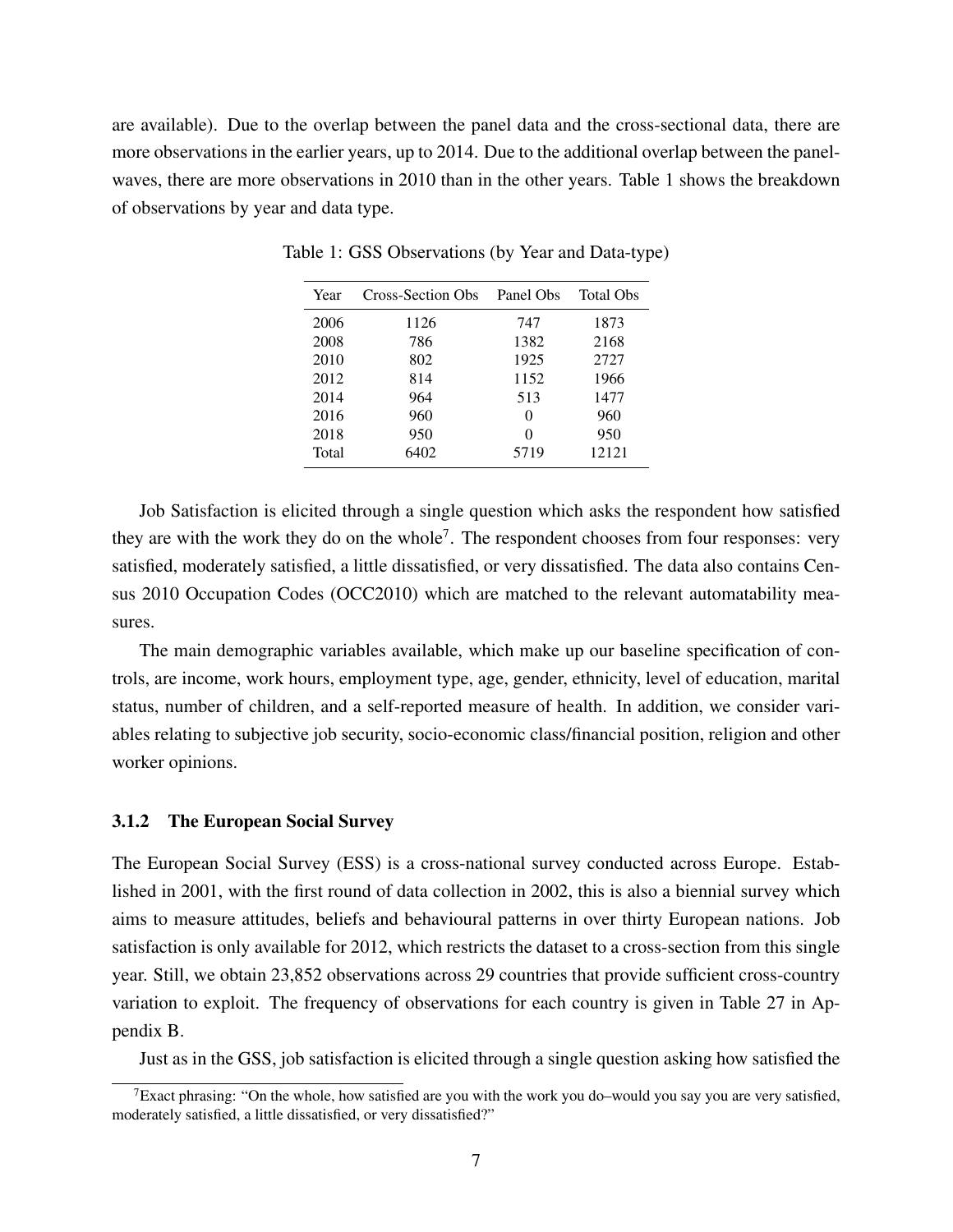respondent is with their present job<sup>8</sup>. However, in the ESS dataset, job satisfaction is measured on a scale from 0 'extremely dissatisfied' to 10 'extremely satisfied'. This larger range of potential responses offers more nuance than the GSS dataset. The data contains the 2008 International Standard Classification of Occupations (ISCO-08) codes which are used to match the relevant measures of automatability.

The same main demographic variables (as for the GSS dataset) are considered to establish a baseline specification of controls. There are some differences in how these variables are measured between the datasets, which are discussed further in Section 4 when exploring descriptive statistics. Despite this, there are sufficient similarities to allow a comparison between the results of the datasets. Then, in addition, we exploit the cross-country variation within the ESS dataset, as well as items relating to the workers' attitudes on current and future aspects of their job and life, and other worker and job characteristics that are absent from the other datasets.

#### 3.1.3 The International Social Survey Programme

The International Social Survey Programme (ISSP) carries out annual surveys since 1984 across a growing number of member states. Initially the survey covered the four member states - Australia, Germany, Great Britain, and the United States – while the current dataset we are using provides data on 37 states. In total, the dataset provides 23,055 observations collected over the years 2015 (13,987 obs.), 2016 (8,137 obs.) and 2017 (931 obs.). The frequencies for each country are given in Table 28 in Appendix B.

In this dataset job satisfaction is again elicited through a single question asking how satisfied the respondent is with their present job<sup>9</sup>. Here, job satisfaction is measured on a scale from 1 'extremely dissatisfied' to 7 'extremely satisfied'. This completes the list of usually employed scales for measuring job satisfactions with direct questions in surveys and provides a middle ground between the GSS' 4-point and the ESS' 11-point Likert scale. The data as well contains the 2008 International Standard Classification of Occupations (ISCO-08) codes which are again used to match all available measures of automatability.

On top of questions considered in the GSS and ESS sections, the ISSP provides items that are more specific to the respondents' occupations, as opposed to their life in general. We use these to test the fear-based explanation versus our suggested explanation that job satisfaction and automatability are both correlated with the degree of task-monotonicity and low perceived meaning of the job.

<sup>8</sup>Exact phrasing: "All things considered, how satisfied are you with your present job?"

<sup>&</sup>lt;sup>9</sup>Exact phrasing: "How satisfied are you in your (main) job?"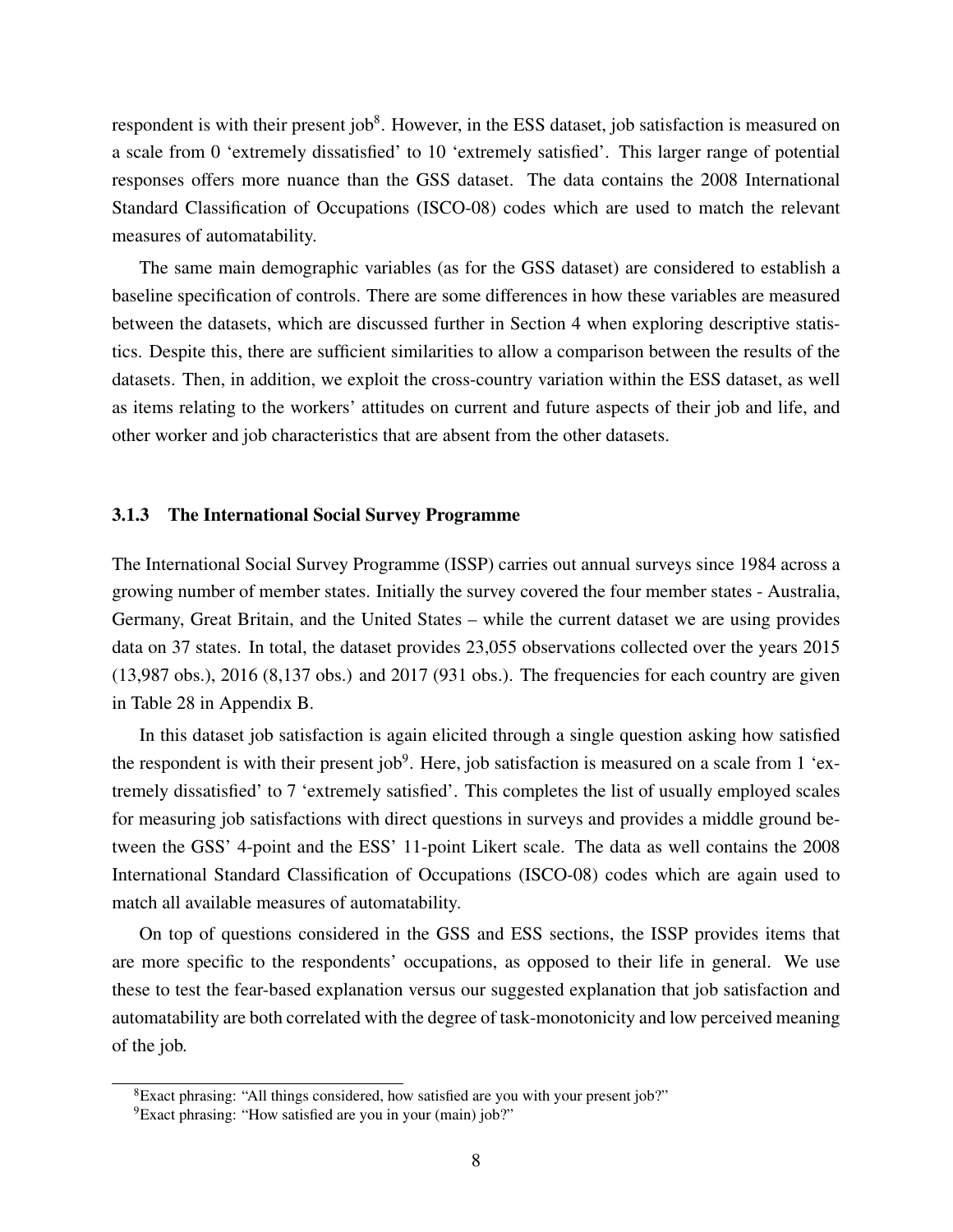### 3.2 Estimates of Automation Risk

The automatability measures stem from research articles starting with the seminal contribution by Frey and Osborne (2017).

| Name                       | # of Jobs | Regional Scope        | Concept   | Approach     | Acronym     | Job Code           |
|----------------------------|-----------|-----------------------|-----------|--------------|-------------|--------------------|
| Frey and Osborne (2017)    | 700       |                       | Risk      | Jobs         | FO          | SOC <sub>10</sub>  |
| Dengler and Matthes (2015) | 133       | Germany               | Potential | <b>Tasks</b> | <b>GER</b>  | ISCO <sub>08</sub> |
| Arntz et al. (2016)        | **        | <b>OECD</b> Countries | Potential | <b>Tasks</b> | <b>OECD</b> | ISCO <sub>08</sub> |
| Manyika et al. (2017)      | ***       |                       | Potential | Tasks        | MK          | SOC2018            |

Table 2: Sources for Automation Risk and Potential from Various Sources

\*\*: Arntz et al. (2016) provide overall automation potential for entire countries, rather than professions.

\*\*\*: In Manyika et al. (2017) Exhibit E4, measures for 19 selected sectors were considered. We manually assigned these to the SOC2018 codes.

Table 2 lists the different sources used, how many jobs they consider and for which regions they were estimated. We use the acronyms in the last column for the respective measures from hereon. The MK measure is slightly problematic, since it only varies across 19 values. We include it here to show that even with this fairly coarse measure we reach a good degree of robustness of our main result. The table also includes whether the estimates should be interpreted as *automation risk* or *automation potential*, according to the respective authors. Since we are aiming to discuss differences between and disentangle effects of fear of automation on the one hand and automation correlating with the monotonicity of the job on the other hand, this distinction is conceptually crucial. While these potentials and risks should clearly be positively correlated, they might differ substantially for some jobs and might evolve differently over time. *Automation risk* refers to the actual probability that a given job will be automated in the next couple of years. While a more concrete definition of the time frame is usually not given, these estimates do typically incorporate the cost of the automation technology, both acquisition and maintenance, the labour costs of workers in that industry, home and abroad, as well as political regulations on the type of technology that had to be used. When we refer to *automation potential*, we merely refer to the share of tasks of a job that could technically already be fully automated. The automation risk for cab drivers in Germany, for example, is thus considerably lower than the automation potential for this job, as the regulatory frameworks for driving assistants are very strict, passengers might prefer human drivers, and the technology is still fairly expensive. Yet, from a purely technical vantage point, autonomous driving is already being piloted in many locations across the globe.<sup>10</sup> Conceptually, automation risk does not necessarily have to be lower than potential though. If health and safety considerations demand

<sup>&</sup>lt;sup>10</sup>For example, Daimler in San Jose (Daimler Mobility AG, 2020) or Waymo in numerous states in the US (Waymo LLC, 2020).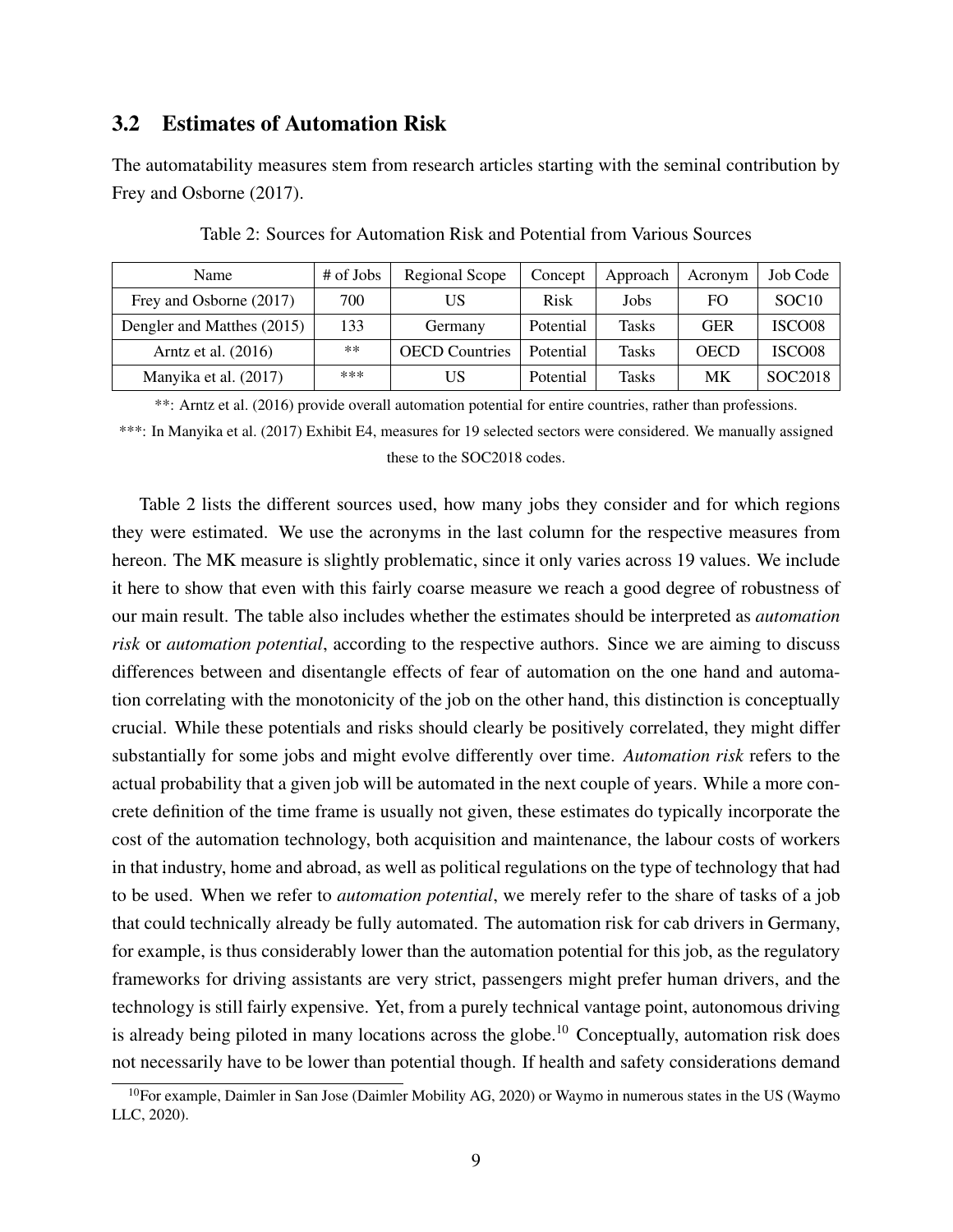the deployment of immature technology or investment opportunities encourage higher current investment in technologies that increase the future automation potential of certain jobs, we can also think of opposite cases. While this certainly does not apply to the majority of occupations, those that come to mind are bomb disposal workers and industry divers.

In order to combine the automatability measures with the survey data, we create crosswalks containing and matching the available job codes in the survey datasets on the one hand and those used for the estimation of the automatability measures on the other hand. For some occupations one classification system might be more coarse or finer than another. This means that some job codes have less distinct subcategories within occupations, leading to multiple jobs being assigned the same automatability figure or the same job being assigned multiple, different automatability figures. The former case is only a problem of reduced variability and there is not much we can do about it, other than estimating our own figures, which is beyond the scope of the paper. The latter problem, with one job having different automatability figures is potentially more problematic. We use the mean of these figures for each job throughout our analysis, unless mentioned otherwise. Generally, we can say that results are robust to the use of the median, maximum or minimum of these values.

### 4 Empirical Analysis

Our analysis is divided into three parts that mainly differ by their regional scope. Section 4.1 considers data from the US, followed by Section 4.2 which utilises data from 29 countries across Europe. Lastly, Section 4.3 uses data from 37 countries across the world. In each case we begin by displaying various simple specifications to show the negative correlation between automatability and job satisfaction, and then provide robustness checks for the sign and significance of the relationship. We then exploit aspects of each dataset to provide supporting evidence for our main hypothesis, that job satisfaction is mainly affected through the nature of the job, rather than the fear of automation.

### 4.1 General Social Survey - The US Case

The data used in this subsection is from the General Social Survey or GSS (Smith et al., 2020). It offers both cross-sectional and panel-data. We combine these datasets to an unbalanced panel of 12,121 observations covering the period from 2006 to 2018. To this data, we match the *FO* automatability estimates discussed in Section 2.2 by the Census 2010 Occupation Codes (OCC2010) given in the data.

As the panel-data lacks survey weights and the cross-sections lack a panel-data structure, our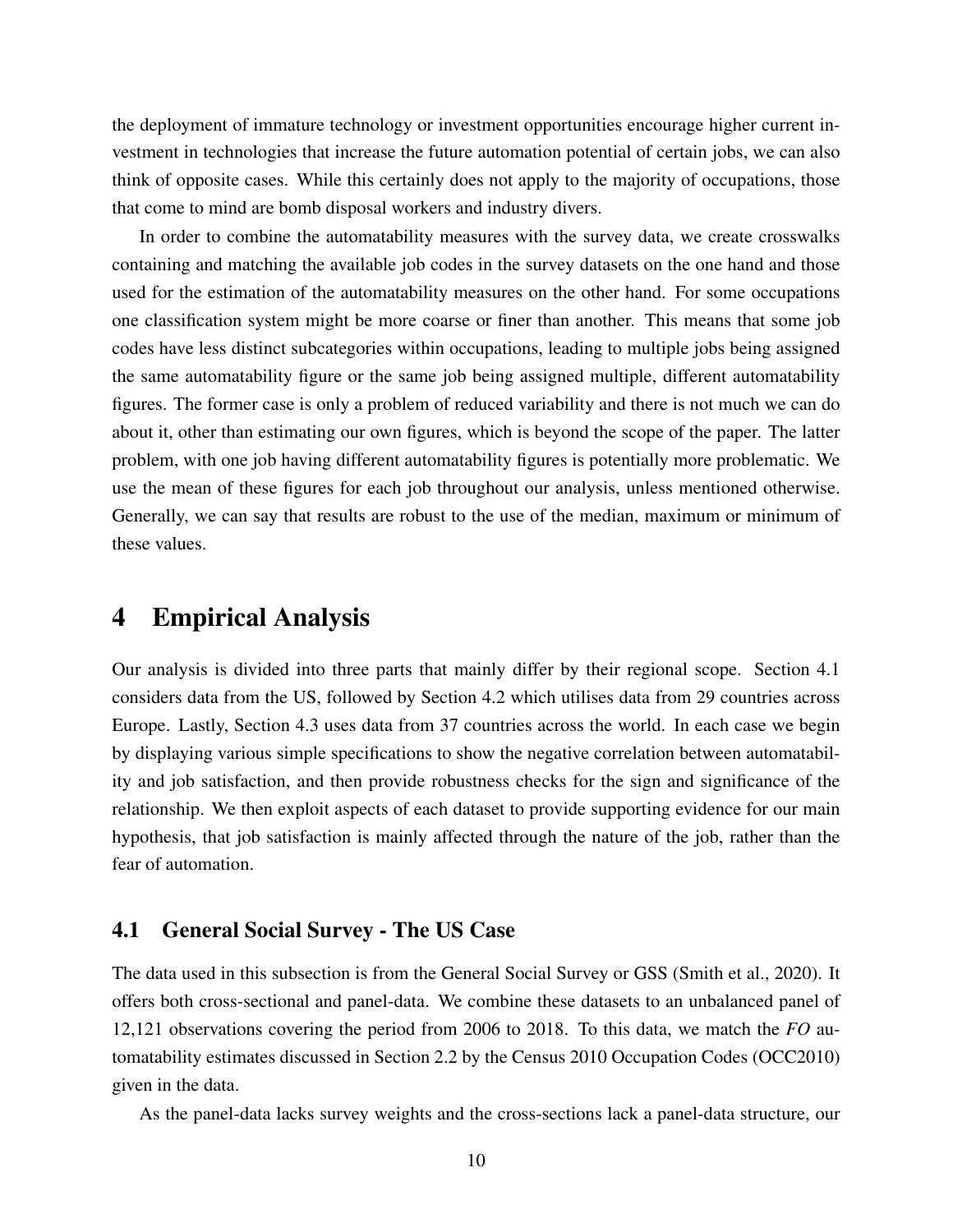initial analysis is estimated using an ordered Probit model (o-Prob) on the pooled data. We conduct our main empirical analysis on this entire dataset, before splitting the data into panel-data and cross-sections again for our robustness checks. Splitting the data in this way allows us to apply survey weights to the cross-sections and use panel-data techniques on the panels to exploit time variations in job satisfaction and some of the covariates. Our findings are robust to using the pooled or separated datasets. In additional robustness checks, we also consider the other measures of automatability as the main explanatory variable of interest, in place of the *FO* estimates.

#### 4.1.1 Descriptive Statistics and Correlations

As our dependent variable, the dataset contains the respondents' job satisfaction scores on a scale from 1 'Very Dissatisfied' to 4 'Very Satisfied'.<sup>11</sup> We call this variable *JobSat4*.





Figure 1 Panel (a) shows that the distribution of job satisfaction is fairly skewed towards the more positive evaluations. While this negative skew (of -1.12) in the data is not a large concern in itself, as our sample size is large and we are mainly considering ordered Probit regressions, the main issue is the limited variation in responses. 49.88% of respondents reported to be "very satisfied", while 87.06% report to be at least "moderately satisfied" (i.e. categories 3 and 4). This leaves only 12.94% expressing dissatisfaction. We have some concerns that the phrasing of categories (with "moderately satisfied" as category 3) may have anchored the responses to the upper end of the distribution, with a low threshold of giving a high score and therefore some potential variation grouped together in the top categories. This is addressed to some extent in the ESS and ISSP which both offer more potential responses and a more symmetric wording along the

<sup>&</sup>lt;sup>11</sup>The original scale ranges from 4 'Very Dissatisfied' to 1 'Very Satisfied'. For a more intuitive uptake of the results we opted to invert it.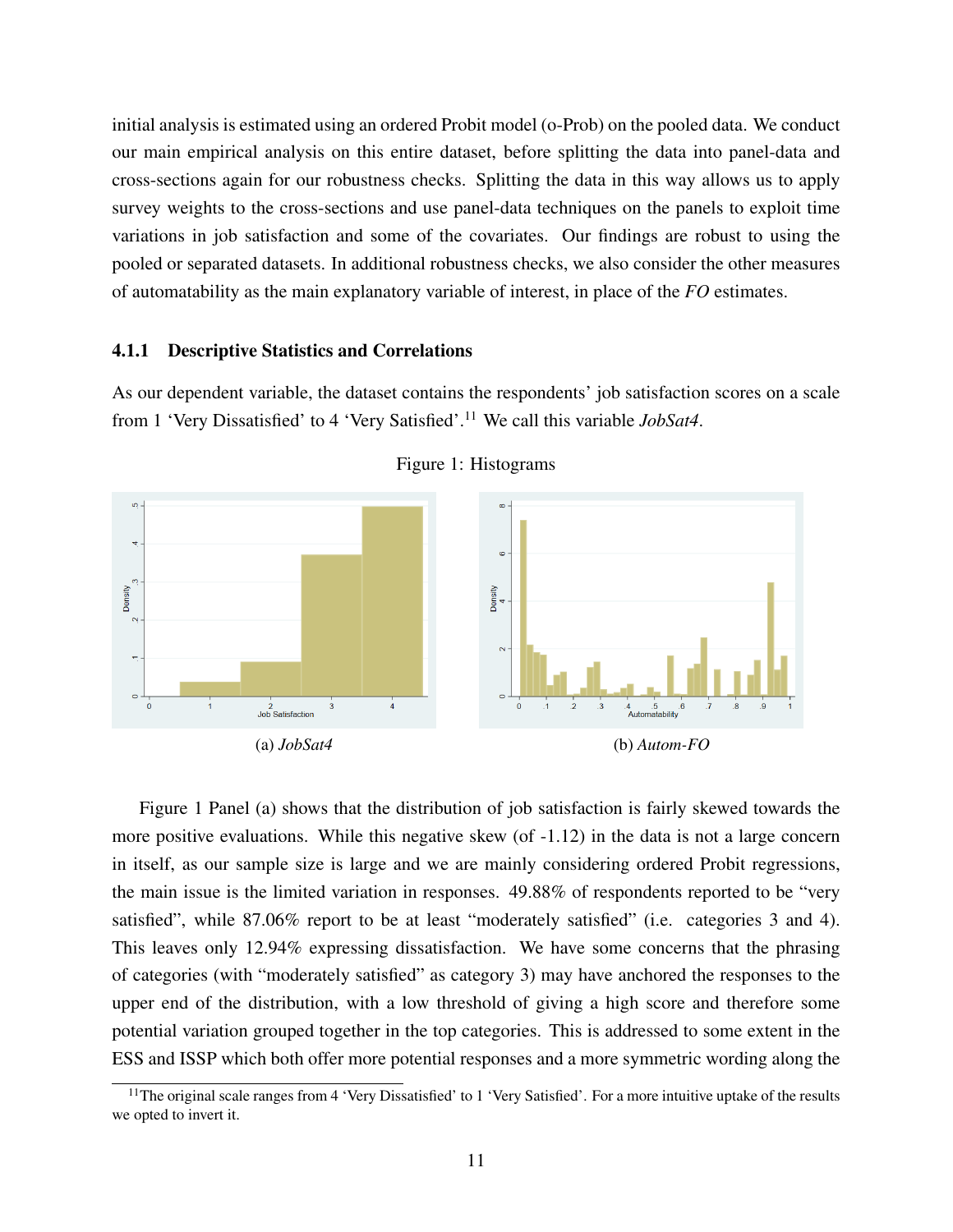more detailed scales.

Figure 1 panel (b) shows the distribution of the *FO* automatability measure. Their distribution is strongly bi-modal with jobs close to 1 being fully automatable by computerised equipment, while those close to 0 are not automatable at all.

Additional to these main variables of interest to our research question, we use an extensive list of additional information on the respondents covering their key demographics (age, ethnicity, sex, marital status, number of children, etc.), their financial status, job characteristic and responses that are typically found to be important covariates in studying life or job satisfaction as outlined in Section 2.1. Table 3 provides descriptive statistics for job satisfaction, the *FO* measures and the most important demographics. The exact questions to the variables we use can be found in Smith et al. (2019).

|          | N      | Mean   | Std. Dev. | Min. | Max. |
|----------|--------|--------|-----------|------|------|
| JobSat4  | 12,121 | 3.331  | 0.796     | 1    | 4    |
| Autom-FO | 12,121 | 0.449  | 0.368     | 0    | 1    |
| Income   | 9.186  | 10.392 | 2.835     | 1    | 12   |
| WkHrs    | 9,759  | 41.850 | 14.827    | 1    | 89   |
| WkSlf    | 12,115 | 0.133  | 0.340     | 0    | 1    |
| Age      | 12.044 | 44.093 | 13.772    | 18   | 89   |
| Male     | 12,121 | 0.442  | 0.497     | 0    | 1    |
| White    | 12,121 | 0.745  | 0.436     | 0    | 1    |
| Educ     | 12,100 | 13.765 | 3.047     | 0    | 20   |
| Marital  | 12,121 | 0.535  | 0.499     | 0    | 1    |
| Childs   | 12,115 | 1.764  | 1.572     | 0    | 8    |
| Health   | 7.939  | 3.012  | 0.774     | 1    | 4    |

Table 3: Descriptive Statistics of Sample Demographics

Inspection of these summary statistics does not reveal anything peculiar beyond the high values of Job Satisfaction mentioned earlier.<sup>12</sup> The only thing worth noting is that due to the nature of eliciting the data, income is measured in twelve income categories, ranging from 1 (less than \$1,000 per year) to 12 (more than \$25,000 per year), where fairly many respondents fall into the highest class, particularly for more recent years.<sup>13</sup> From an empirical vantage point, this is of course not ideal. We would prefer more precise income data and data that would allow to report effects on logarithmic scales to interpret coefficients in percentage terms. However, the increasing size of category widths produces steps that approximate the logarithmic scale, at least to an extent. From previous results on the relationship between job satisfaction and income (Bakan and Buyukbese, 2013), we might expect that, at higher incomes, larger increases in income are

<sup>&</sup>lt;sup>12</sup>While *Income*, *WkHrs* and particularly *Health* are not available for all respondents, they are important covariates, so we choose to keep them nonetheless.

 $13$ The question was added to the GSS in 1972. The scale is reasonable for households at that time and the item has since stayed unchanged.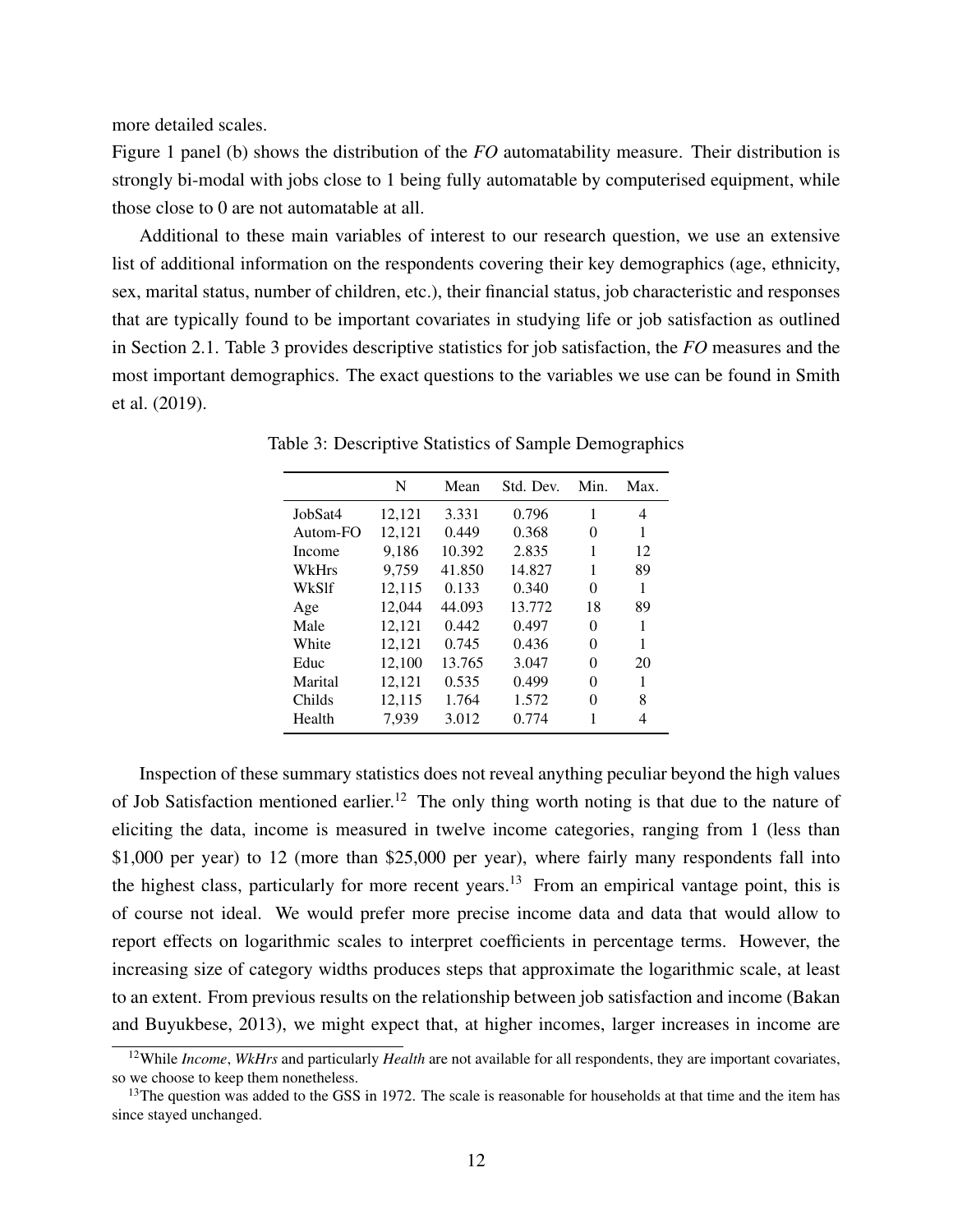required to have the same effect on job satisfaction as smaller increases have job satisfaction for lower incomes. As we conduct a robustness check with data from the 1970s, we demonstrate that even in a time where these income categories more accurately reflected the actual distribution in the working population, our results remain robust.



Figure 2: Relative Distribution of Job Satisfaction Scores by Automatability Group

Note: An *FO* measure greater than 0.5 is classified as 'High Autom.', *FO* measures up to and including 0.5 are classified as 'Low Autom.'. The figure does not change qualitatively when using the mean or median as threshold.

Figure 2 gives an early indication of the expected negative relationship between job satisfaction and automatability. While the variables have a relatively low, but highly significant, pairwise correlation of  $-0.164$  (significant at the  $0.1\%$  level), the figure adds further nuance. For simplicity here, we consider a threshold of 0.5 to classify automatability as low or high. While, as previously discussed, a high proportion of respondents report to be satisfied with their job, there are more respondents with high automatability than low automatability in every category except for the top one. Of those in this top category who report to be "very satisfied" with their job, there are more respondents with low automatability than those with high automatability.

Table 29 (presented in Appendix B) shows the pairwise correlations among our variable of interest, *Autom-FO*, and the main control variables which make up our baseline specification. There are highly statistically significant (at the 0.1% level) correlations among our independent variables. All are highly correlated with *Autom-FO* and expected to also be related to *JobSat4* making them relevant covariates to control for.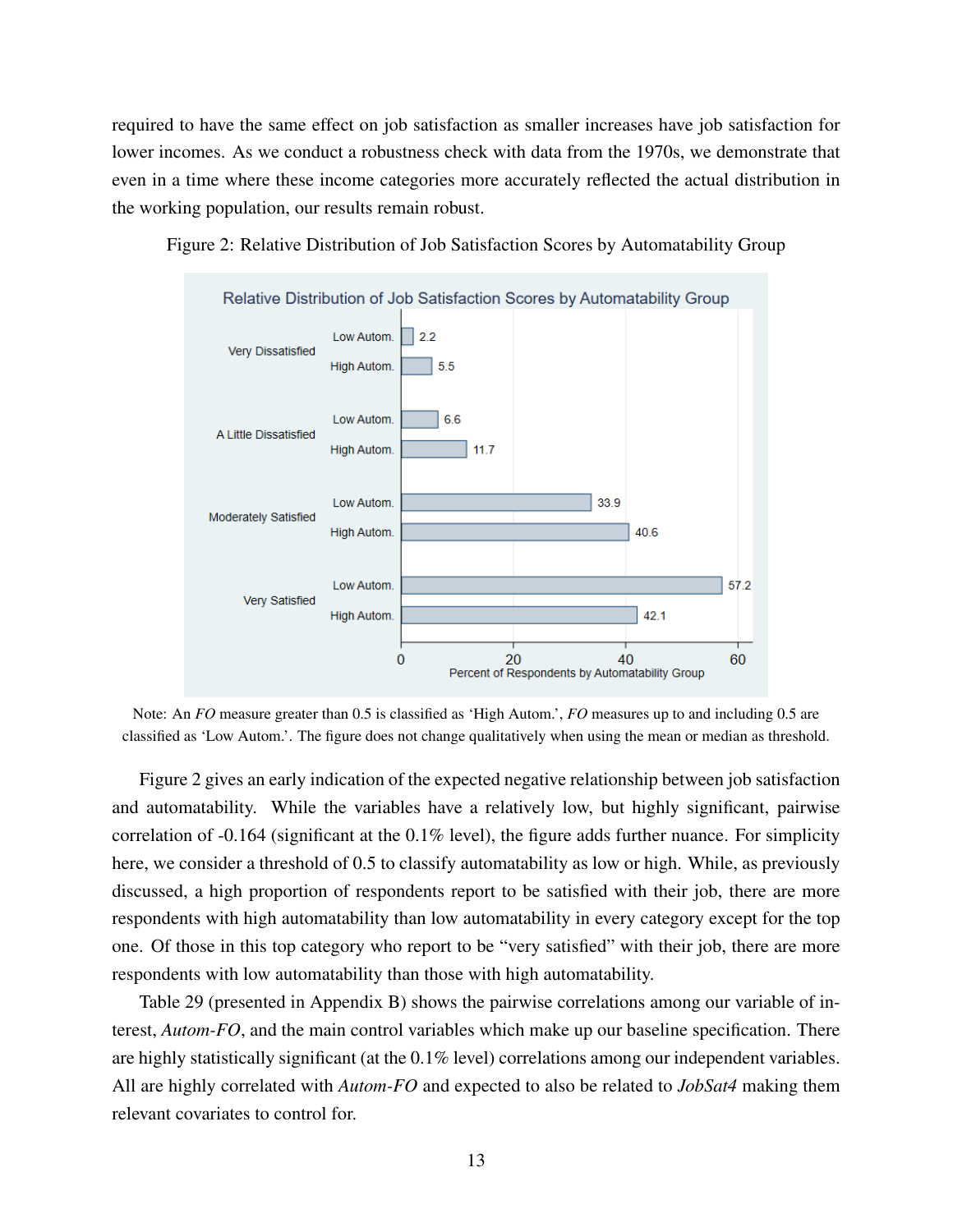#### 4.1.2 Regression Analysis

As our dependent variable, *JobSat4*, is measured on a 4-point likert scale, we use an ordered probit model for our main analysis. Table 4 displays a negative and highly statistically significant relationship between *Autom-FO* and *JobSat4*, which persists as we add a number of demographic control variables to establish our baseline model.

| Dep. Var.: JobSat4          | (1)                     | (2)                      | (3)                        | (4)                        | (5)                        | (6)                       |
|-----------------------------|-------------------------|--------------------------|----------------------------|----------------------------|----------------------------|---------------------------|
| Autom-FO                    | $-0.523***$<br>(0.0283) | $-0.502***$<br>(0.0335)  | $-0.465***$<br>(0.0355)    | $-0.419***$<br>(0.0380)    | $-0.402***$<br>(0.0382)    | $-0.382***$<br>(0.0470)   |
| Income                      |                         | $0.0245***$<br>(0.00425) | $0.0197***$<br>(0.00516)   | $0.0118*$<br>(0.00535)     | 0.00976<br>(0.00537)       | 0.00293<br>(0.00667)      |
| WkHrs                       |                         |                          | $0.00486***$<br>(0.000943) | $0.00643***$<br>(0.000973) | $0.00657***$<br>(0.000975) | $0.00844***$<br>(0.00120) |
| WkSlf                       |                         |                          | $0.412***$<br>(0.0396)     | $0.344***$<br>(0.0406)     | $0.343***$<br>(0.0406)     | $0.332***$<br>(0.0494)    |
| Age                         |                         |                          |                            | $0.0109***$<br>(0.00101)   | $0.00964***$<br>(0.00109)  | $0.00924***$<br>(0.00134) |
| Male                        |                         |                          |                            | $-0.0927***$<br>(0.0265)   | $-0.0973***$<br>(0.0266)   | $-0.0904**$<br>(0.0328)   |
| White                       |                         |                          |                            | $0.0860**$<br>(0.0298)     | $0.0731*$<br>(0.0301)      | 0.0684<br>(0.0372)        |
| Educ                        |                         |                          |                            | 0.00547<br>(0.00468)       | 0.00658<br>(0.00484)       | 0.00276<br>(0.00609)      |
| Marital                     |                         |                          |                            |                            | $0.129***$<br>(0.0276)     | $0.123***$<br>(0.0341)    |
| Childs                      |                         |                          |                            |                            | 0.00256<br>(0.00971)       | 0.00777<br>(0.0120)       |
| Health                      |                         |                          |                            |                            |                            | $0.176***$<br>(0.0222)    |
| Pseudo $R^2$<br>$\mathbf N$ | 0.0133<br>12,121        | 0.0165<br>9,186          | 0.0249<br>8,270            | 0.0332<br>8,221            | 0.0345<br>8,219            | 0.0414<br>5,416           |

Table 4: Controlling for Demographics (Baseline)

Standard errors in parentheses

Ordered Probit Model

\*  $p < 0.05$ , \*\*  $p < 0.01$ , \*\*\*  $p < 0.001$ 

Column (1) of Table 4 presents the results of a simple ordered probit regression. It shows a negative relationship between *Autom-FO* and *JobSat4*, which is statistically significant at the 0.1% level. In Column (2), we control for *Income*. As expected, it has a positive effect on *JobSat4*. The coefficient on *Autom-FO* becomes only marginally smaller in magnitude and remains statistically significant at the 0.1% level. This suggests that, while jobs with lower automatability are also asso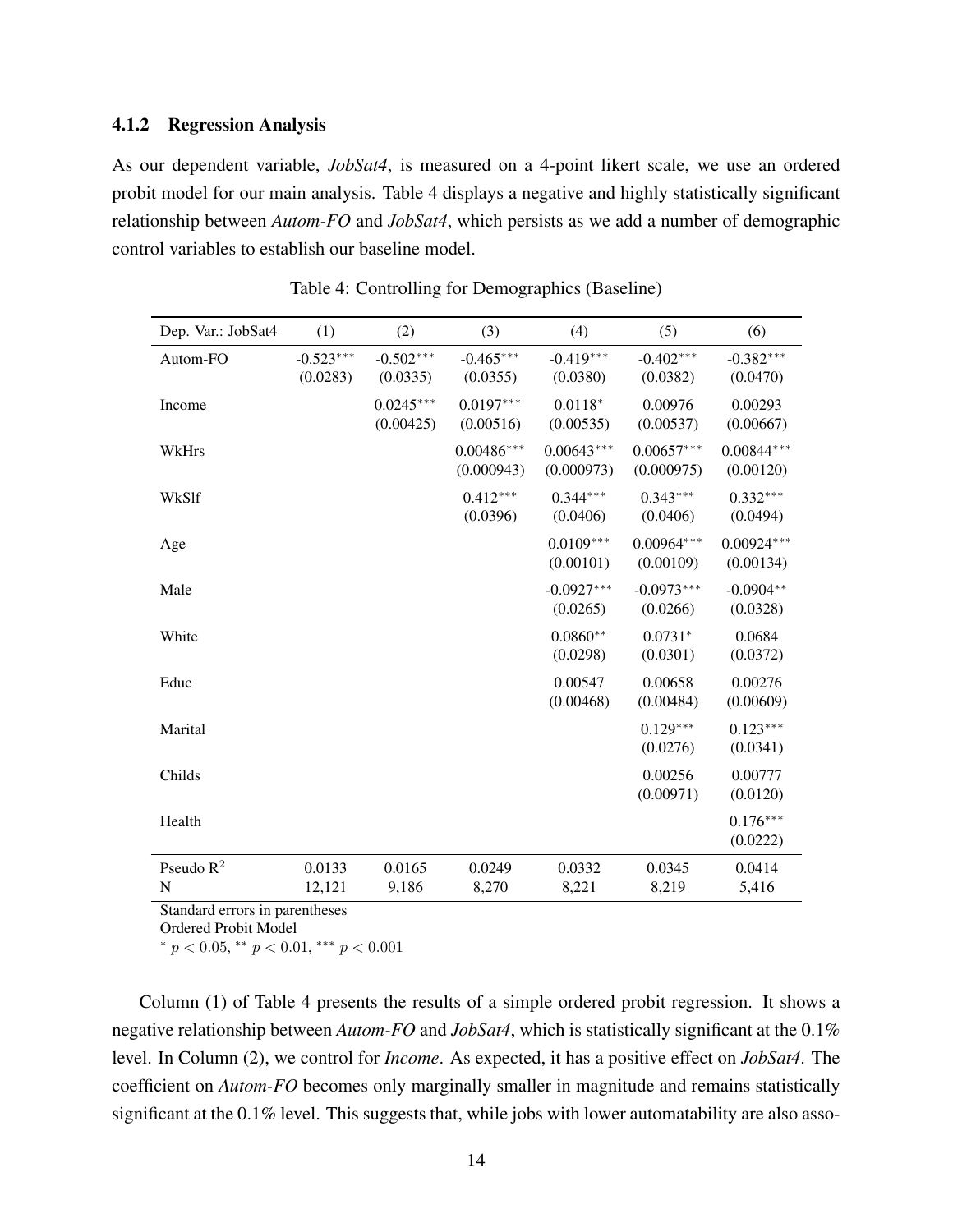ciated with higher pay (a negative correlation established in Table 29), there are additional reasons driving the negative relationship between *Autom-FO* and *JobSat4*.

Column (3) additionally controls for *WkHrs* and *WkSlf*, both of which have positive associations with *JobSat4*, holding *Income* constant. We suggest these are both selection effects as, with *Autom-FO* as well as *Income* held constant, those who work longer hours are more likely to enjoy their job (Leontaridi et al., 2001; Vieira, 2005). Similarly, those who choose to be self-employed are more likely to enjoy their work (Bradley and Roberts, 2004; Lange, 2012). In Column (4), we add further demographics and find that older and more educated respondents report higher job satisfaction (significant at the 0.1% and 1% level, respectively), while males report lower job satisfaction (significant at the 0.1% level). The effect of education is not statistically significant though when controlling for all covariates.

Column (5) suggests that married respondents are more satisfied in their jobs (statistically significant at the 0.1% level), as are those with more children, though this effect is statistically insignificant. Finally, Column (6) of Table 4 suggests that respondents who report better health are also more satisfied in their jobs.

In terms of our research question, although the magnitude of the coefficient on *Autom-FO* attenuates as more control variables are added, it remains highly statistically significant (at the 0.1% level) throughout all specifications presented in Table 4. This is also despite the reduction in sample size (of about 55%) as more variables are considered. We therefore have very strong evidence of a negative relationship between automatability and job satisfaction, even after accounting for the most relevant job characteristics and demographic information available in the GSS data.

Thus far, our analysis has focused on the sign and statistical significance of coefficients, rather than a practical interpretation of their magnitude. This is due to the subjective nature of selfreported job satisfaction (dependent variable) and elements of the estimation procedures for automatability (main variable of interest). However, some useful practical interpretations can be made by considering standard deviation and percentage changes.

|                                                                                      |                           | $JobSat4=$              |                          |                           |
|--------------------------------------------------------------------------------------|---------------------------|-------------------------|--------------------------|---------------------------|
|                                                                                      |                           |                         |                          |                           |
| FO-Std                                                                               | $0.00711***$<br>(.000997) | $0.0178***$<br>(.00228) | $0.0313***$<br>(0.00397) | $-0.0561***$<br>(0.00691) |
| <b>Observations</b>                                                                  |                           | 5,416                   |                          |                           |
| Standard errors in parentheses<br>$*$ . $0.0$ $*$ $*$ . $0.01$ $*$ $*$ $*$ . $0.001$ |                           |                         |                          |                           |

Table 5: Marginal Effects for Standardised Autom-FO Measures

\*  $p < 0.05$ , \*\*  $p < 0.01$ , \*\*\*  $p < 0.001$ 

Table 5 shows the predicted marginal probabilities of reporting each job satisfaction score with respect to a one standard deviation increase in *AutomFO*, with all covariates evaluated at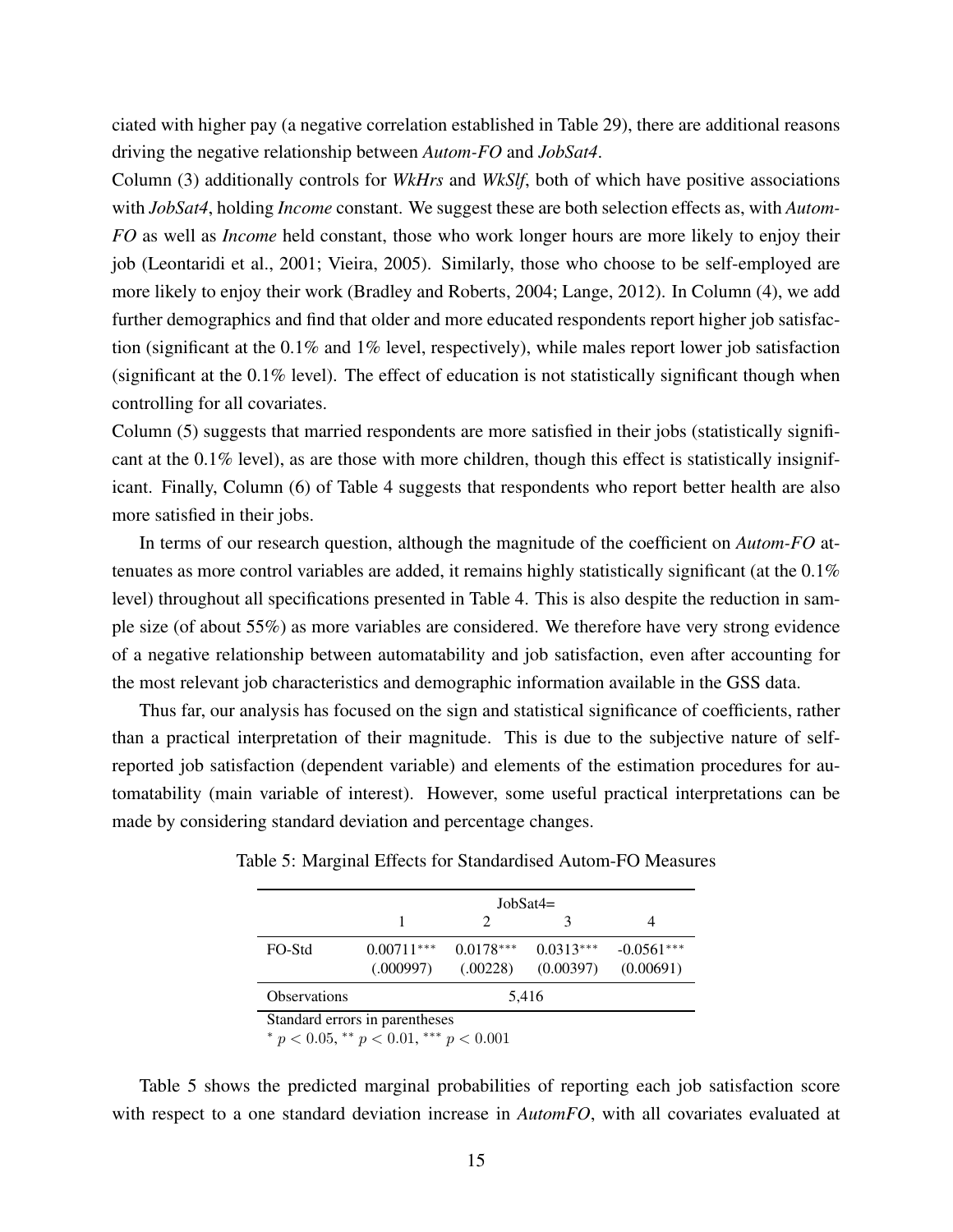their respective mean. These are based the full baseline specification, given in Column (6) of Table 4, where the variable *Autom-FO* was standardised. We see that a one standard deviation increase in *Autom-FO* of 0.368 (Table 3) is predicted to approximately increase the probabilities of reporting a job satisfaction of 1, 2 and 3, by 0.83%, 1.73% and 2.74% respectively. However, it is predicted to *decrease* the probability of reporting a maximum job satisfaction of 4 by 5.31%. To give a single headline figure, when considering the distribution of respondents over *JobSat4*, a one standard deviation increase in automatability for the average respondent is predicted to decrease job satisfaction by 2.61%.<sup>14</sup> Not that this overall effect is mainly driven by the large number of respondents in the maximum job satisfaction categories 3 and 4, the latter of which is associated with a decrease.

One may question whether the relationship between automatability and job satisfaction may be explained by co-correlations with other job and personal characteristics, additional to the ones considered in our baseline model. This is explored in Table 6. Each specification here includes the baseline controls, though for brevity these coefficients are not reported.

A particularly salient issue is job security. When automatability is high, a worker may fear that their job may be automated. This fear and anxiety may negatively affect reported job satisfaction. However, we argue that the nature of the jobs is more important, in which case we would expect the negative relationship between *Autom-FO* and *JobSat4* to persist, even when controlling for job security.

In Panel (a) of Table 6, we consider different measures of job security. *JobSec* measures the respondents' agreement with the statement "the job security is good" on a scale from 1 "Not true at all" to 4 "Very true". Column (1) of Panel (a) shows that respondents who feel more secure in their jobs report a higher job satisfaction. Similarly, *JobLose* measures the respondents' assessments of how likely they are to lose their job in the next 12 months from 1 "Not likely" to 4 "Very likely", while *JobFind* measures the perceived difficulty of finding a similar job (in terms of income and fringe benefits) from 1 "Not easy" to 3 "Very easy". These are considered in Columns (2) and (3) of Panel (a). Again as expected, those more likely to lose their jobs report decreased job satisfaction, while those that are confident of finding a similar job report higher job satisfaction. These results suggest that job security does indeed impact job satisfaction. However, in each of these specifications, while controlling for measures of job security, *Autom-FO* remains negative and highly statistically significant. The magnitude of the coefficient again attenuates, but not to a large extent. This suggests that the relationship between workers' *Autom-FO* and *JobSat4* cannot mainly or solely be attributed to the fear of losing their job.

Lastly, Column (4) of Table 6 Panel (a) considers *CompRepl* which asks whether the respondent has heard of jobs being replaced by computers in their firm. It is a dummy variable with 0 "No"

 $14$ See Appendix A for a detailed description of how this figure is computed.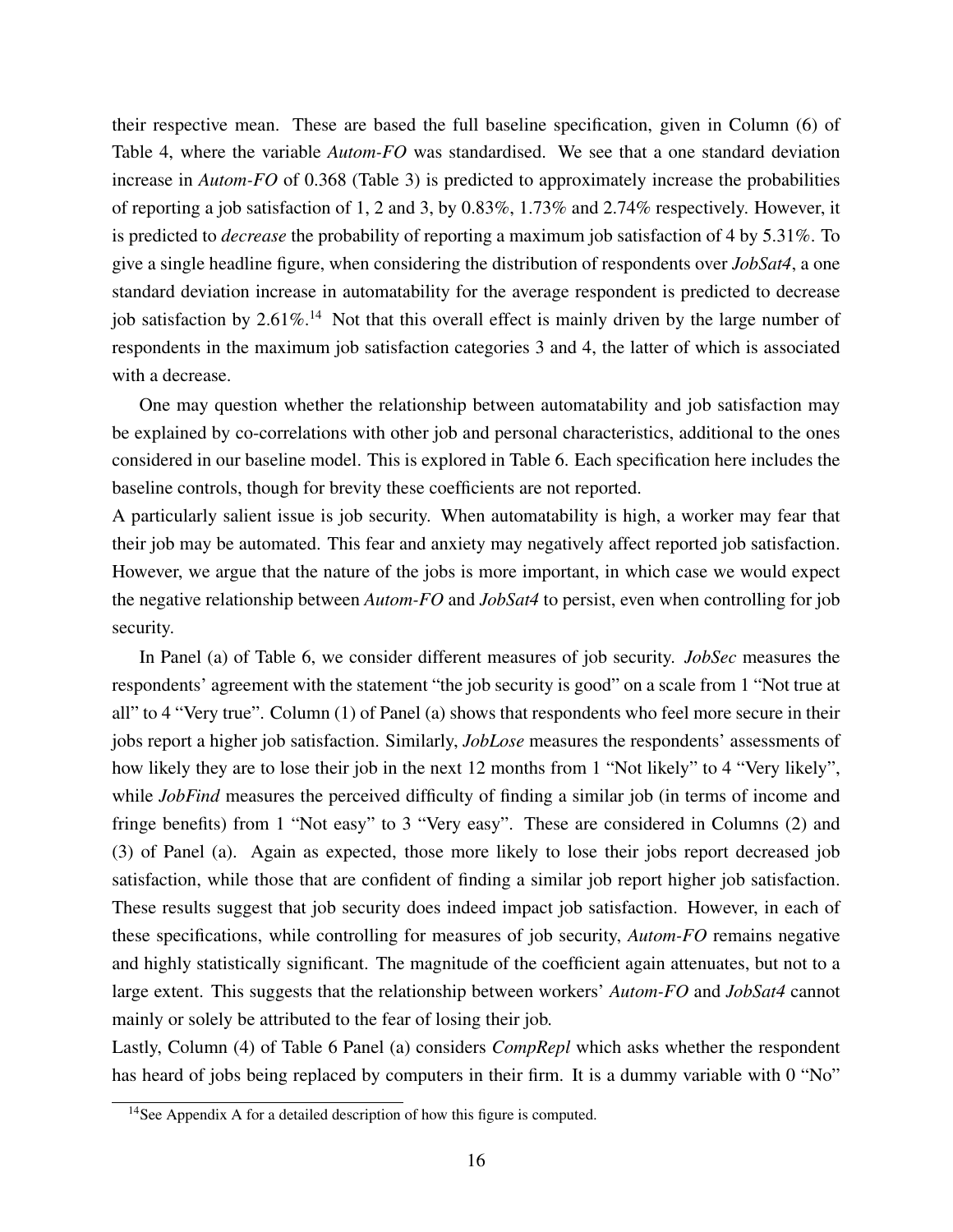| Dep. Var.:<br>JobSat4         | (1)                             | (2)                     | (3)                     | (4)                  | Dep. Var.:<br>JobSat4         | (1)                     | (2)                     | (3)                     | (4)                     |
|-------------------------------|---------------------------------|-------------------------|-------------------------|----------------------|-------------------------------|-------------------------|-------------------------|-------------------------|-------------------------|
| AutomFO                       | $-0.371***$<br>(0.0686)         | $-0.313***$<br>(0.0680) | $-0.326***$<br>(0.0681) | $-0.155$<br>(0.154)  | Autom-FO                      | $-0.332***$<br>(0.0474) | $-0.359***$<br>(0.0473) | $-0.356***$<br>(0.0475) | $-0.385***$<br>(0.0473) |
| JobSec                        | $0.286***$<br>(0.0279)          |                         |                         |                      | FinSat                        | $0.343***$<br>(0.0236)  |                         |                         |                         |
| JobLose                       |                                 | $-0.156***$<br>(0.0295) |                         |                      | RelFmIn                       |                         | $0.136***$<br>(0.0211)  |                         |                         |
| JobFind                       |                                 |                         | $0.130***$<br>(0.0307)  |                      | <b>SEClass</b>                |                         |                         | $0.137***$<br>(0.0290)  |                         |
| CompRepl                      |                                 |                         |                         | $-0.293*$<br>(0.146) | RichWrk                       |                         |                         |                         | $0.366***$<br>(0.0346)  |
| Controls<br>Pseudo $R^2$<br>N | $\checkmark$<br>0.0622<br>2,614 | ✓<br>0.0437<br>2,603    | ✓<br>0.0424<br>2,600    | ✓<br>0.0592<br>528   | Controls<br>Pseudo $R^2$<br>N | ✓<br>0.0607<br>5,413    | ✓<br>0.0452<br>5,391    | ✓<br>0.0431<br>5,399    | ✓<br>0.0516<br>5,389    |

|  |  |  | Table 6: Controlling for Attitudes related to the Respondents' Job and Socio-Economic Status |
|--|--|--|----------------------------------------------------------------------------------------------|
|  |  |  |                                                                                              |

(a): Job Security

(b): Financial Situation

| Dep. Var.:<br>JobSat4 | (1)         | (2)         | (3)         | (4)         | (5)         |
|-----------------------|-------------|-------------|-------------|-------------|-------------|
| Autom-FO              | $-0.338***$ | $-0.362***$ | $-0.380***$ | $-0.440***$ | $-0.382***$ |
|                       | (0.0476)    | (0.0474)    | (0.0472)    | (0.0661)    | (0.0471)    |
| Happy                 | $0.498***$  |             |             |             |             |
|                       | (0.0278)    |             |             |             |             |
| Excite                |             | $0.341***$  |             |             |             |
|                       |             | (0.0299)    |             |             |             |
| GetAHead              |             |             | $0.133***$  |             |             |
|                       |             |             | (0.0233)    |             |             |
| EducCon               |             |             |             | $0.143***$  |             |
|                       |             |             |             | (0.0355)    |             |
| Religion              |             |             |             |             | ✓           |
| Controls              | ℐ           | ✓           | ✓           | ✓           | ✓           |
| Pseudo $\mathbb{R}^2$ | 0.0709      | 0.0530      | 0.0443      | 0.0492      | 0.0443      |
| N                     | 5,412       | 5,378       | 5,394       | 2,790       | 5,416       |

(c): Other Opinions

Standard errors in parentheses Ordered Probit Model \*  $p < 0.05$ , \*\*  $p < 0.01$ , \*\*\*  $p < 0.001$ 

and 1 "Yes". This was only asked in 2008 and vastly reduces the sample size, but is included for completeness. As expected, hearing of jobs being replaced in the respondent's firm decreases *JobSat4*, significant at the 5% level, while *Autom-FO* remains negative but becomes much smaller in magnitude and insignificant at the 5% level. On top of the reduction in sample size, *CompRepl* is not necessarily capturing the respondents' fear of having their job automated themselves (*JobLose* and *CompRepl* have a correlation coefficient of 0.0877 that is insignificant at the 10%-level). When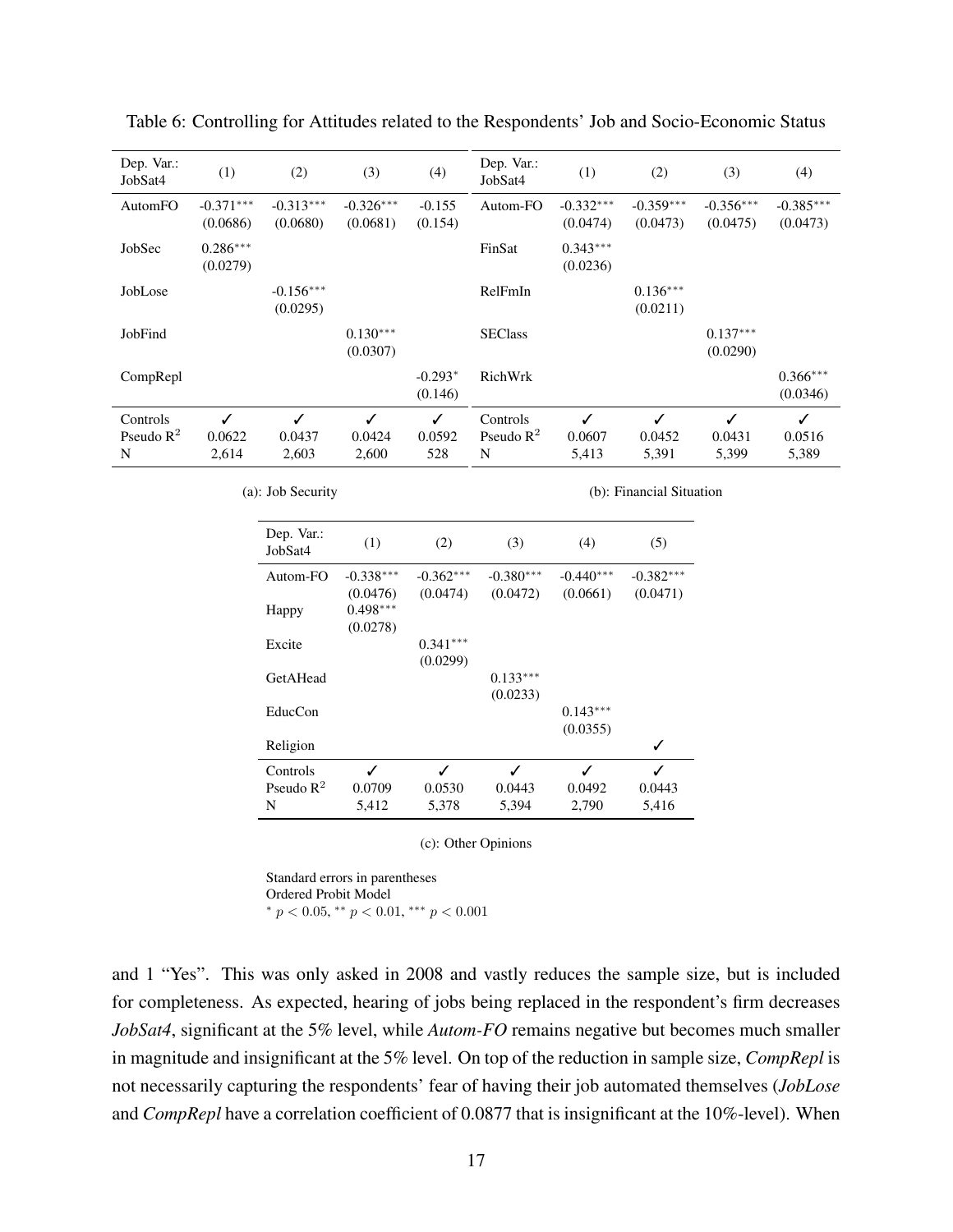investigating the occupations of the 77 respondents, who replied knowing of someone in their firm having their job replaced by computerised equipment, a vast number of these are managers, supervisors and chief executives. It is the nature of their jobs to know about the reasons for layoffs (or even make such layoff decisions) in their firms, while at the same time their own jobs tend to be less automatable. This results in a negative (though insignificant) correlation between *CompRepl* and *Autom-FO* (of -0.02).

Panel (b) of Table 6 considers the respondents' wider financial situations. In particular we control for whether they are financially satisfied, *FinSat*; their relative family wealth, *RelFmIn*; their self-reported socio-economic groups, *SEClass*; and a dummy variable indicating whether they would still work if they were rich enough not to, *RichWrk*. Columns (1) and (2) suggest that a more comfortable subjective financial situation is associated with higher job satisfaction. Columns (3) and (4) suggest those who consider themselves to be in a higher socio-economic group also report higher job satisfaction, as do those who would continue to work regardless of their financial situation. All of these effects reported in Panel (b) are statistically significant at the 0.1% level. Yet, importantly for our research question, the negative coefficient on *Autom-FO* still persists at the same significance level.

Lastly, Panel (c) controls for other personal opinions of the respondents which we deem relevant. These include responses to subjective happiness measured on 3-point likert scale (*Happy*); whether life is exciting (*Excite*); whether respondents feel that people, in general, 'get ahead' through hard work, luck or help, or both equally (*GetAHead*); whether they have confidence in the country's education system (*EducCon*); and finally, *Religion*. Again, all additional coefficients presented in Table 6 Panel (c), other than the categorical variable *Religion*, are positive and statistically significant at the 0.1% level. The negative coefficient on *Autom-FO* persists at the same significance level throughout.

#### 4.1.3 Robustness Checks

Having established a negative relationship between job satisfaction and automatability, which is robust to the inclusion of numerous relevant covariates, this section conducts additional robustness checks relating to the econometric techniques used, splitting the sample, using different estimates of automatability, and the time frame considered.

Schwabe et al. (2020) consider two additional issues which we explore here to show the robustness of our result. Firstly, they investigate whether differences exist in the relationship between automatability and job satisfaction depending on the respondents' education levels. Column (1) of Table 7 repeats our previous result, considering the entire sample. In Columns (2) and (3), we consider those classified as having low (< 14 years) and high ( $\geq$  14 years) education, respectively.<sup>15</sup>

<sup>15</sup>This is the mean of the variable *Educ*.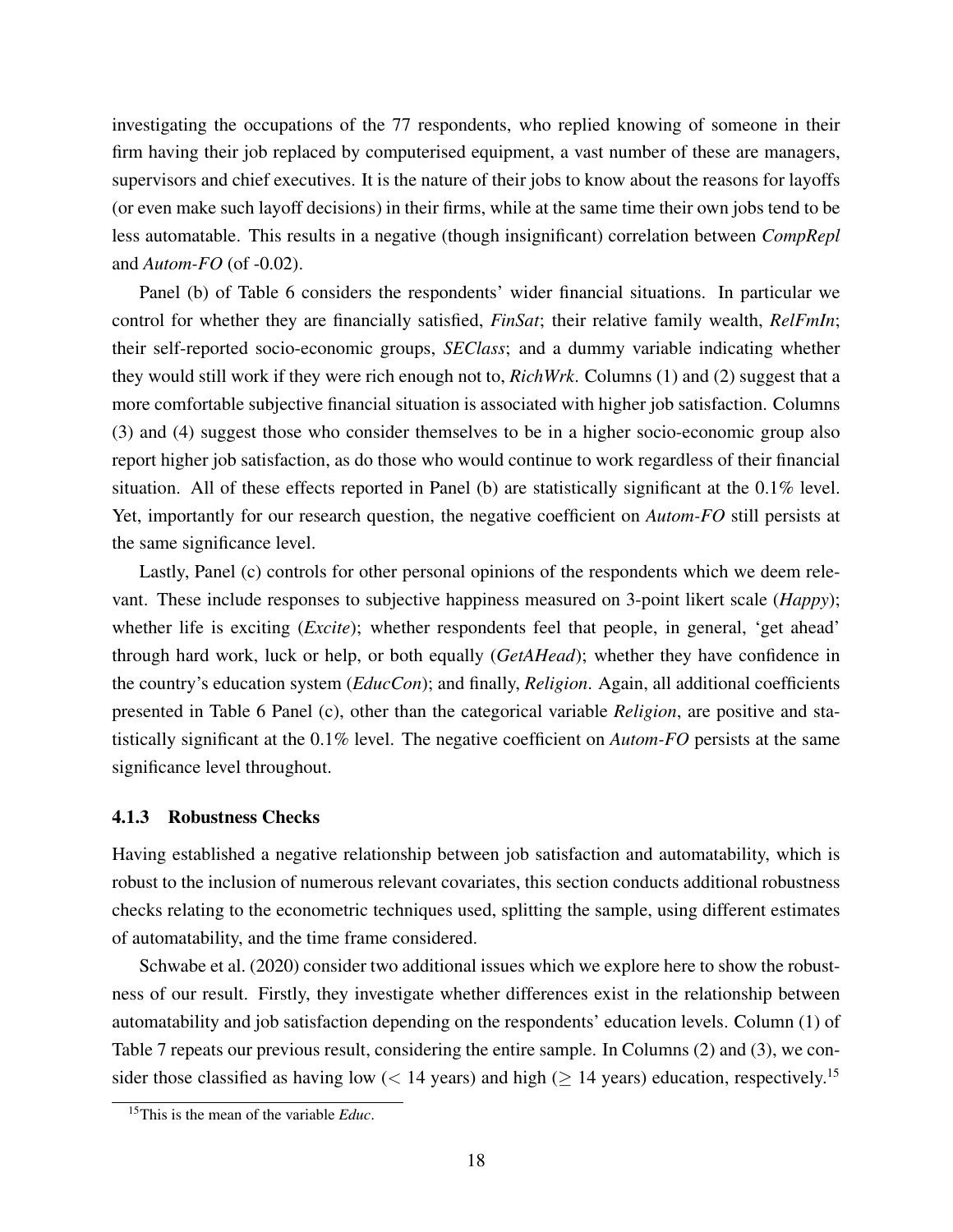While Schwabe et al. (2020) find a smaller negative coefficient for the highly educated, we find a larger negative coefficient. However the difference between the coefficients on *Autom-FO* reported in Columns (2) and (3) is small and they are not significantly different. Therefore, the evidence here suggests that the relationship between automatability and job satisfaction does not depend on whether the respondent is highly educated.<sup>16</sup> In both cases, though, the coefficients are negative and statistically significant at the 0.1% level.

| Dep. Var.: JobSat4 | (1)                     | (2)                     | (3)                     | (4)                     | (5)                     | (6)                     |
|--------------------|-------------------------|-------------------------|-------------------------|-------------------------|-------------------------|-------------------------|
| Autom-FO           | $-0.382***$<br>(0.0470) | $-0.362***$<br>(0.0717) | $-0.384***$<br>(0.0633) | $-0.372***$<br>(0.0479) | $-0.357***$<br>(0.0738) | $-0.367***$<br>(0.0641) |
| ManOcc             |                         |                         |                         | $-0.0500$<br>(0.0462)   | $-0.0165$<br>(0.0581)   | $-0.141$<br>(0.0826)    |
| Controls           |                         |                         | ✓                       | ✓                       | $\checkmark$            | ✓                       |
| Pseudo $R^2$       | 0.0414                  | 0.0455                  | 0.0382                  | 0.0415                  | 0.0455                  | 0.0387                  |
| N                  | 5,416                   | 2.407                   | 3,009                   | 5,416                   | 2,407                   | 3,009                   |
| Educ               | All                     | Low                     | High                    | All                     | Low                     | High                    |

Table 7: Manual Occupation Dummy and Educational Differences

Standard errors in parentheses

Ordered probit model

\*  $p < 0.05$ , \*\*  $p < 0.01$ , \*\*\*  $p < 0.001$ 

Secondly, Schwabe et al. (2020) include a dummy variable indicating whether the respondent works in an industry job, as they argue that industry jobs are more monotonous which negatively affects job satisfaction. In Columns (4) to (6), we repeat the first three columns, but with the inclusion of the dummy variable,  $ManOcc$ , which takes value 1 for manual occupations<sup>17</sup> and 0 otherwise. We elect not to include this variable in our baseline specification as its relationship with the OCC2010 codes results in collinearity with the automatability measures, which also match with the OCC2010 codes. This collinearity will then only cause a (further) underestimation of the true effect. We argue that the monotonicity of a job is linked to its automatability, more than whether it is an industry job. The results in Table 7 give evidence in favour of argument, with only a small decrease in the coefficient of *Autom-FO*, while the coefficient on *ManOcc* is negative but statistically insignificant<sup>18</sup>.

Table 8 reports the results from applying different econometric techniques after splitting the sample into panel and cross-sectional data. Panels (a) and (b) consider the panel data only, which allows random effects (RE), fixed effects (FE) and multilevel/mixed effects (ME) models to be utilised. Panel (c) considers only the cross-sectional data, allowing survey weights to be applied.

<sup>&</sup>lt;sup>16</sup>We ran alternative specifications with interaction terms on the full sample. While coefficients differ slightly in magnitude, the overall conclusion is the same.

<sup>&</sup>lt;sup>17</sup>OCC2010 code>6005

<sup>&</sup>lt;sup>18</sup>The coefficient on *ManOCC* is only statistically significant at the 10% level for the High Education sub-sample.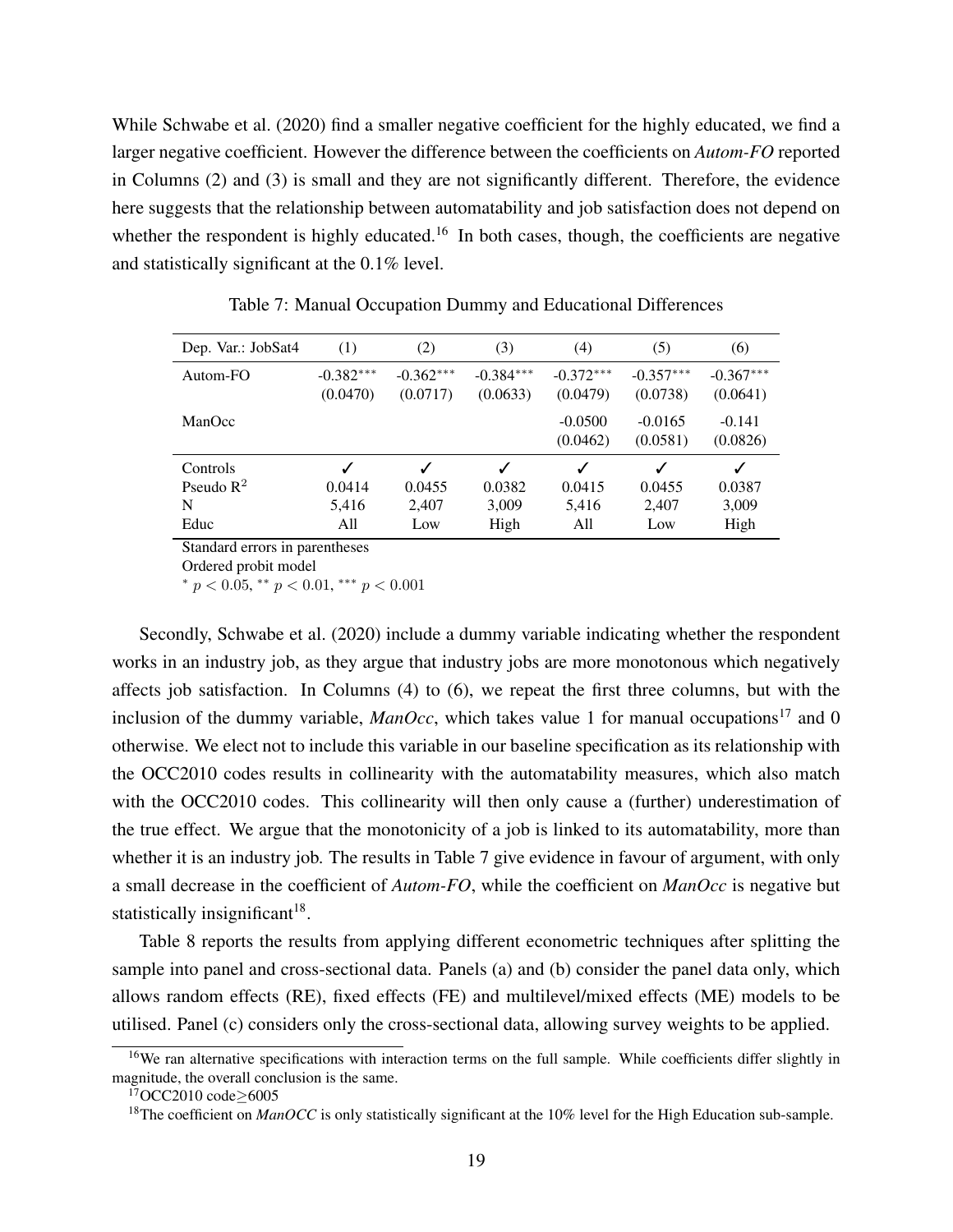| Dep. Var.:<br>JobSat4 | (1)                     | (2)                    | (3)                     | $\left( 4\right)$       | (5)                   | (6)                     | (7)                     | (8)                     | (9)                    |
|-----------------------|-------------------------|------------------------|-------------------------|-------------------------|-----------------------|-------------------------|-------------------------|-------------------------|------------------------|
| Autom-FO              | $-0.404***$<br>(0.0677) | $-0.687***$<br>(0.114) | $-0.253***$<br>(0.0420) | $-0.209***$<br>(0.0445) | $-0.0826$<br>(0.0883) | $-0.212***$<br>(0.0442) | $-0.212***$<br>(0.0443) | $-0.460***$<br>(0.0978) | $-0.826***$<br>(0.173) |
|                       |                         |                        |                         |                         |                       |                         |                         |                         |                        |
| Controls              |                         |                        |                         |                         |                       |                         |                         |                         |                        |
| LogL ratio            | $-2554.347$             | $-2552.161$            | $-2828.579$             |                         |                       | $-2748.3$               | $-2748.3$               | $-2473.9$               | $-2470.0$              |
| (Pseudo) $R^2$        | 0.0415                  | 0.0423                 | 0.0777                  | 0.0757                  | 0.0206                |                         |                         |                         |                        |
| N                     | 2.619                   | 2,619                  | 2.619                   | 2,619                   | 2.619                 | 2.619                   | 2.619                   | 2.620                   | 2.620                  |

Table 8: Different Econometric Models

(a): Panel Models

(b): Mixed Effects Models

| Dep. Var.: JobSat4     | (1)                     | 2)                     | (3)                     | (4)                     | (5)                    |
|------------------------|-------------------------|------------------------|-------------------------|-------------------------|------------------------|
| Autom-FO               | $-0.295***$<br>(0.0741) | $-0.488***$<br>(0.125) | $-0.186***$<br>(0.0474) | $-0.324***$<br>(0.0822) | $-0.524***$<br>(0.133) |
| Controls<br>N<br>Model | 2.797<br>O-Probit       | 2.797<br>O-Logit       | 2,797<br><b>OLS</b>     | 2,797<br>Probit         | 2,797<br>Logit         |
| Survey Weights         |                         |                        | ✓                       |                         |                        |

(c): Using Survey Weights

Standard errors in parentheses

\*  $p < 0.05$ , \*\*  $p < 0.01$ , \*\*\*  $p < 0.001$ 

Column (1) of Panel (a) repeats our baseline specification using an ordered probit model. Column  $(2)$  shows a qualitatively identical result when using an ordered logit model.<sup>19</sup> The result also persists at the 0.1% significance level when using OLS, as shown in Column (3). In Columns (4) and (5) of Panel (a), the panel data uses *Year* as the time identifier and respondents' *ID* as the individual identifier. Column (4) shows that the coefficient on *Autom-FO* remains negative and statistically significant at the 0.1% level, when considering random effects (RE). When considering fixed effects (FE) in column (5), the coefficient remains negative but becomes statistically insignificant at the 5% level. However, this is not altogether surprising. While the sample size remains at 2,616, the same as previous models in Panel (a), including individual fixed effects for each of the 1,590 individual respondents in our unbalanced panel reduces the degrees of freedom to 1,014. Furthermore, only 346 of the 1,590 respondents changed their job between waves. With few changes in our main variable of interest it is of little surprise that the coefficient is found to be statistically insignificant. The FE results are reported here for completeness.

Panel (b) of Table 8 considers four ME models. Columns (6) and (7) show almost no difference between the standard and generalised least squares approach. The main result is also shown to be

<sup>&</sup>lt;sup>19</sup>Indeed these results are quantitatively similar once probit/logit scaling is considered (rule of thumb: logit=1.61\*Pobit).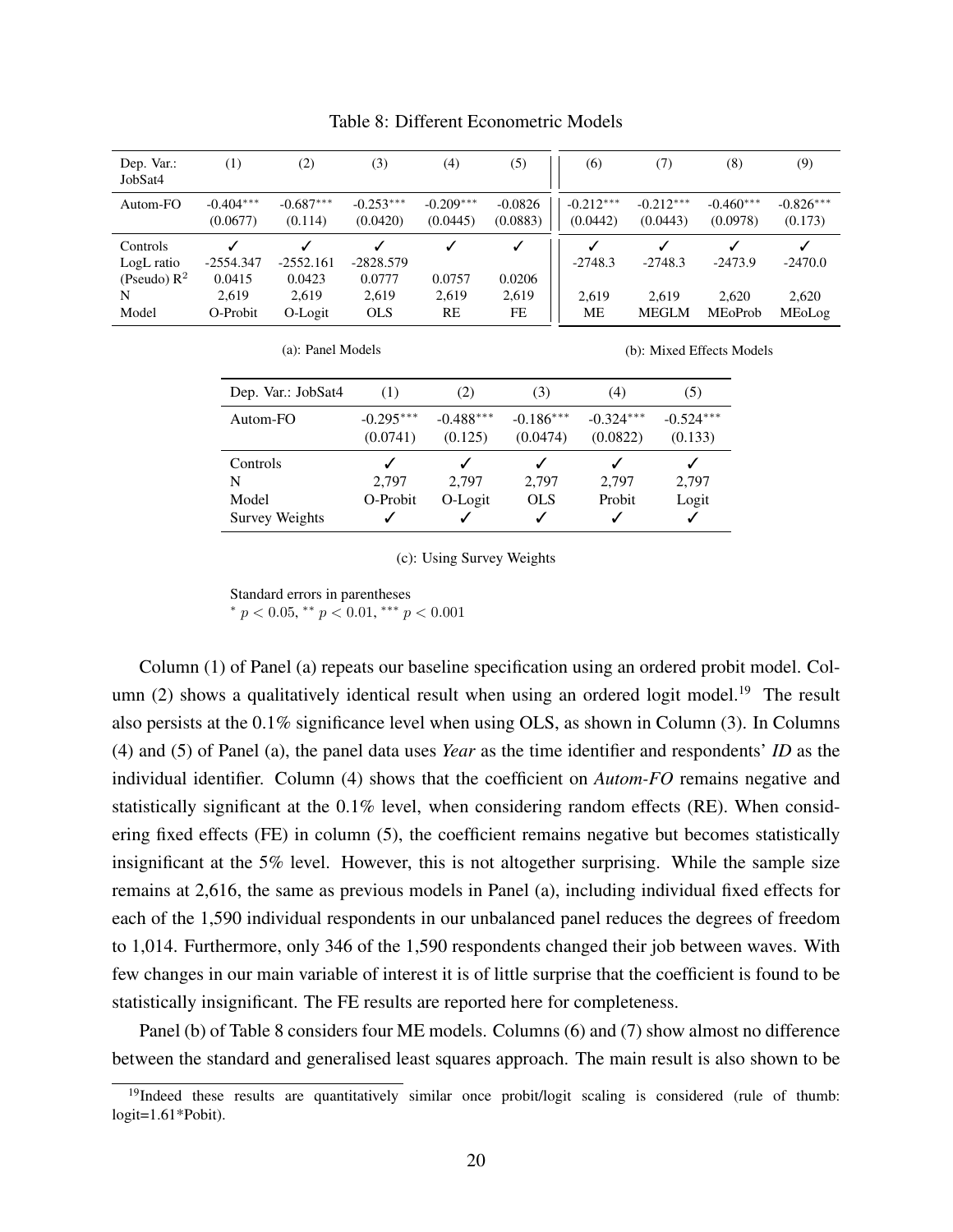robust to using ME ordered probit and ordered logit models in Columns (8) and (9) respectively.

Lastly for Table 8, Panel (c) considers only the cross-sectional data for which survey weights are available. Columns (1)-(3) repeat the ordered probit, ordered logit and OLS models for the cross-sectional data but with the survey weights applied. The magnitudes of the coefficients are smaller and standard errors are larger compared to the comparable models in Panel (a) Columns (1)-(3). Though different datasets are considered in this comparison, it is the use of survey weights which accounts for the majority of the difference.<sup>20</sup> Despite this, the coefficients on *Autom-FO* remain statistically significant at the 0.1% level.

In Columns (4) and (5), the dependent variable is adjusted to allow for probit and logit models to be estimated. Rather than considering *JobSat4* on a 4-point Likert scale, we consider a dummy variable which takes the value 1 if the respondent reports maximum job satisfaction of 4, and 0 otherwise.<sup>21</sup> The magnitude of the coefficients becomes slightly larger than their ordered counterparts and the coefficients remain statistically significant at the  $0.1\%$  level.<sup>22</sup>

Overall, we conclude that the negative relationship between automatability and job satisfaction is generally robust to splitting the sample and the use of various econometric techniques. While the relationship did not remain highly statistically significant when considering FE, this stems from reduced degrees of freedom and a lack of *within* variation. Survey weights also appear to attenuate the strength of the relationship both in terms of magnitude and statistical significance, though the significance level is still high in these models, especially considering the high thresholds chosen (Benjamin et al., 2018).

We also consider the robustness of our result to the use of different estimates of automatability.

| Dep. Var.:<br>JobSat4                  | (1)<br>FO.              | (2)<br><b>GER</b>              | (3)<br>МK              |  |  |  |  |  |
|----------------------------------------|-------------------------|--------------------------------|------------------------|--|--|--|--|--|
| Autom-                                 | $-0.338***$<br>(0.0476) | $-0.641***$<br>(0.127)         | $-0.939***$<br>(0.196) |  |  |  |  |  |
| Controls<br>Pseudo $\mathbb{R}^2$<br>N | 0.0709<br>5,412         | 0.0678<br>3,477                | 0.0674<br>3,491        |  |  |  |  |  |
|                                        |                         | Standard errors in parentheses |                        |  |  |  |  |  |

Table 9: Different Measures of Automatability

Ordered Probit Model

\*  $p < 0.05$ , \*\*  $p < 0.01$ , \*\*\*  $p < 0.001$ 

Thus far, this section has only considered the automatability estimates of Frey and Osborne (2017): *Autom-FO*. Table 9 also considers the other two estimates discussed in Section 2.2: *Autom-GER*

<sup>&</sup>lt;sup>20</sup>Running models (1)-(3) from Panel (c) without survey weights results in coefficients more similar to those of Columns  $(1)-(3)$  in Panel  $(a)$ .

<sup>&</sup>lt;sup>21</sup>We opt for this definition of the dummy as it splits the data at the median/mean.

 $^{22}$ This is also true for applying the binary dependent variables models without survey weights.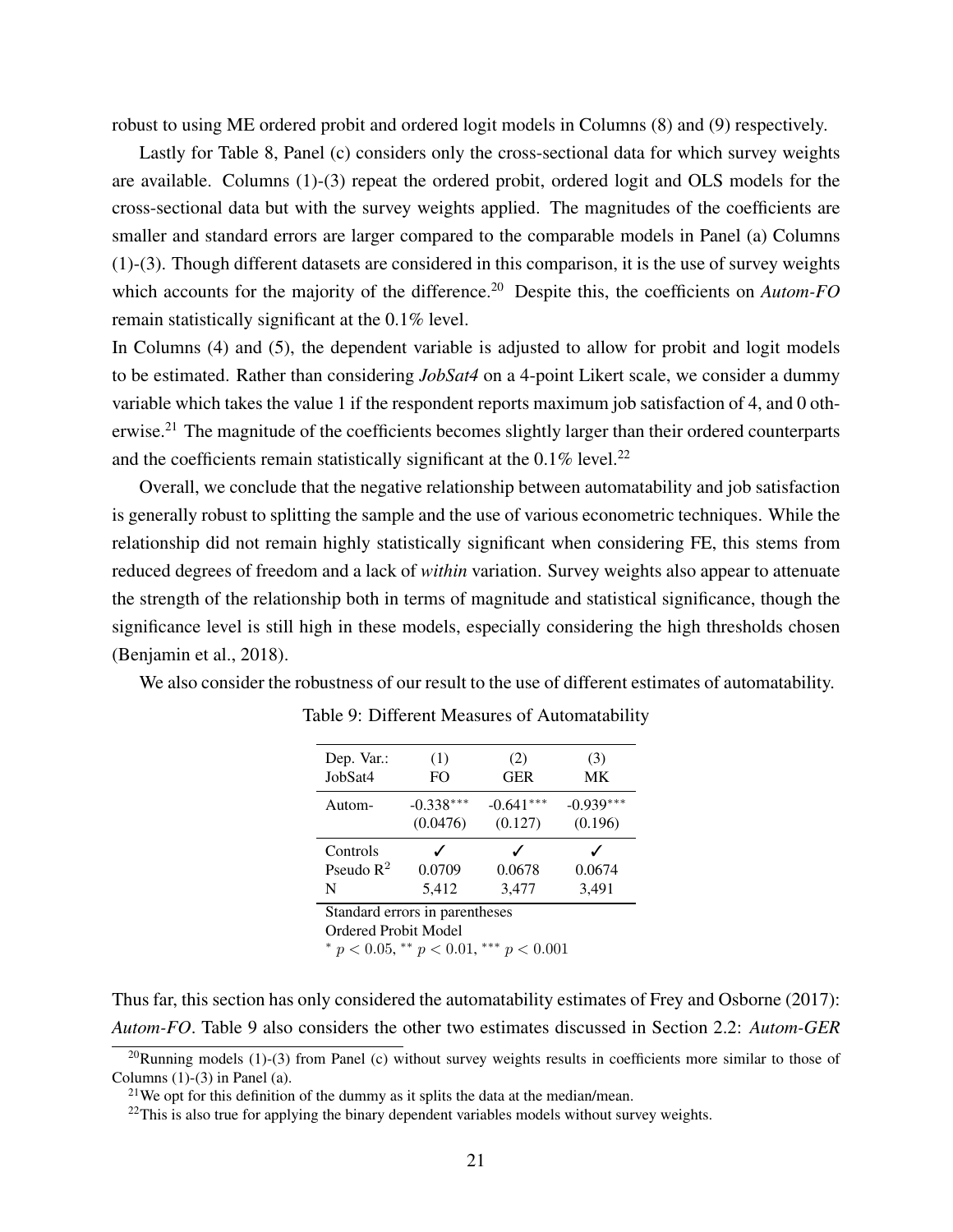and *Autom-MK*. All three models of Table 9 use an ordered probit model and include the baseline demographic controls. The sample size decreases in Columns (2) and (3), compared to Column (1), as the *FO* estimates are a better match to the OCC2010 job codes available in the GSS dataset, while there is some attrition when matching the other automatability estimates using our crosswalk. However, despite this, the coefficients remain negative and statistically significant at the 0.1% level across all three automatability estimates. Though all three measures range between 0 and 1, the magnitude of the coefficients do vary due to differences in their standard deviations. The Pseudo  $R<sup>2</sup>$  are similar for each measure. Particularly the MK measure is problematic as, with the data publicly available from Manyika et al. (2017), we can only match the GSS to 12 distinct different levels of *Autom-MK*, making the variables relatively coarse.

| Dep. Var.: JobSat4 | (1)                     | (2)                      | (3)                      | (4)                      | (5)                      | (6)                      |
|--------------------|-------------------------|--------------------------|--------------------------|--------------------------|--------------------------|--------------------------|
| Autom-FO           | $-0.334***$<br>(0.0372) | $-0.315***$<br>(0.0515)  | $-0.291***$<br>(0.0520)  | $-0.256***$<br>(0.0558)  | $-0.256***$<br>(0.0559)  | $-0.302***$<br>(0.0622)  |
| Income             |                         | $0.0283***$<br>(0.00543) | $0.0275***$<br>(0.00544) | $0.0302***$<br>(0.00645) | $0.0291***$<br>(0.00648) | $0.0227**$<br>(0.00725)  |
| WkSlf              |                         |                          | $0.235***$<br>(0.0601)   | $0.161**$<br>(0.0614)    | $0.161**$<br>(0.0615)    | $0.153*$<br>(0.0689)     |
| Age                |                         |                          |                          | $0.0145***$<br>(0.00142) | $0.0131***$<br>(0.00155) | $0.0163***$<br>(0.00175) |
| Male               |                         |                          |                          | $-0.188***$<br>(0.0411)  | $-0.190***$<br>(0.0412)  | $-0.186***$<br>(0.0457)  |
| White              |                         |                          |                          | $0.283***$<br>(0.0566)   | $0.271***$<br>(0.0573)   | $0.197**$<br>(0.0651)    |
| Educ               |                         |                          |                          | 0.00560<br>(0.00692)     | 0.00713<br>(0.00700)     | $-0.00161$<br>(0.00792)  |
| Marital            |                         |                          |                          |                          | $0.131**$<br>(0.0422)    | 0.0897<br>(0.0474)       |
| Childs             |                         |                          |                          |                          | 0.00676<br>(0.0116)      | 0.00982<br>(0.0127)      |
| Health             |                         |                          |                          |                          |                          | $0.195***$<br>(0.0268)   |
| Pseudo $R^2$<br>N  | 0.00505<br>7,547        | 0.00985<br>4,264         | 0.0115<br>4,258          | 0.0299<br>4,238          | 0.0313<br>4,220          | 0.0395<br>3,410          |

Table 10: Robustness Check – 1970s Data

Standard errors in parentheses

Ordered Probit Model

\*  $p < 0.05$ , \*\*  $p < 0.01$ , \*\*\*  $p < 0.001$ 

For the final robustness check of this section, we consider whether our main result is sensitive to the time frame of our sample. The fear-based explanation for automatability affecting job sat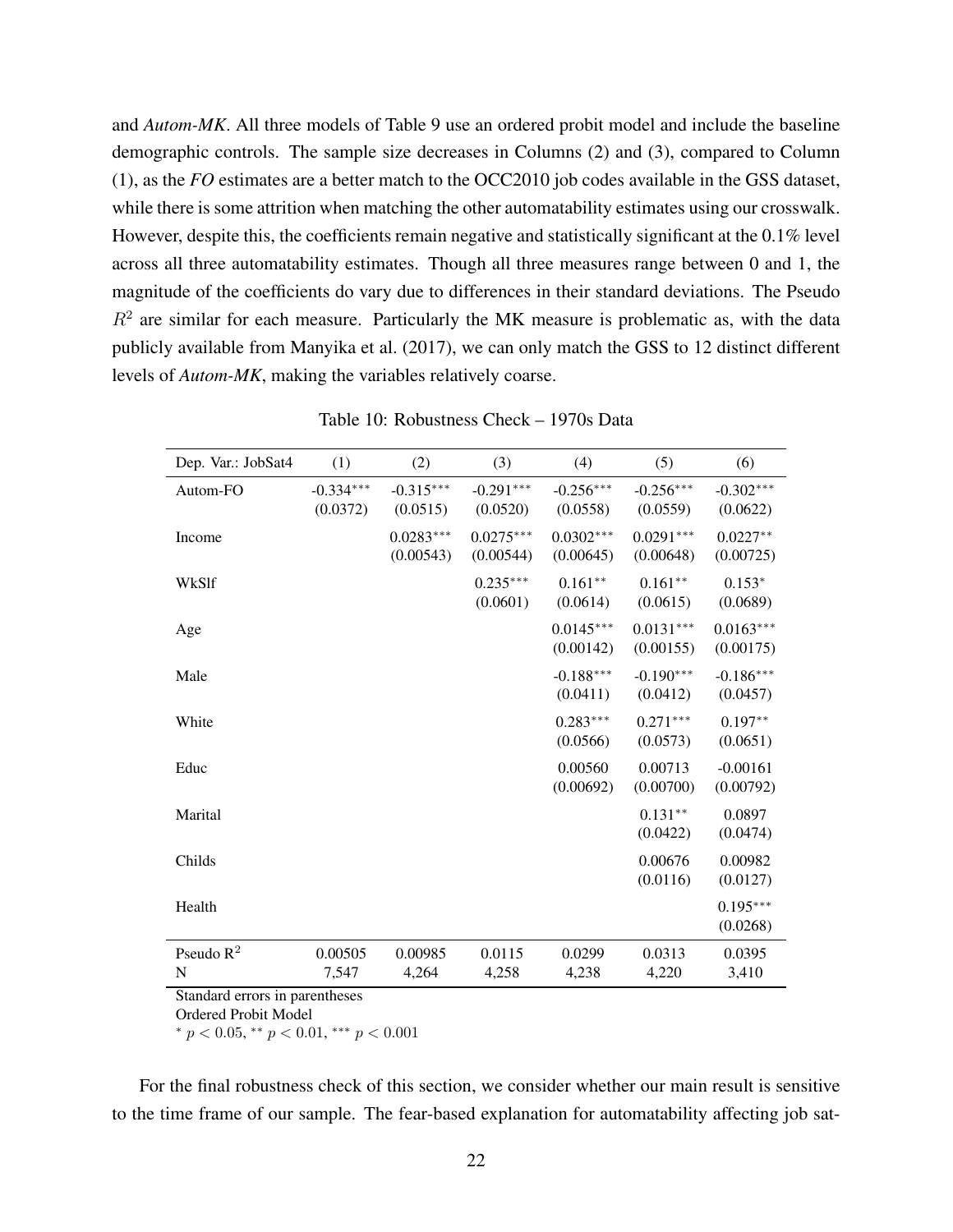isfaction requires workers to be aware that their job has a certain likelihood of being automated. While machines and the first incidences of automation have been present in various labor markets for a long time, the capabilities to fully replace workers by robotics is more recent. We can thus plausibly assume that workers in the 1970s were relatively less afraid of their jobs being automated by robotics and certainly AI.

Table 10 shows that this consideration has no effect on the relationship between automatability and job satisfaction. We still obtain a negative and statistically significant coefficient that is robust to the inclusion of covariates. $^{23}$ 

### 4.2 European Social Survey - The European Case

This section considers data from the European Social Survey (Anonymous, 2012). Although data is available from this survey biennially from 2002 to 2018, unfortunately for our purposes, only the 2012 wave elicits job satisfaction from the participants. We can therefore only utilise this single cross-section. Despite the lack of time variation, we obtain 23,852 observations across 29 countries which allows cross-country variation to be exploited adding a new, alternative dimension. The data contains 2008 International Standard Classification of Occupations (ISCO-08) codes which are matched to the estimates of automatability of Dengler and Matthes (2015) (*Autom-GER*) for the bulk of the analysis. These measures were calculated on the basis of German labour market and occupation data. While there are clear differences between the German labour market and those of other European countries, we consider it more suitable than the FO or MK measures, as these are calculated from US data, though we do consider these other measures in robustness checks. Similarly, our main analysis considers ordered probit estimation, while other econometric methodology is considered in further robustness checks.

#### 4.2.1 Descriptive Statistics and Correlations

Our dependent variable is again job satisfaction, but in the ESS dataset, this is measured on an 11-point Likert scale. We therefore call this variable *JobSat11*. Figure 3 Panel (a) shows the distribution of *JobSat11*. As in the GSS data, it is also negatively skewed, though marginally less so (-1.06 compared to -1.12). The larger scale allows for more detail and the highest category is no longer the mode, which instead lies at 8. This somewhat alleviates the concerns of clustering at the maximum in the GSS data. It allows for more precise responses and has a more symmetric wording.<sup>24</sup>

<sup>&</sup>lt;sup>23</sup>The variable *WkHrs* for this time period has only been elicited in the last years, thus only containing 255 observations. Including it attenuates the sample to less than 200 observations due to missing values in the other variables, deeming its inclusion uninformative.

<sup>&</sup>lt;sup>24</sup>JobSat11 is labeled from 0 "Extremely dissatisfied" to 10 "Extremely satisfied" with numbers 1-9 in-between.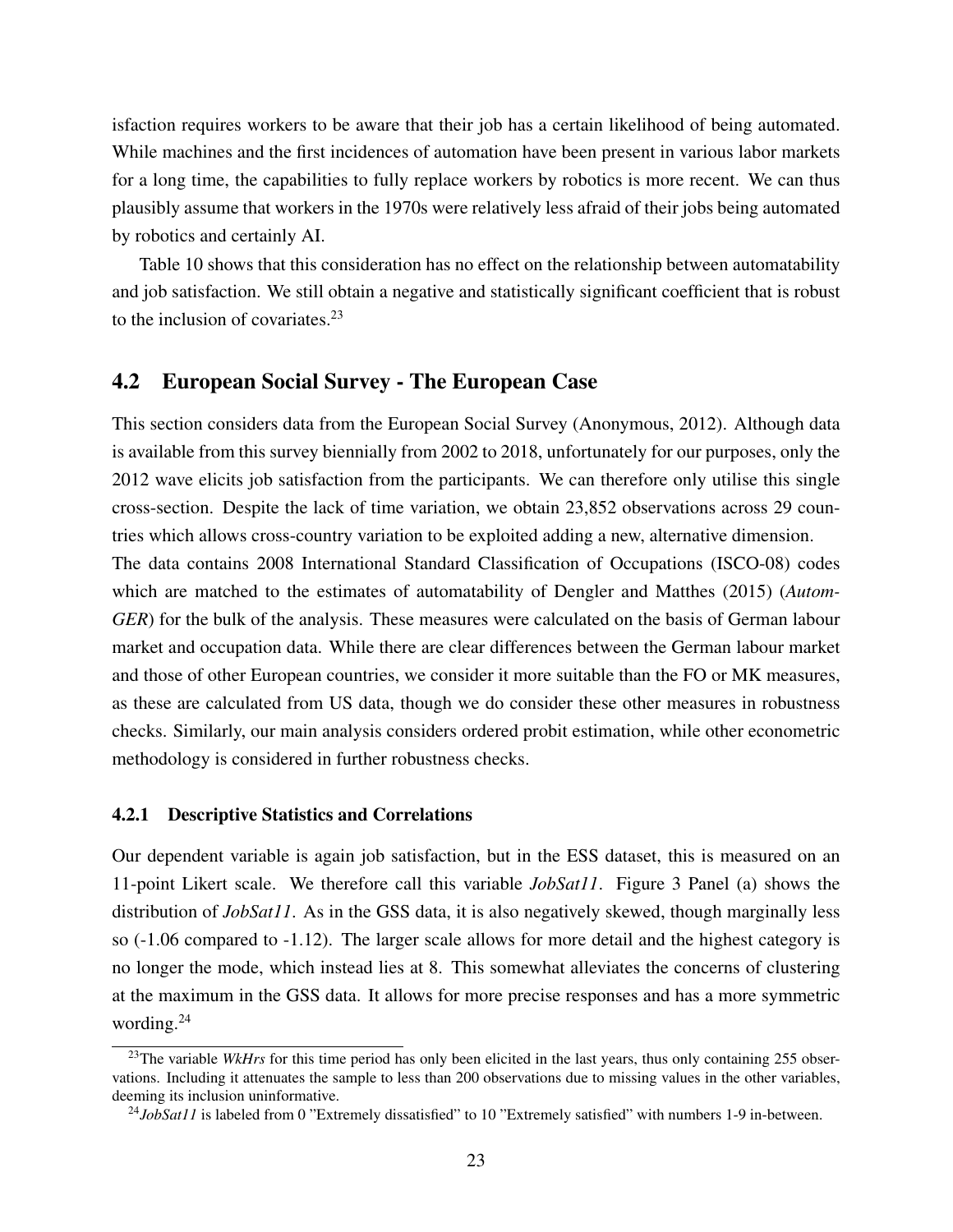



Figure 3 Panel (b) shows the distribution of the GER measure. Compared to the FO estimates, it is noticeable that the distribution is less bi-modal/polarised and more skewed towards lower values. This could be due to aim of Dengler and Matthes (2015) to estimate actual automation risks, rather than mere automation potential.

|           | N      | Mean   | Std. Dev. | Min.     | Max. |
|-----------|--------|--------|-----------|----------|------|
| JobSat11  | 23,852 | 7.447  | 2.027     | 0        | 10   |
| Autom-GER | 23,852 | 0.303  | 0.224     | 0        | 1    |
| Income    | 20,105 | 6.219  | 2.614     | 1        | 10   |
| WkHrs     | 23,852 | 40.340 | 12.728    | $^{(1)}$ | 130  |
| WkS1f     | 23,852 | 0.138  | 0.345     | 0        | 1    |
| Age       | 23,806 | 42.964 | 12.362    | 15       | 91   |
| Male      | 23,852 | 0.503  | 0.500     | 0        | 1    |
| White     | 23,852 | 0.928  | 0.258     | 0        | 1    |
| Educ      | 23,743 | 13.890 | 3.561     | 6        | 24   |
| Marital   | 23,852 | 0.046  | 0.209     | 0        | 1    |
| Childs    | 23.851 | 0.512  | 0.500     | 0        | 1    |
| Health    | 23,824 | 4.005  | 0.783     |          | 5    |

Table 11: Descriptive Statistics of Independent Variables

To enable comparison of the results from each dataset, we consider the same baseline specification. Descriptive statistics of the variables used are presented in Table 11. Most variables are directly comparable to those in the GSS, but some small differences should be noted.<sup>25</sup> Firstly, *Income* is reported in income deciles within each country. It thus ranges from 1 to 10, rather than to 12 as in the GSS data, where the income categories were chosen more arbitrarily. The approach

<sup>&</sup>lt;sup>25</sup>We exclude observations that stated to have more than 130 contracted weekly working hours. There are 8 observations claiming this to be 168, which is literally 7 days of 24 hours. Our results are all robust to including these observations.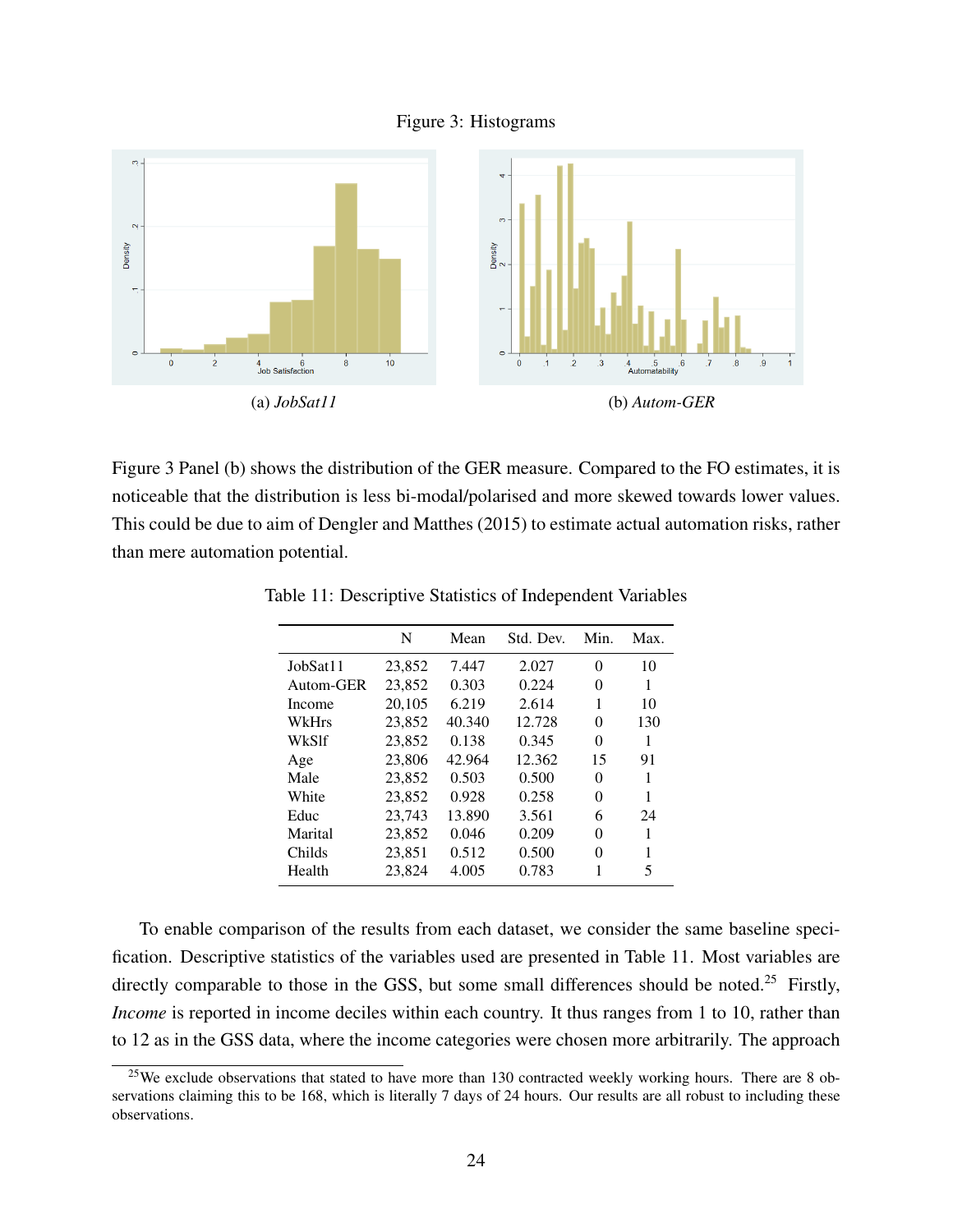negates the need for purchasing power or exchange rate conversions between countries. Also, as in the GSS data, widening income ranges at higher deciles have a similar effect to considering a logarithmic transformation.

*Educ* is converted from a categorical variables in the ESS data, that reports each respondent's highest educational qualification, to the average number of years taken to achieve each qualification, allowing a more direct comparison to the GSS data.

*Childs* is a dummy variable taking a value of 1 if the respondent lives with children and 0 otherwise, rather than reporting the number of children. *Health* is measured on a 5-point Likert scale, rather than 4-point as in GSS.<sup>26</sup>





Note: A GER measure greater than 0.5 is classified as 'High Autom.', GER measures up to 0.5 are classified as 'Low Autom.'. The figure does not change qualitatively when using the mean or median as cutoff value.

Figure 4 gives an initial insight into the relationship between job satisfaction and the GER automatability measure for this dataset. As in the GSS data, for job satisfaction categories below the average (Mean=7.430, Median & Mode=8) there are generally more high risk than low risk respondents, in terms of job automatability (except for *JobSat*=1, where low autom. is slightly larger than high autom., but with few respondents). Again, the opposite is true in the higher

<sup>&</sup>lt;sup>26</sup>Pairwise correlations between the variables included in the baseline specification are presented in Table 30 of Appendix B. As in the GSS data, we note highly statistically significant correlations (at the 0.1% level) between many of our control variables, *Autom-GER* and *JobSat11* indicating the relevance of the controls chosen.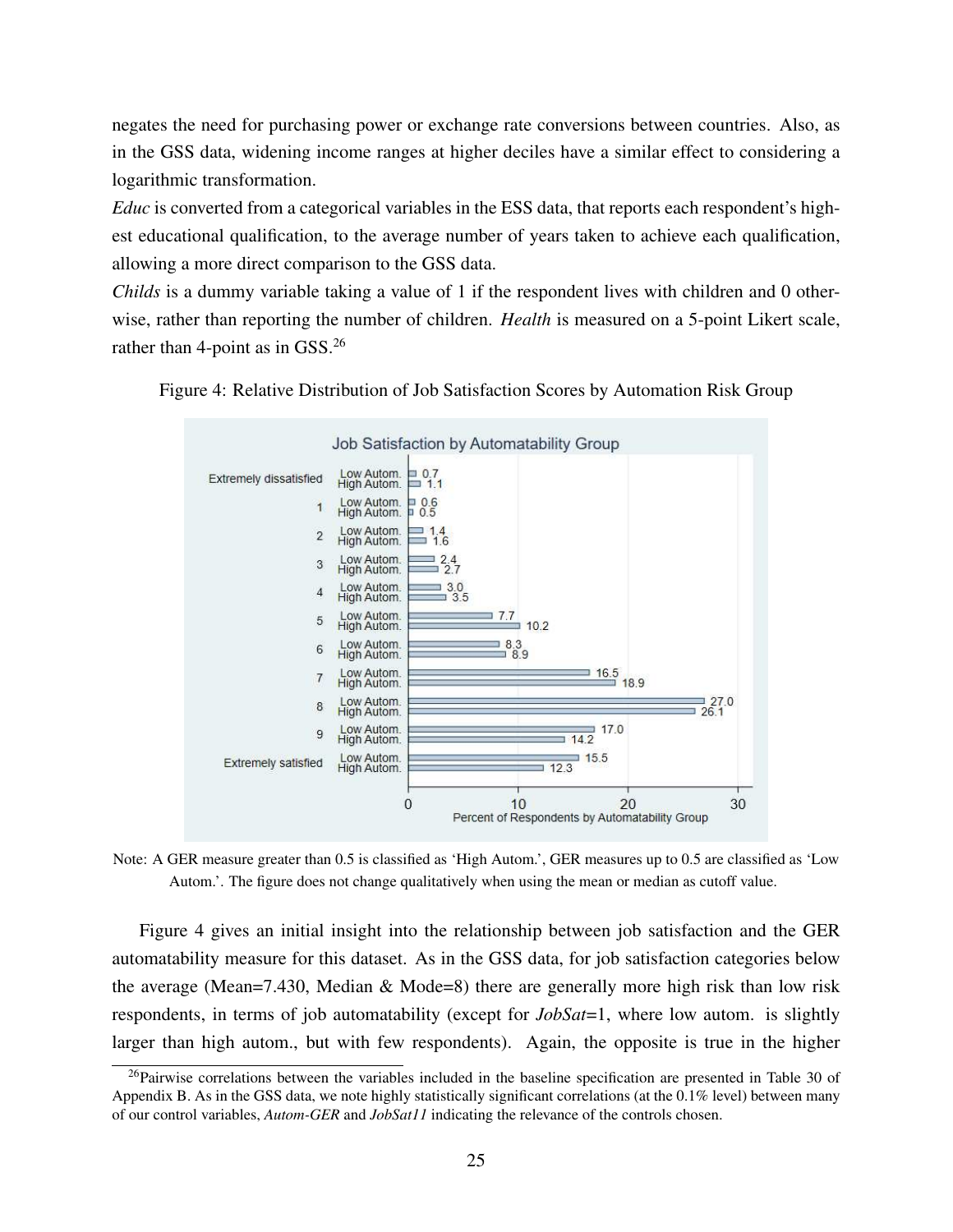categories, which indicates a negative relationship between the variables in the ESS data.

#### 4.2.2 Regression Analysis

We begin our regression analysis by building up to the same baseline specification of demographic controls as considered for the GSS data. Again, we use ordered probit models to allow for comparability. The results are presented in Table 12.

| Dep. Var.:<br>JobSat11       | (1)                                     | (2)                                     | (3)                         | (4)                                   | (5)                                   | (6)                         | (7)                              |
|------------------------------|-----------------------------------------|-----------------------------------------|-----------------------------|---------------------------------------|---------------------------------------|-----------------------------|----------------------------------|
| Autom-GER                    | $-0.475***$<br>(0.0321)                 | $-0.413***$<br>(0.0349)                 | $-0.390***$<br>(0.0350)     | $-0.405***$<br>(0.0367)               | $-0.405***$<br>(0.0367)               | $-0.366***$<br>(0.0367)     | $-0.311***$<br>(0.0372)          |
| Income                       |                                         | $0.0479***$<br>(0.00279)                | $0.0496***$<br>(0.00281)    | $0.0501***$<br>(0.00298)              | $0.0509***$<br>(0.00302)              | $0.0464***$<br>(0.00303)    | $0.0497***$<br>(0.00321)         |
| WkHrs                        |                                         |                                         | $-0.00282***$<br>(0.000589) | $-0.00270***$<br>(0.000606)           | $-0.00268***$<br>(0.000606)           | $-0.00244***$<br>(0.000608) | $-0.00135*$<br>(0.000623)        |
| WkSlf                        |                                         |                                         | $0.322***$<br>(0.0222)      | $0.300***$<br>(0.0225)                | $0.301***$<br>(0.0225)                | $0.289***$<br>(0.0226)      | $0.279***$<br>(0.0228)           |
| Age                          |                                         |                                         |                             | $0.00471***$<br>(0.000603)            | $0.00463***$<br>(0.000611)            | $0.00801***$<br>(0.000630)  | $0.00724***$<br>(0.000637)       |
| Male                         |                                         |                                         |                             | 0.00644<br>(0.0152)                   | 0.00543<br>(0.0153)                   | $-0.0174$<br>(0.0154)       | $-0.0410**$<br>(0.0155)          |
| White                        |                                         |                                         |                             | $0.158***$<br>(0.0280)                | $0.157***$<br>(0.0280)                | $0.140***$<br>(0.0281)      | $0.123***$<br>(0.0287)           |
| Educ                         |                                         |                                         |                             | $-0.00437$<br>(0.00226)               | $-0.00445*$<br>(0.00226)              | $-0.00685**$<br>(0.00227)   | $-0.00638**$<br>(0.00232)        |
| Marital                      |                                         |                                         |                             |                                       | 0.0288<br>(0.0354)                    | 0.0473<br>(0.0354)          | $0.102**$<br>(0.0357)            |
| Childs                       |                                         |                                         |                             |                                       | $-0.0236$<br>(0.0147)                 | $-0.0286$<br>(0.0147)       | $-0.0340*$<br>(0.0149)           |
| Health                       |                                         |                                         |                             |                                       |                                       | $0.219***$<br>(0.00973)     | $0.180***$<br>(0.0104)           |
| Country<br>Pseudo $R^2$<br>N | $\pmb{\mathsf{X}}$<br>0.00232<br>23,852 | $\pmb{\mathsf{X}}$<br>0.00582<br>20,105 | X<br>0.00855<br>20,105      | $\boldsymbol{x}$<br>0.00989<br>19,995 | $\boldsymbol{x}$<br>0.00993<br>19,995 | X<br>0.0164<br>19,978       | $\checkmark$<br>0.0221<br>19,978 |

|  |  | Table 12: Controlling for Demographics (Baseline) |  |
|--|--|---------------------------------------------------|--|
|--|--|---------------------------------------------------|--|

Standard errors in parentheses

Ordered probit model

\*  $p < 0.05$ , \*\*  $p < 0.01$ , \*\*\*  $p < 0.001$ 

Column (1) shows the negative relationship between *JobSat11* and *Autom-GER*, which is statistically significant at the 0.1% level. This relationship is robust to the incremental inclusion of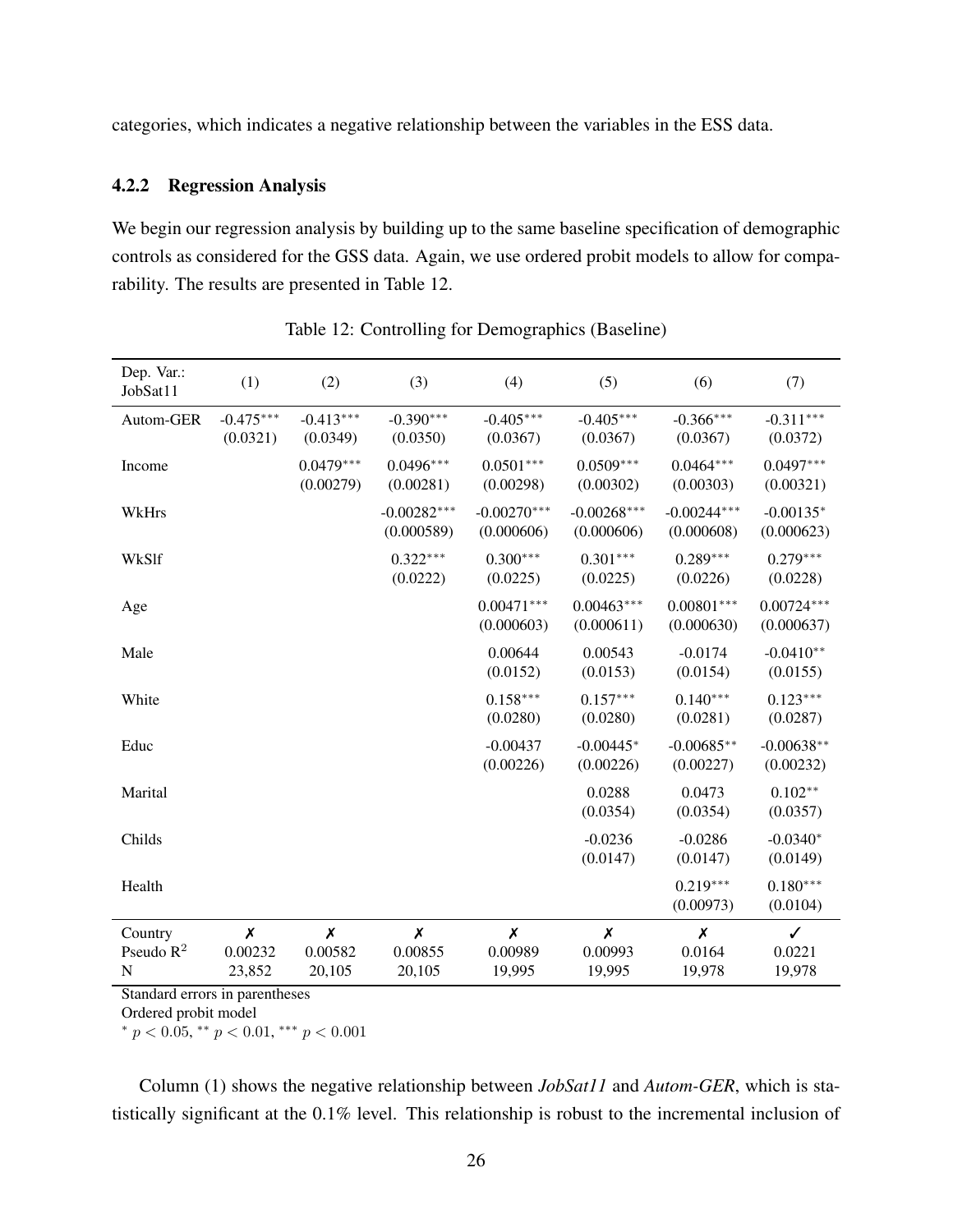demographic control variables through to Column (6) which presents the full baseline specification. Although the family demographics *Marital* and *Childs* in Column (5) reduce the regression sample to less than half of that in Column (4) and even though the coefficient on *Autom-GER* attenuates in magnitude as more controls are added, the relationship remains negative and statistically significant at the 0.1% level throughout our specifications. Lastly, Column (7) additionally includes country dummies to the baseline specification. This causes some interesting general changes, such as the coefficient on *Marital* becoming statistically significant at the 1% level. The coefficient of *Autom-GER* again attenuates in magnitude, but the relationship still remains negative and statistically significant at the 0.1% level.

Table 13 shows the marginal effects of a one standard deviation increase in *Autom* on *JobSat11* for the average respondent. As with the GSS, the increase in automatability is predicted to increase the probability of lower job satisfaction responses, while decreasing the probability of high responses. The turning point lies between *JobSat11*=7 and *JobSat11*=8 (as also indicated in Figure 4).

| JobSat11                                                                                 | GER-Std       | <b>Std Errors</b> |  |  |  |
|------------------------------------------------------------------------------------------|---------------|-------------------|--|--|--|
| 0                                                                                        | $0.00107***$  | (0.000150)        |  |  |  |
| 1                                                                                        | $0.000784***$ | (0.000115)        |  |  |  |
| 2                                                                                        | $0.00159***$  | (0.000210)        |  |  |  |
| 3                                                                                        | $0.00255***$  | (0.000323)        |  |  |  |
| $\overline{4}$                                                                           | $0.00277***$  | (0.000348)        |  |  |  |
| 5                                                                                        | $0.00610***$  | (0.000741)        |  |  |  |
| 6                                                                                        | $0.00477***$  | (0.000582)        |  |  |  |
| 7                                                                                        | $0.00537***$  | (0.000655)        |  |  |  |
| 8                                                                                        | $-0.00259***$ | (0.000343)        |  |  |  |
| 9                                                                                        | $-0.00856***$ | (0.00104)         |  |  |  |
| 10                                                                                       | $-0.0139***$  | (0.00166)         |  |  |  |
| Obs                                                                                      | 19,978        |                   |  |  |  |
| ***<br>$**$<br>∗<br>0.001<br>$p < 0.05$ ,<br>$p < 0.01$ ,<br>$\boldsymbol{p}$<br>$\,<\,$ |               |                   |  |  |  |

Table 13: Marginal Effects for Standardised Autom-GER Measure

To give a headline figure comparable to the one presented in the GSS section, a one standard deviation increase in automatability is predicted to decrease job satisfaction by 1.56%, compared to 2.61% predicted by the GSS results.<sup>27</sup>

Table 14 considers other relevant covariates that can be found in the ESS dataset. In Column (1) of Panel (a), we control for the respondents' general happiness.<sup>28</sup> Despite a lower magnitude, the coefficient on *Autom-GER* remains negative and highly statistically significant (at the 0.1%

<sup>&</sup>lt;sup>27</sup>The ESS headline figure is larger  $(1.86\%)$  when not considering country dummies.

 $^{28}$ In the literature, job satisfaction is considered a major domain-specific element of general happiness (see e.g. Fisher, 2010, for a survey of contributing concepts).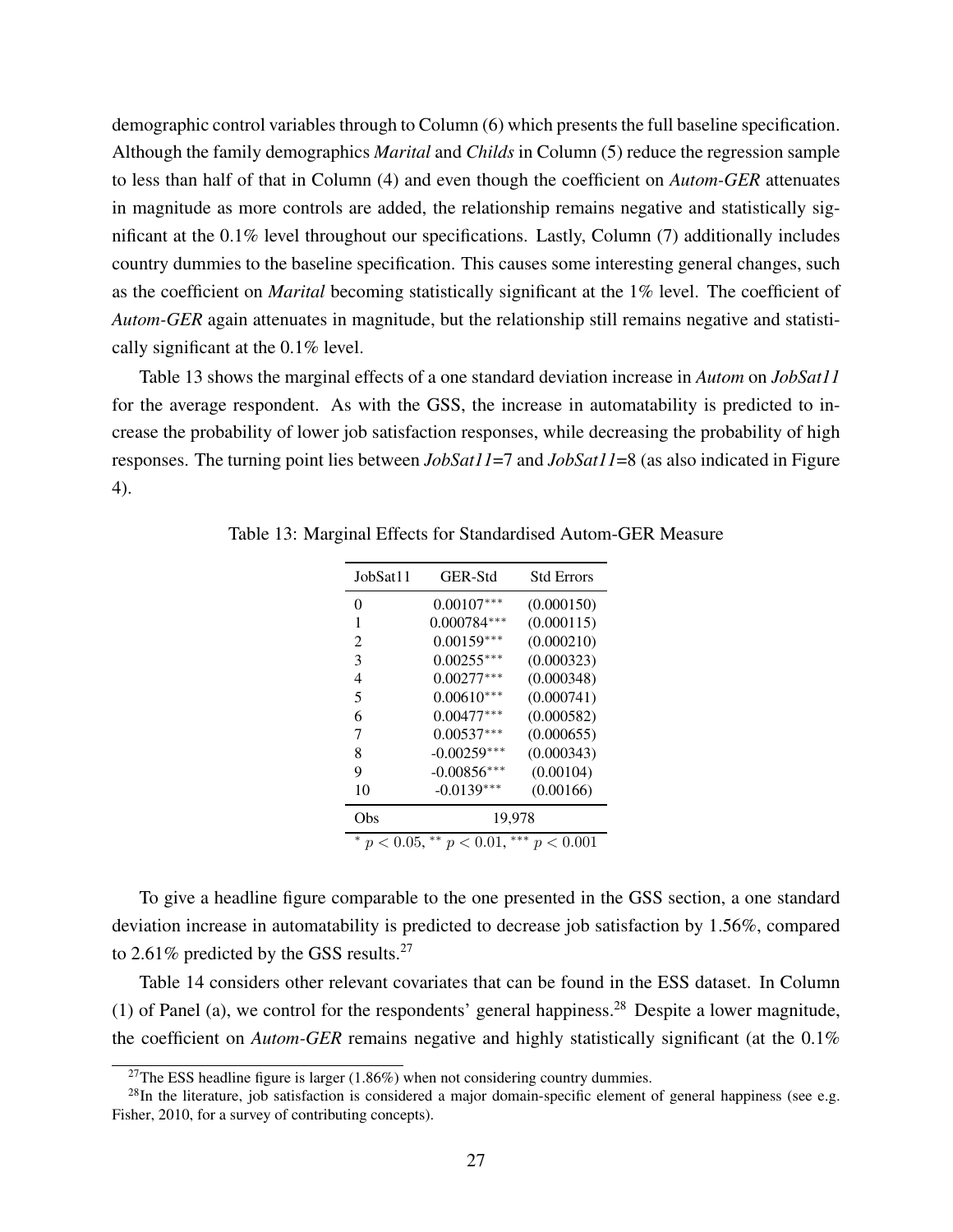| Dep. Var.:<br>JobSat11                            | (1)                     | (2)                        | (3)                        | (4)                     | Dep. Var.:<br>JobSat11                            | (1)                     | (2)                        | (3)                     | (4)                                   |
|---------------------------------------------------|-------------------------|----------------------------|----------------------------|-------------------------|---------------------------------------------------|-------------------------|----------------------------|-------------------------|---------------------------------------|
| Autom-<br><b>GER</b>                              | $-0.283***$<br>(0.0373) | $-0.334***$<br>(0.0375)    | $-0.333***$<br>(0.0390)    | $-0.253***$<br>(0.0373) | Autom-<br><b>GER</b>                              | $-0.268***$<br>(0.0373) | $-0.228***$<br>(0.0374)    | $-0.286***$<br>(0.0374) | $-0.251***$<br>(0.0374)               |
| Happy                                             | $0.188***$<br>(0.00464) |                            |                            |                         | Accomp                                            | $0.358***$<br>(0.00986) |                            |                         |                                       |
| WkLfBal                                           |                         | $0.283***$<br>(0.00381)    |                            |                         | ValWrth                                           |                         | $0.354***$<br>(0.0108)     |                         |                                       |
| CntLgth                                           |                         |                            | $0.113***$<br>(0.0148)     |                         | Absorb                                            |                         |                            | $0.181***$<br>(0.00438) |                                       |
| Interest                                          |                         |                            |                            | $0.211***$<br>(0.00458) | Enthus                                            |                         |                            |                         | $0.204***$<br>(0.00424)               |
| Controls<br>Country<br>Pseudo $\mathbb{R}^2$<br>N | ✓<br>0.0432<br>19,890   | ✓<br>✓<br>0.0943<br>19,916 | ✓<br>✓<br>0.0197<br>17,625 | ✓<br>0.0494<br>19,916   | Controls<br>Country<br>Pseudo $\mathbb{R}^2$<br>N | ✓<br>0.0390<br>19,908   | ✓<br>✓<br>0.0356<br>19,915 | 0.0442<br>19,895        | ✓<br>$\checkmark$<br>0.0517<br>19,870 |

#### Table 14: Controlling for Job Attitudes

(a): General Characteristics

(b): Opinion of Own Activities

| Dep. Var.:<br>JobSat11 | (1)         | (2)         | (3)         | (4)         | (5)         |
|------------------------|-------------|-------------|-------------|-------------|-------------|
| Autom-GER              | $-0.269***$ | $-0.289***$ | $-0.293***$ | $-0.299***$ | $-0.307***$ |
|                        | (0.0375)    | (0.0373)    | (0.0373)    | (0.0372)    | (0.0374)    |
| <b>NewSkll</b>         | $0.144***$  |             |             |             |             |
|                        | (0.0168)    |             |             |             |             |
| LrnNew                 |             | $0.165***$  |             |             |             |
|                        |             | (0.00624)   |             |             |             |
| Capable                |             |             | $0.181***$  |             |             |
|                        |             |             | (0.00752)   |             |             |
| Optimist               |             |             |             | $0.230***$  |             |
|                        |             |             |             | (0.00857)   |             |
| Hopeful                |             |             |             |             | $0.108***$  |
|                        |             |             |             |             | (0.00750)   |
| Controls               | ✓           | ✓           | ✓           | ✓           | ✓           |
| Country                |             |             |             |             |             |
| Pseudo $R^2$           | 0.0230      | 0.0311      | 0.0295      | 0.0315      | 0.0247      |
| N                      | 19,861      | 19,911      | 19,894      | 19,938      | 19,785      |

(c): Capabilities and Future Prospects

Standard errors in parentheses Ordered probit model \*  $p < 0.05$ , \*\*  $p < 0.01$ , \*\*\*  $p < 0.001$ 

level). Column (2) controls for whether the respondents are satisfied with their work/life balance (on a 10-point scale), while Column (3) considers employment contract length (on a 3-point scale: 1 "No Contract", 2 "Limited", 3 "Unlimited"). In both specifications, the coefficient on *Autom-*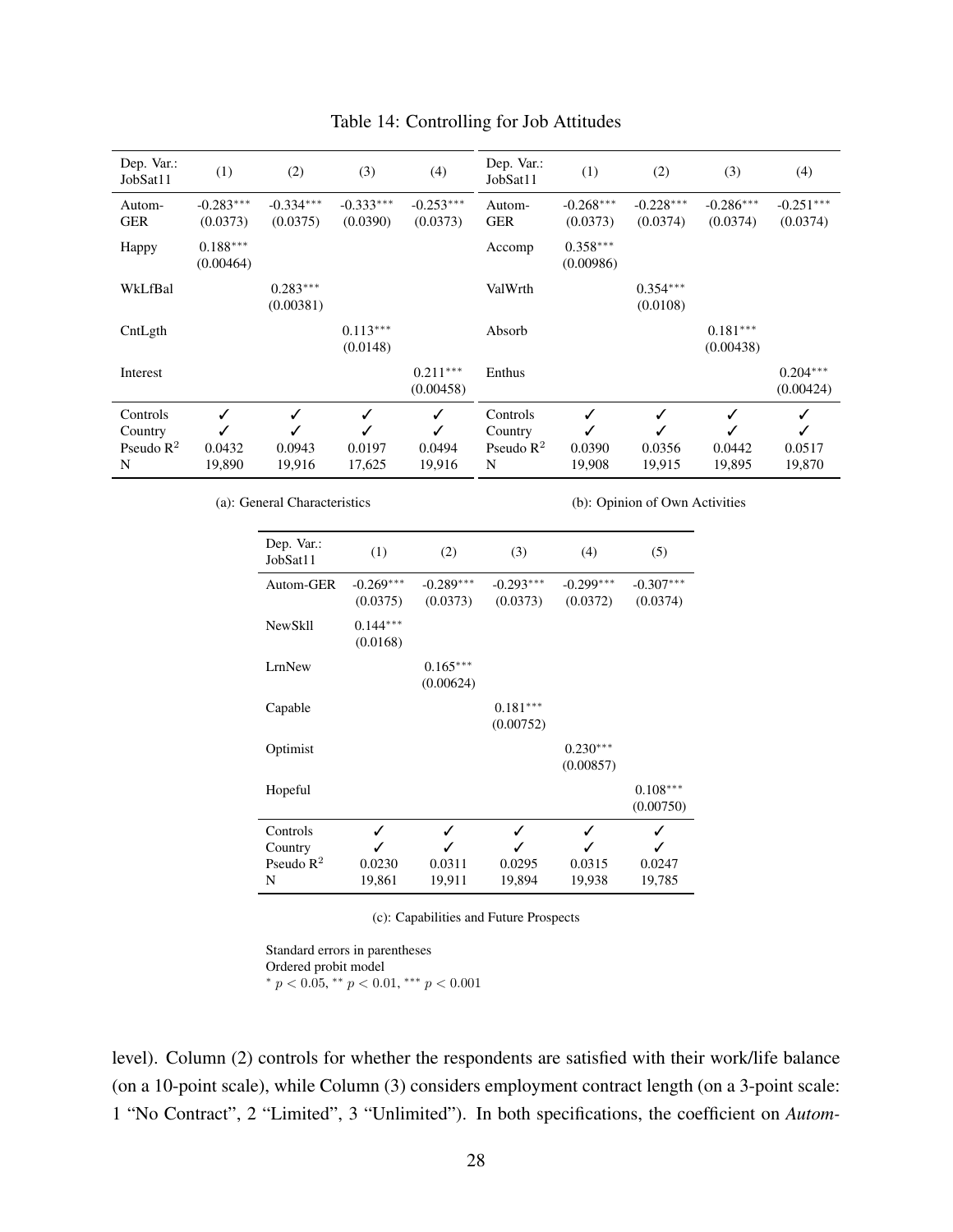*GER* again remains negative and highly statistically significant (at the 0.1% level) but marginally increases in magnitude. The two items have the expected positive sign and are also significant at the  $0.1\%$  level. Lastly for Panel (a), in Column (4) we control for whether the respondent often finds what they do interesting on a 10-point scale (in general, as opposed to asking for whether they find their job interesting in specific). A high score in this item is associated with significantly higher job satisfaction, but the coefficient on *Autom-GER* still remains negative and highly statistically significant (at the 0.1% level). Again, it decreases in magnitude, almost to the same extent as in the first column.

In Panel (b), we consider four more variables which are similar in nature, in that they relate to the respondents' opinions on what they currently do. Specifically, whether what they do makes them feel accomplished (*Accomp*), whether it is valuable/worthwhile (*ValWrth*) and how absorbed (*Absorb*) and enthusiastic (*Enthus*) they are about what they do. Finally, Panel (c) considers variables which are generally more related to future prospects. Firstly, *NewSkll* measures whether the respondent has received training to learn a new skill in the last year, and *LrnNew* whether they think it is important to do so. *Capable* asks whether they feel they get a chance to showcase their capabilities, and *Optimist* and *Hopeful* whether they feel optimistic and hopeful for the future, respectively. All coefficients are positive and statistically significant at the 0.1% level, and attenuate the coefficient on *Autom-GER* to differing degrees.<sup>29</sup>

The strongest attenuations are found in Panels (a) and (b) which consider opinions on the current situation of respondents, specifically when including the variables *ValWrth*, *Interest* and *Enthus*. The variables of Panel (c) that relate to a respondent's potential fear of their future, particularly *Optimist* and *Hopeful*, do not seem to change the effect of automatability on job satisfaction much. While the changes in coefficients are generally not too large, even for the former set of covariates, it is important to note here that the questions are not particularly framed towards the respondent's occupation but rather to 'what they do in their life'. As the same questionnaire is also eliciting items on voluntary and charitable work as well as social and physical activities, these questions are not necessarily interpreted as mainly concerning job-specific activities.

#### 4.2.3 Robustness Checks

Beyond the inclusion of further job and worker-specific characteristics and the workers' opinions, we also exploit information on the countries in the sample and vary the underlying econometric techniques applied to the data to check for robustness of the negative correlation between automatability and job satisfaction.

The additional factors of Schwabe et al. (2020) are again considered in Table 15. As in the

 $^{29}$ A number of other such variables from the dataset were trialled with similar results. The most relevant variables are presented here as an overview.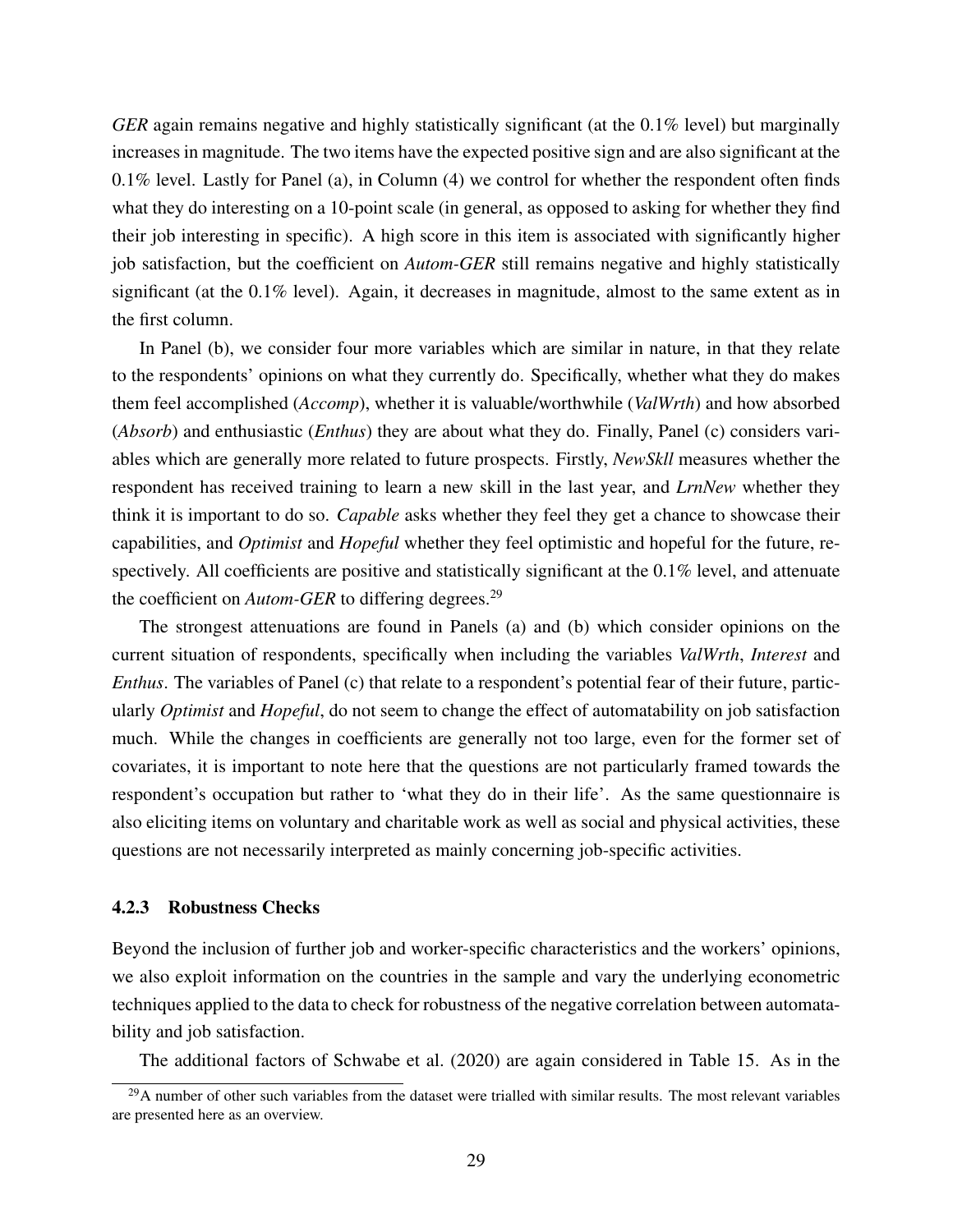GSS dataset, but contradictory to Schwabe et al. (2020), we find a larger negative coefficient when considering the highly educated subsample in Column (3), compared to those with less than 14 years of education in Column (2). Though the difference between the coefficients is larger here, it is not statistically significant (even though only marginally so).

| Dep. Var.:<br>JobSat11 | (1)         | (2)          | (3)         | (4)         | (5)         | (6)         |
|------------------------|-------------|--------------|-------------|-------------|-------------|-------------|
| Autom-GER              | $-0.311***$ | $-0.215***$  | $-0.429***$ | $-0.284***$ | $-0.194***$ | $-0.395***$ |
|                        | (0.0372)    | (0.0493)     | (0.0581)    | (0.0395)    | (0.0535)    | (0.0603)    |
| ManOcc                 |             |              |             | $-0.0427*$  | $-0.0264$   | $-0.0701*$  |
|                        |             |              |             | (0.0208)    | (0.0269)    | (0.0336)    |
| Controls               |             | ✓            | ✓           | ✓           |             | ✓           |
| Country                |             | $\checkmark$ | ✓           | J           |             |             |
| Pseudo $R^2$           | 0.0221      | 0.0249       | 0.0245      | 0.0222      | 0.0250      | 0.0246      |
| N                      | 19,978      | 10,289       | 9,689       | 19,978      | 10,289      | 9,689       |
| Educ                   | A11         | Low          | High        | All         | Low         | High        |

Table 15: Manual Occupation Dummy and Educational Differences

Standard errors in parentheses

Ordered probit model

\*  $p < 0.05$ , \*\*  $p < 0.01$ , \*\*\*  $p < 0.001$ 

The variable *ManOcc*, which takes value 1 for manual occupations<sup>30</sup>, is added in Columns (4) through (6). As in the GSS data, the inclusion of this additional covariate attenuates the size of the coefficients on *Autom-GER*, but the attenuation is small and their statistical significance at the 0.1% level persists.

In Table 16 we report results from replacing the pure country dummy with aggregate labour market statistics for the respective nation<sup>31</sup>. A higher share of manufacturing employment as a proportion of total employment within the country (*Manu*) is associated with a lower job satisfaction score. A higher *GDP* is associated with higher job satisfaction. The unemployment rate (*Unemp*) has a negative effect, which is partly expected as it negatively correlates (with a coefficient of -0.259) with *GDP*. In line with the literature, the degree of unionisation (*Union*) is positively associated with job satisfaction (Bryson et al., 2010) and also leads to a stronger effect of automatability on job satisfaction.

For each aggregate labour market statistic, through Columns (2)-(5), the coefficients on *Autom-GER* are larger than in Column (1) which considers country dummies. This indicates that each statistic individually does not account for all the relevant country differences, though it is interesting to see which individual statistics have the largest effects. In Column (6), we consider the four

 $30$ Classified by NACE Rev. 2 codes (leq 32).

<sup>31</sup>*Manu*, *Unemp* and *Union* statistics are collected from ILO Data Explorer (International Labour Organization, 2020), while *GDP* is taken from the World Bank Open Data (The World Bank, 2020).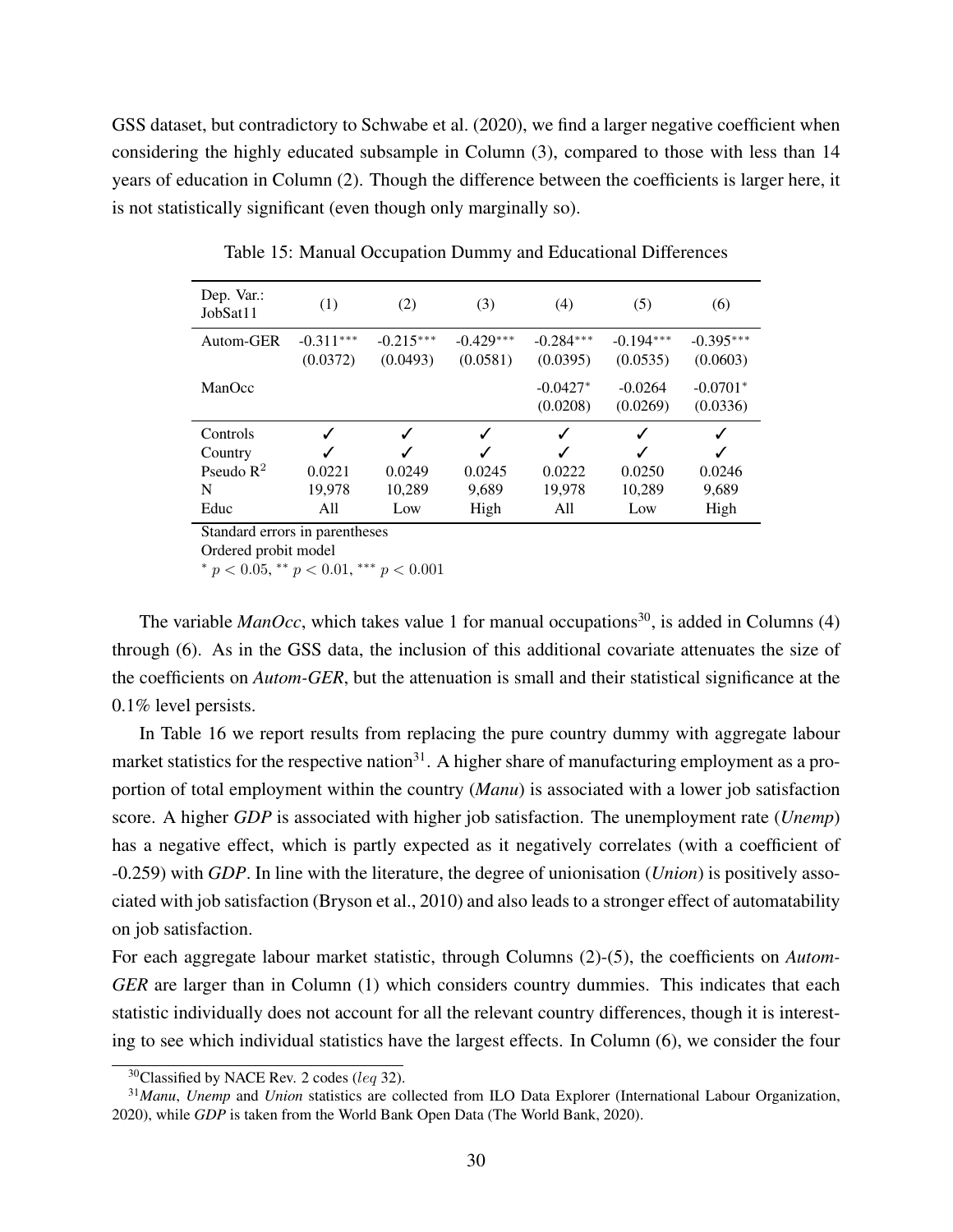| Dep. Var.:<br>JobSat11                   | (1)                        | (2)                        | (3)                        | (4)                        | (5)                        | (6)                        | (7)                        |
|------------------------------------------|----------------------------|----------------------------|----------------------------|----------------------------|----------------------------|----------------------------|----------------------------|
| Autom-GER                                | $-0.311***$<br>(0.0372)    | $-0.331***$<br>(0.0370)    | $-0.333***$<br>(0.0368)    | $-0.373***$<br>(0.0368)    | $-0.354***$<br>(0.0368)    | $-0.326***$<br>(0.0370)    | $-0.378***$<br>(0.0472)    |
| Manu                                     |                            | $-1.355***$<br>(0.159)     |                            |                            |                            | $-0.461*$<br>(0.186)       |                            |
| <b>GDP</b>                               |                            |                            | $0.0406***$<br>(0.00322)   |                            |                            | $0.0310***$<br>(0.00366)   |                            |
| Unemp                                    |                            |                            |                            | $-0.977***$<br>(0.149)     |                            | $-0.351*$<br>(0.161)       |                            |
| Union                                    |                            |                            |                            |                            | $0.293***$<br>(0.0334)     | $0.129***$<br>(0.0388)     |                            |
| Autom-OECD                               |                            |                            |                            |                            |                            |                            | $-1.297***$<br>(0.325)     |
| Pseudo $R^2$<br>N<br>Controls<br>Country | 0.0221<br>19,978<br>✓<br>✓ | 0.0173<br>19,978<br>✓<br>Х | 0.0184<br>19,978<br>✓<br>Х | 0.0170<br>19,978<br>✓<br>Х | 0.0174<br>19,978<br>✓<br>Х | 0.0189<br>19,978<br>✓<br>Х | 0.0160<br>12,851<br>✓<br>Х |

#### Table 16: Country Characteristics

Standard errors in parentheses

Ordered probit model

\*  $p < 0.05$ , \*\*  $p < 0.01$ , \*\*\*  $p < 0.001$ 

statistics together which suggests that *GDP* and *Union* are the most important statistics to control  $for.32$ 

Column (7) considers estimates of country-wide automatability within OECD countries (estimated by Arntz et al., 2016), *Autom-OECD*, alongside our occupation-specific automatability measure, *Autom-GER*. Both coefficients are negative and statistically significant at the 0.1% level. This suggests there may be some negative spillover effects of high country-wide automatability, even when holding the automatability of a respondent's job constant. The negative coefficient on *Autom-GER* also increases in magnitude when including *Autom-OECD*. Overall, our main conclusions are robust to the inclusion of country characteristics.

Table 17 reports the results from varying the econometric model used. We have mainly considered models without applying survey weights to allow for easier computation of marginal effects and for comparison to other results where we applied techniques that are incompatible with weights (e.g. ME-Model in the previous section). Alternatives to ordered probit estimation are considered in Panel (a), while we repeat the same models with survey weights in Panel (b). Table 17 shows that their inclusion, while attenuating the effect of automatability, does not affect our results qual-

 $32$ We also considered interactions terms between these statistics and automatability, but did not feel these results were noteworthy enough to present here. They are available from the authors upon request.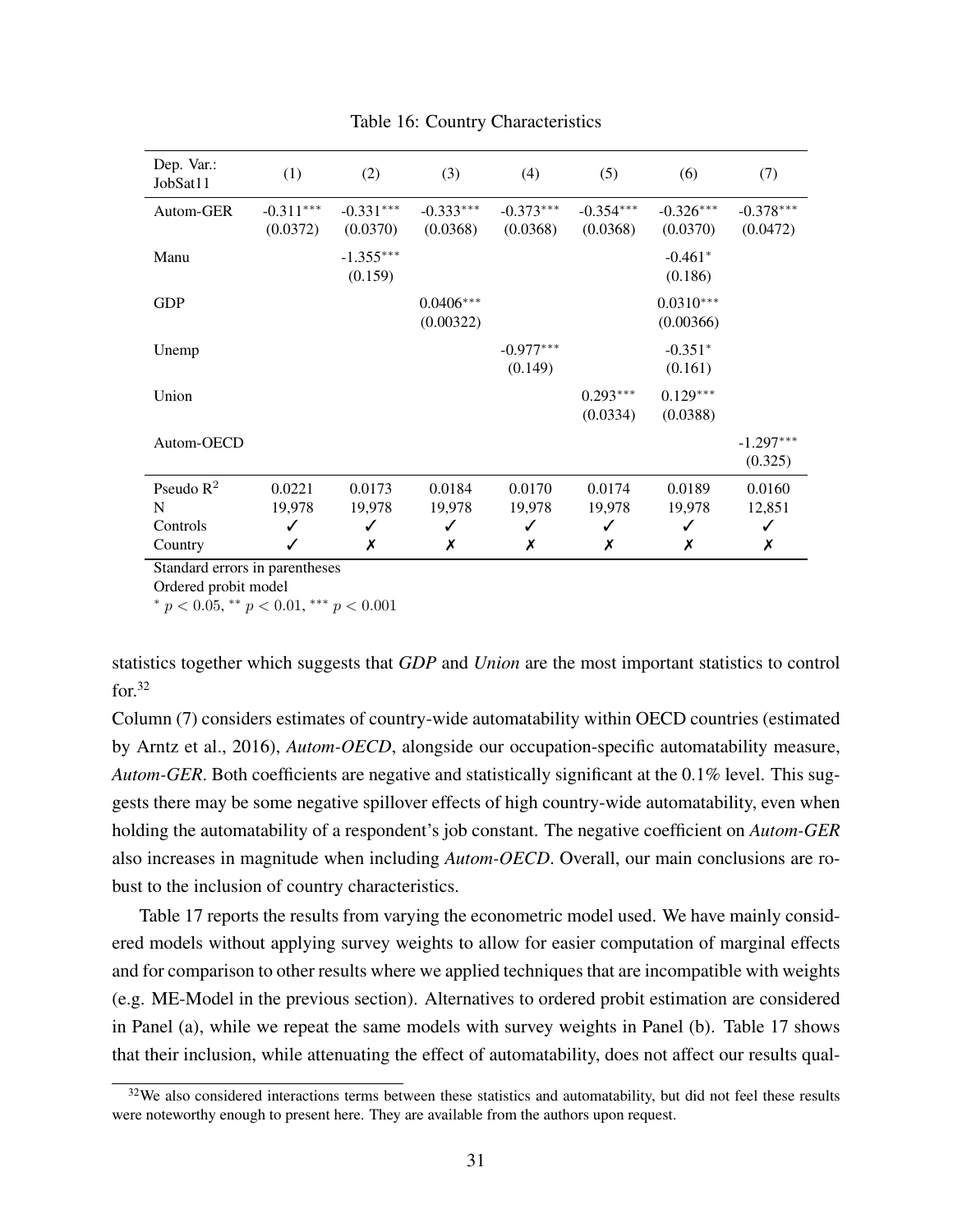| Dep. Var.:<br>JobSat11 | $^{(1)}$                | (2)                     | (3)                     | (4)                     | (5)                     | (6)                     | (7)                     | $^{(8)}$                | (9)                     | (10)                    |
|------------------------|-------------------------|-------------------------|-------------------------|-------------------------|-------------------------|-------------------------|-------------------------|-------------------------|-------------------------|-------------------------|
| Autom-<br><b>GER</b>   | $-0.311***$<br>(0.0372) | $-0.539***$<br>(0.0642) | $-0.516***$<br>(0.0697) | $-0.365***$<br>(0.0467) | $-0.596***$<br>(0.0759) | $-0.283***$<br>(0.0435) | $-0.485***$<br>(0.0745) | $-0.470***$<br>(0.0833) | $-0.316***$<br>(0.0532) | $-0.517***$<br>(0.0866) |
| Controls<br>Country    |                         |                         |                         |                         |                         |                         |                         |                         |                         |                         |
| (Pseudo) $R^2$<br>N    | 0.0221<br>19.978        | 0.0236<br>19.978        | 0.0886<br>19,978        | 0.0624<br>19,978        | 0.0624<br>19,978        | 19.978                  | 19.978                  | 19.978                  | 19.978                  | 19,978                  |
| Model<br>Svy. Weights  | O-Probit<br>х           | O-Logit<br>Х            | <b>OLS</b>              | Probit                  | Logit                   | O-Probit                | O-Logit                 | <b>OLS</b><br>✓         | Probit                  | Logit                   |

Table 17: Different Regression Models

(a) Without survey weights

(b) With survey weights

Standard errors in parentheses

\*  $p < 0.05$ , \*\*  $p < 0.01$ , \*\*\*  $p < 0.001$ 

#### itatively.

We see that our main result is robust to considering an ordered logit model in Columns (2) and (7), and OLS in Columns (3) and (8). Using OLS specifications we can use the direct interpretation that an individual with a GER measure of 1 is predicted to report an almost half a point lower job satisfaction score than a respondent with GER measure of 0, all other things held constant. Columns (4)-(5) and (9)-(10) use logit and probit models for a dummy which considers above versus below average job satisfaction. Again, our result is robust. The effect remains negative and highly statistically significant at the  $0.1\%$  level across all econometric models.

| Dep. Var.:<br>JobSat11                   | (1)<br>FO                        | (2)<br><b>GER</b>       | (3)<br>MK              |  |  |  |
|------------------------------------------|----------------------------------|-------------------------|------------------------|--|--|--|
| Autom-                                   | $-0.311***$<br>(0.0372)          | $-0.276***$<br>(0.0305) | $-0.801***$<br>(0.107) |  |  |  |
| Controls<br>Country<br>Pseudo $R^2$<br>N | J<br>$\cdot$<br>0.0221<br>19,978 | 0.0219<br>12,780        | 0.0254<br>10,254       |  |  |  |
| Standard errors in parentheses           |                                  |                         |                        |  |  |  |

Table 18: Different Measures of Automation Risk

Ordered probit model

\*  $p < 0.05$ , \*\*  $p < 0.01$ , \*\*\*  $p < 0.001$ 

Lastly, Table 18 shows the robustness of our main result to the use of different estimates of automatability. While this section has, thus far, considered the GER measures, as they are estimated from German as opposed to US labour market data, this is reported in Column (2) for consistency and comparability with the GSS results in Table 9. Column (2) has the largest number of observations, with some lost in Columns (1) and (3) when using the crosswalk. Our main result is robust across the different measures and also comparable in magnitude to the GSS estimates. As men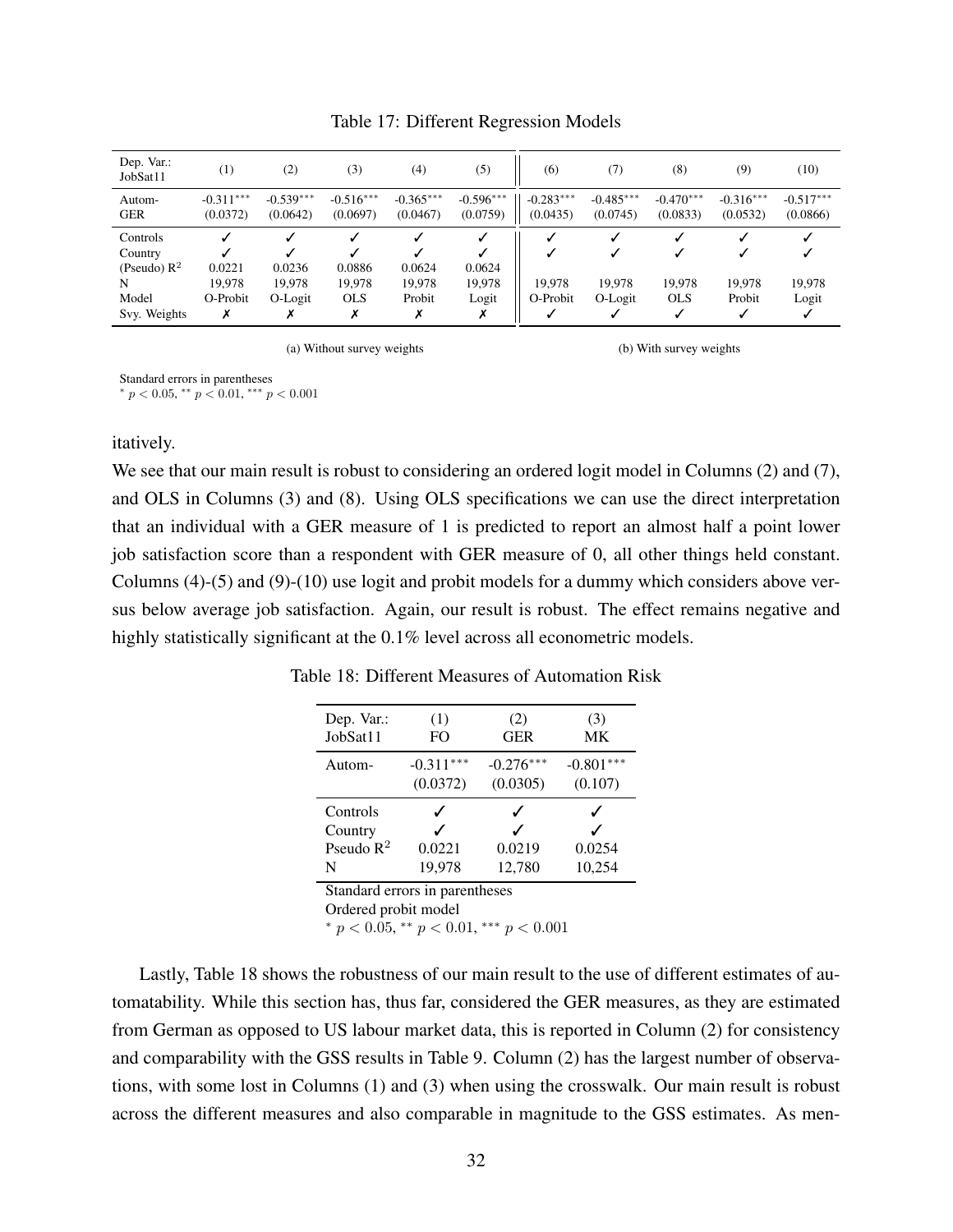tioned before, the MK estimates are fairly coarse measures of automatability. Though all possible values for the MK measure are present in the ESS dataset, this still means that there are only 19 different values.

### 4.3 ISSP

In this section we consider data from the ISSP Worker Orientations Survey. Since this dataset spans 37 countries across the globe on all continents and thus does not have a regional focus, like the GSS and the ESS, we therefore match it to all three automatability measures available.

#### 4.3.1 Descriptive Statistics and Correlations

Similar to the previous datasets, we see that job satisfaction is skewed (-0.762) towards the higher values. This can also be seen in Figure 5 Panel (a). As the distributions of the FO and GER measures of automation risk have been presented in previous sections, we display the MK automatability measures estimated by Manyika et al. (2017) in panel (b) of Figure 5. We see that they are much more compressed than the other two measures, but qualitatively also exhibit the bi-modal structure we have seen with the measures of Frey and Osborne (2017) and Dengler and Matthes (2015). Table 19 shows the summary statistics. This dataset does not provide a homo-





geneous measure of ethnicity<sup>33</sup>, so we use an item that asks for the source of discrimination for those who replied having been discriminated against in the workplace. Those who replied that they believe this happened on racial grounds are coded with a one while those who did not experience discrimination or were discriminated for other reasons are coded with a zero. We believe this is

 $33$ There are country-specific ethnicities, the matching and merging of which is impossible without numerous arbitrary decisions of grouping or separating classifications.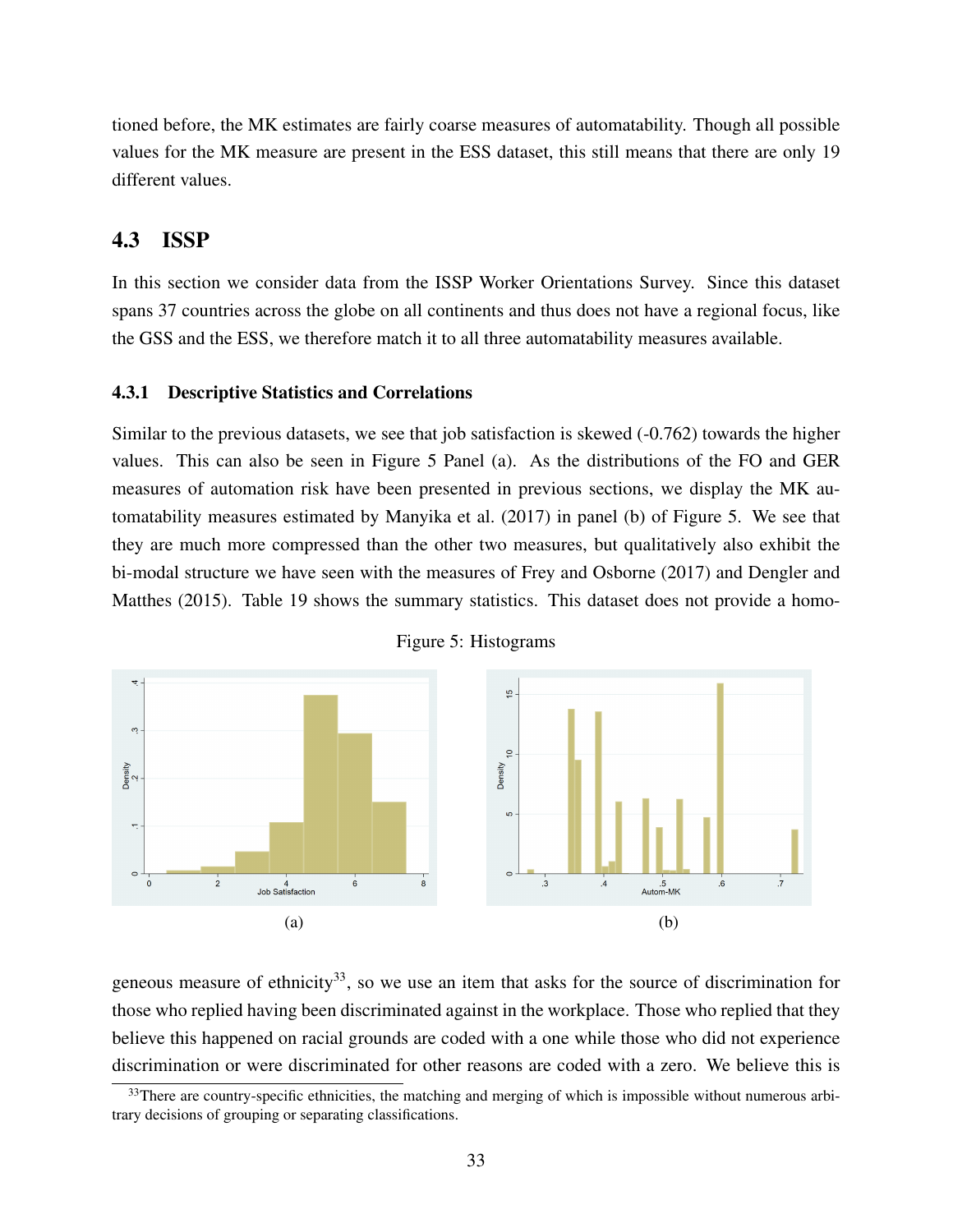capturing the essence of typically including race in studies on job satisfaction and that it serves as a reasonable proxy for the variables used in the previous sections. Income is provided as percentiles among the respondents from the same country to allow for comparison with the previous sections.<sup>34</sup>

|                     | Mean   | Std. Dev. | Min.  | Max. |
|---------------------|--------|-----------|-------|------|
| JobSat7             | 5.315  | 1.168     | 1     | 7    |
| Autom-FO (Mean)     | 0.367  | 0.338     | 0     | 1    |
| Autom-GER (Mean)    | 0.306  | 0.208     | 0     | 1    |
| Autom-MK (Mean)     | 0.468  | 0.109     | 0     | 1    |
| Income              | 0.439  | 0.253     | 0.001 | 1    |
| WkHrs               | 42.927 | 17.025    | 1     | 99   |
| WkS1f               | 0.063  | 0.243     | 0     | 1    |
| Age                 | 43.329 | 12.892    | 16    | 95   |
| Male                | 0.505  | 0.500     | 0     | 1    |
| Race Disc           | 0.013  | 0.112     | 0     | 1    |
| Educ                | 13.461 | 3.898     | 0     | 58   |
| Marital             | 0.540  | 0.498     | 0     | 1    |
| Childs              | 0.819  | 1.119     | 0     | 11   |
| Subjective health   | 3.255  | 1.021     | 1     | 5    |
| <b>Observations</b> |        | 23,055    |       |      |

Table 19: Descriptive Statistics of Independent Variables

Note: For multiple assignments of automatability measures, due to matching datasets based on different occupation codes, we use the mean of these. All results are qualitatively robust to using the median, minimum or maximum respectively.

*Educ* is provided as years of schooling<sup>35</sup> and *Childs* is the sum of both the number of children up to the country specific school age and those between school age and being of legal age. The variables do not seem to exhibit characteristics worth noting. Again, our main result, that job satisfaction and automatability are negatively correlated is visible when grouping them into respondents with high and low automatibility measures, as can be seen in the familiar Figure 6. The tipping point for the share of low autom. respondents exceeding the share of high autom. respondents is the response 'Fairly Satisfied'. Again, although the wording is more symmetric than in the GSS, we suppose that this category could be focal among the possible replies.

<sup>&</sup>lt;sup>34</sup>Our results are robust to using income corrected for purchasing power parity.

 $35$  Denmark only elicited this in categories which have been converted into years of schooling.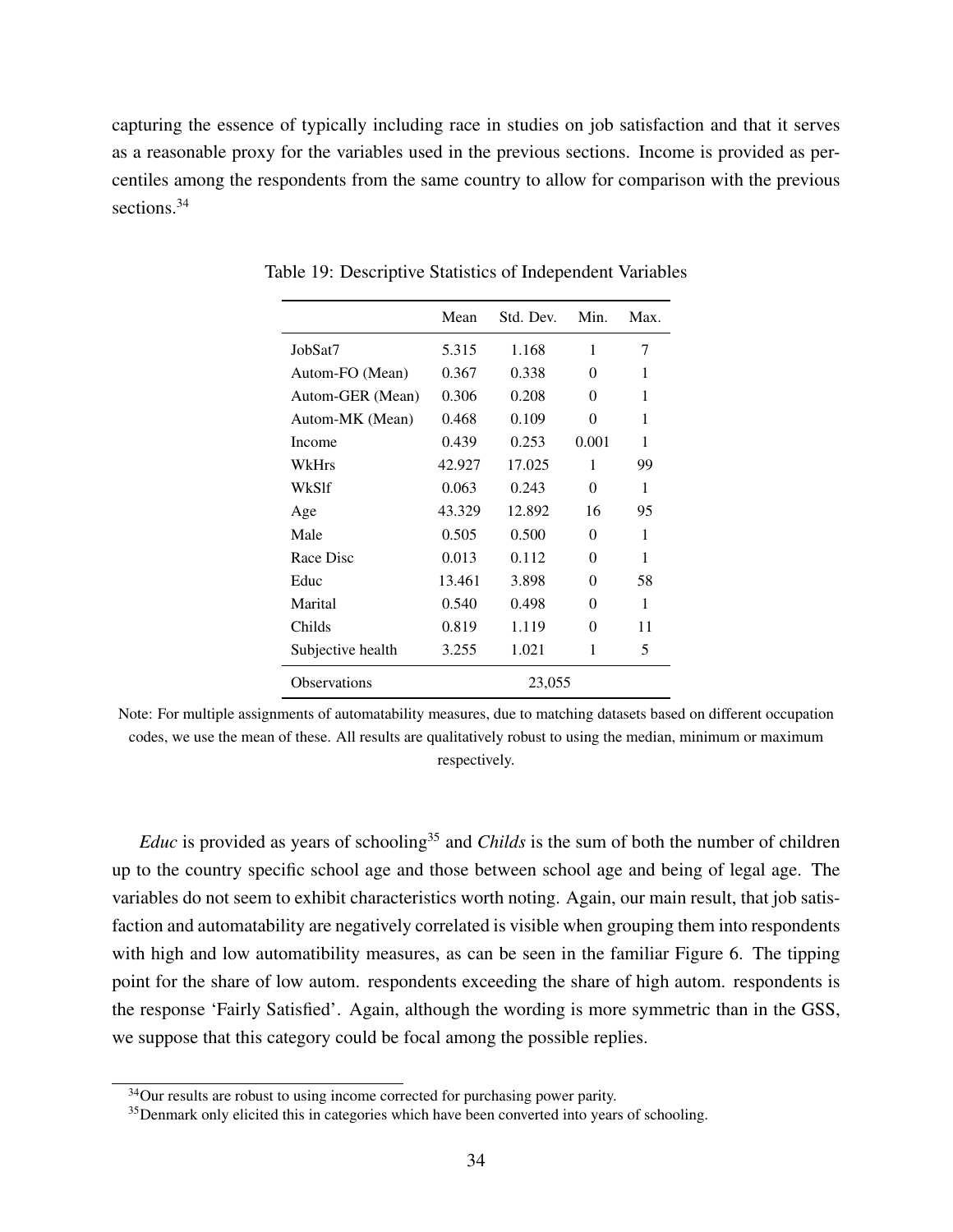

Figure 6: Relative Distribution of Job Satisfaction Scores by Automation Risk Group

Note: An MK measure greater than 0.5 is classified as 'High Automatability', MK measures up to and including 0.5 are classified as 'Low Automatability'. The figure does not change qualitatively when using the mean or median as threshold.

#### 4.3.2 Regression Analysis

Tables 20 through 22 again consider our baseline specification of covariates for each of the automatability measures in turn to provide models comparable to the ones in the previous sections. The significantly negative relationship between automatability appears in all models and across the three measures used. Again, the inclusion of additional covariates affects the magnitude, and in some cases the statistical significance, of the the coefficients. This seems to be most pronounced for the MK measure, less so for the GER measure and least for the FO measure. Most covariates have the expected signs and thus are in line with our previous results and those known in the literature. Self-employed respondents, older respondents and those with a better self-reported general health condition have a significantly higher job satisfaction, while race discrimination on the job is associated with lower job satisfaction. The only coefficient that runs counter to results in the literature and previous results from the other datasets, is the one on *Male* showing no effect on job satisfaction across models and measures.

For automatability, we see that the effects are again negative and statistically significant (at the 0.1%, 1% and 5% level for the FO, GER and MK measures, respectively). Table 23 shows the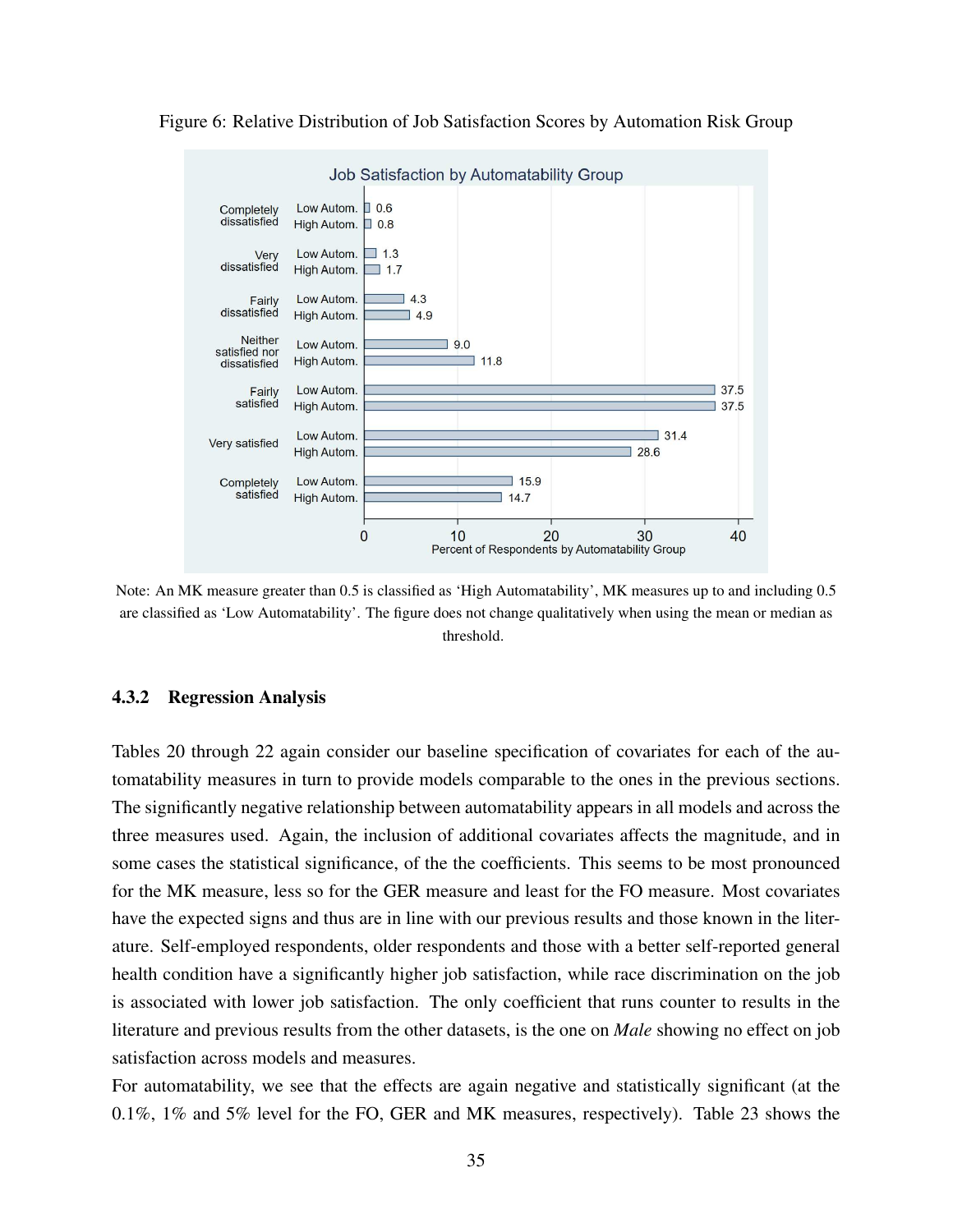| Dep. Var.: JobSat7 | (1)                    | (2)                    | (3)                    | (4)                    | (5)                    | (6)                    | (7)                    |
|--------------------|------------------------|------------------------|------------------------|------------------------|------------------------|------------------------|------------------------|
| Autom-FO           | $-0.368***$<br>(0.030) | $-0.278***$<br>(0.034) | $-0.272***$<br>(0.034) | $-0.280***$<br>(0.034) | $-0.277***$<br>(0.036) | $-0.220***$<br>(0.047) | $-0.184***$<br>(0.048) |
| Income             |                        | $0.467***$<br>(0.044)  | $0.464***$<br>(0.045)  | $0.485***$<br>(0.049)  | $0.489***$<br>(0.052)  | $0.341***$<br>(0.069)  | $0.412***$<br>(0.073)  |
| WkHrs              |                        |                        | $-0.002***$<br>(0.001) | $-0.002***$<br>(0.001) | $-0.003***$<br>(0.001) | $-0.002*$<br>(0.001)   | $-0.002*$<br>(0.001)   |
| WkSlf              |                        |                        | $0.354***$<br>(0.045)  | $0.342***$<br>(0.045)  | $0.336***$<br>(0.048)  | $0.317***$<br>(0.061)  | $0.301***$<br>(0.062)  |
| Age                |                        |                        |                        | $0.003**$<br>(0.001)   | $0.002*$<br>(0.001)    | $0.007***$<br>(0.001)  | $0.007***$<br>(0.001)  |
| Male               |                        |                        |                        | 0.001<br>(0.024)       | $-0.014$<br>(0.025)    | $-0.030$<br>(0.033)    | $-0.035$<br>(0.033)    |
| RaceDisc           |                        |                        |                        | $-0.326***$<br>(0.099) | $-0.345***$<br>(0.104) | $-0.185$<br>(0.158)    | $-0.214$<br>(0.159)    |
| Educ               |                        |                        |                        | $-0.008**$<br>(0.003)  | $-0.011**$<br>(0.003)  | $-0.012*$<br>(0.005)   | $-0.014**$<br>(0.005)  |
| Marital            |                        |                        |                        |                        | $-0.014$<br>(0.025)    | 0.017<br>(0.034)       | $0.080*$<br>(0.034)    |
| Childs             |                        |                        |                        |                        | 0.013<br>(0.011)       | 0.017<br>(0.015)       | $-0.009$<br>(0.015)    |
| Health             |                        |                        |                        |                        |                        | $0.259***$<br>(0.016)  | $0.266***$<br>(0.017)  |
| Country dummies    | $\pmb{\mathsf{X}}$     | $\pmb{\chi}$           | $\boldsymbol{x}$       | X                      | $\boldsymbol{x}$       | X                      | $\checkmark$           |
| Pseudo $R^2$<br>N  | 0.005<br>10,839        | 0.009<br>9,294         | 0.012<br>9,294         | 0.013<br>9,150         | 0.012<br>8,313         | 0.029<br>4,899         | 0.049<br>4,899         |

Table 20: Controlling for Demographics using FO Measures (Baseline)

Standard errors in parentheses; Ordered Probit Model; \*\*  $p < 0.01$ , \*\*\*  $p < 0.001$ 

marginal effects of a one standard deviation increase in the respective measure on the likelihood of responding with each respective job satisfaction score. We see a familiar pattern, where the two highest scores are affected negatively, while the lower and middle range scores have positive marginal probabilities associated with a one standard deviation increase in the respective automatability measure. If the GER measure increases by one standard deviation, for example, a respondent on average becomes 0.68% less likely to respond with a job satisfaction score of 6, all other things being equal. On average, such an increase would lead to a drop in the likelihood of responding with one of the highest two ratings of somewhere between  $(0.0063+0.0066=)$  1.29% (GER) and (0.0112+0.0124=) 2.36% (FO). In general, we see that an increase in automatability increases the likelihood to respond with a job satisfaction score between (and including) 1 and 5, while it reduces the likelihood to respond with a job satisfaction score of 6 or 7. As the responses to job satisfac-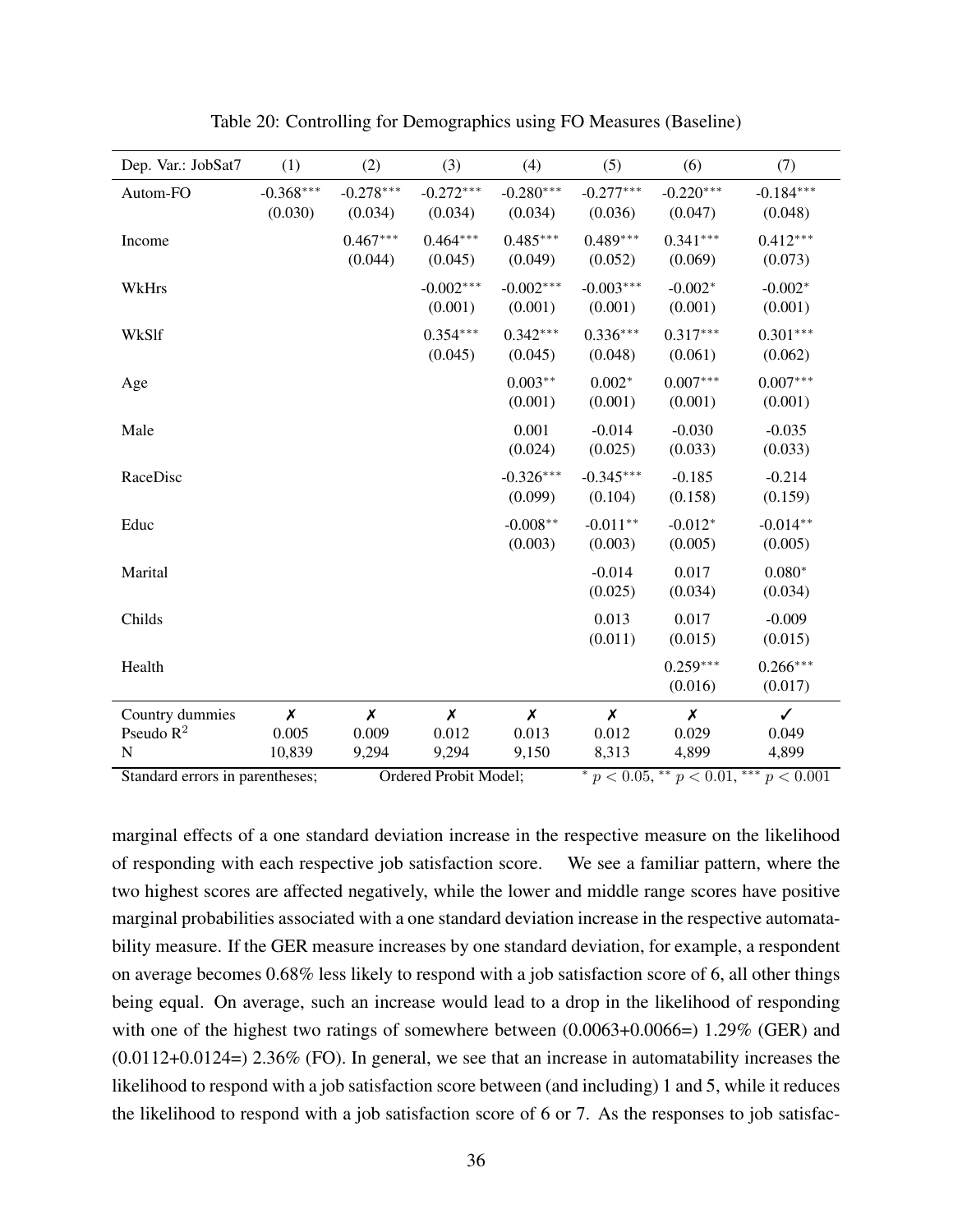| Dep. Var.: JobSat7 | (1)                    | (2)                    | (3)                    | (4)                    | (5)                    | (6)                    | (7)                    |
|--------------------|------------------------|------------------------|------------------------|------------------------|------------------------|------------------------|------------------------|
| Autom-GER          | $-0.342***$<br>(0.033) | $-0.291***$<br>(0.036) | $-0.291***$<br>(0.036) | $-0.302***$<br>(0.038) | $-0.294***$<br>(0.039) | $-0.234***$<br>(0.050) | $-0.161**$<br>(0.050)  |
| Income             |                        | $0.525***$<br>(0.030)  | $0.529***$<br>(0.030)  | $0.536***$<br>(0.033)  | $0.541***$<br>(0.035)  | $0.371***$<br>(0.046)  | $0.443***$<br>(0.049)  |
| WkHrs              |                        |                        | $-0.002***$<br>(0.000) | $-0.002***$<br>(0.000) | $-0.003***$<br>(0.001) | $-0.002***$<br>(0.001) | $-0.002*$<br>(0.001)   |
| WkSlf              |                        |                        | $0.339***$<br>(0.032)  | $0.322***$<br>(0.032)  | $0.313***$<br>(0.034)  | $0.280***$<br>(0.042)  | $0.298***$<br>(0.042)  |
| Age                |                        |                        |                        | $0.004***$<br>(0.001)  | $0.003***$<br>(0.001)  | $0.010***$<br>(0.001)  | $0.009***$<br>(0.001)  |
| Male               |                        |                        |                        | 0.003<br>(0.016)       | $-0.007$<br>(0.017)    | $-0.006$<br>(0.022)    | $-0.036$<br>(0.022)    |
| RaceDisc           |                        |                        |                        | $-0.321***$<br>(0.068) | $-0.326***$<br>(0.072) | $-0.362**$<br>(0.111)  | $-0.417***$<br>(0.112) |
| Educ               |                        |                        |                        | $-0.005**$<br>(0.002)  | $-0.007**$<br>(0.002)  | $-0.006$<br>(0.003)    | $-0.005$<br>(0.003)    |
| Marital            |                        |                        |                        |                        | 0.001<br>(0.017)       | 0.002<br>(0.023)       | $0.066**$<br>(0.023)   |
| Childs             |                        |                        |                        |                        | $0.017*$<br>(0.007)    | $0.034***$<br>(0.010)  | $-0.001$<br>(0.010)    |
| Health             |                        |                        |                        |                        |                        | $0.226***$<br>(0.010)  | $0.237***$<br>(0.012)  |
| Country dummies    | $\pmb{\mathsf{X}}$     | $\pmb{\mathsf{X}}$     | $\chi$                 | $\pmb{\mathsf{X}}$     | $\pmb{\chi}$           | $\pmb{\mathsf{X}}$     | $\checkmark$           |
| Pseudo $R^2$       | 0.002                  | 0.007                  | 0.009                  | 0.010                  | 0.010                  | 0.024                  | 0.046                  |
| N                  | 22,841                 | 19,650                 | 19,650                 | 19,371                 | 17,788                 | 10,849                 | 10,849                 |

Table 21: Controlling for Demographics using GER Measures (Baseline)

Standard errors in parentheses; Ordered Probit Model;  $p < 0.05$ , \*\*  $p < 0.01$ , \*\*  $p < 0.001$ 

tion are fairly centred around the higher values of the scale, the negative marginal probabilities on these values contribute more towards the overall effect of automatability on job satisfaction. This is particularly visible as only 7.02% of workers responded with a score of 3 or lower.

Calculating the single headline figures as described in previous sections, we see that a one standard deviation increase of automatability for a mean worker results in a 1.18% (FO), 0.64% (GER) and a 0.70% (MK) decrease in predicted job satisfaction, respectively. The result that job satisfaction is negatively correlated with automatability – may it be interpreted as automation risk or potential – is thus robust across all our datasets and the inclusion of covariates. Still, the magnitude is relatively low, even when accounting for the relatively low variability of both job satisfaction and automatability. Beyond demonstrating the robustness of the effects and discussing their relatively small magnitude, our aim is to provide evidence that is suggestive of the origin of the correlation.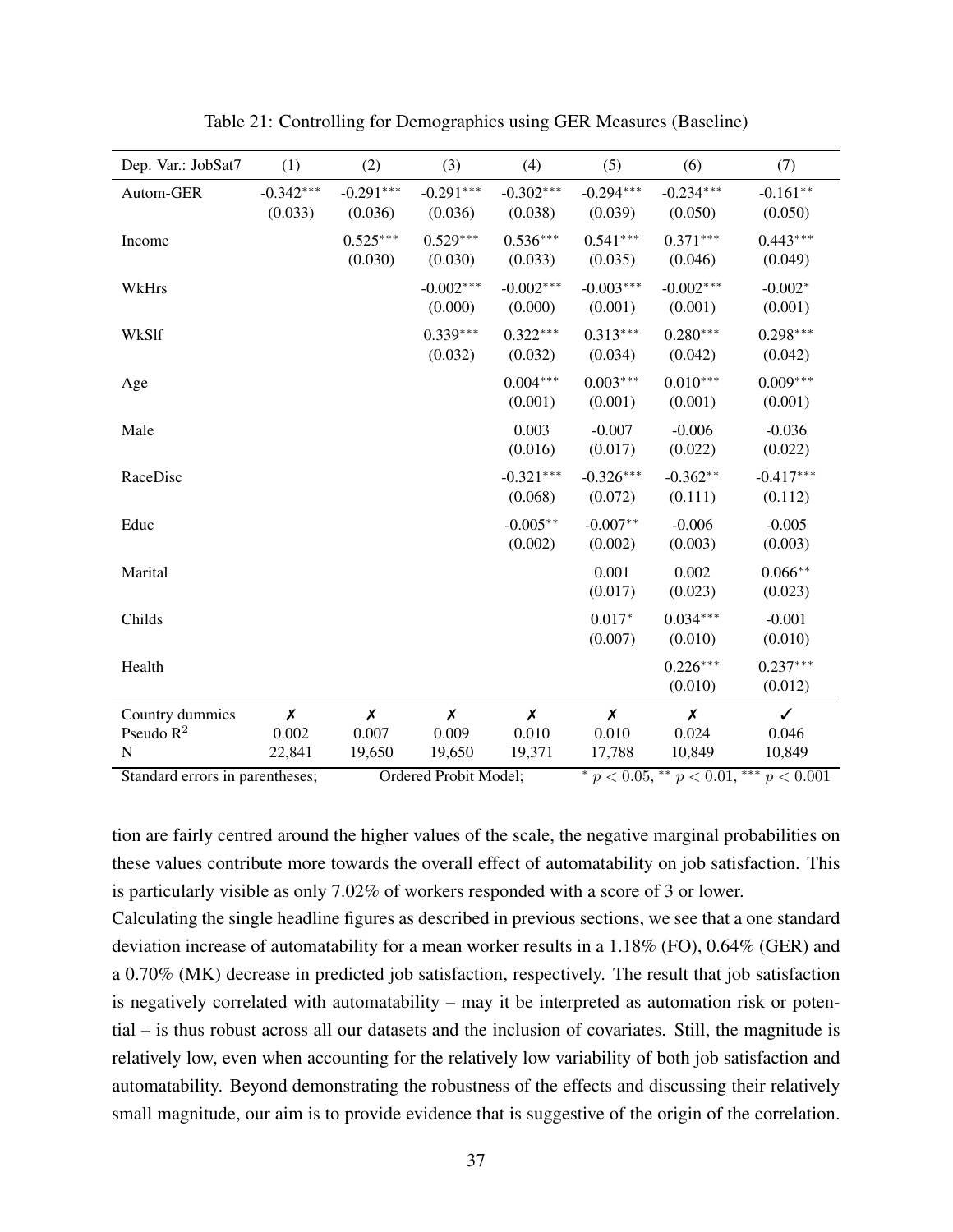| Dep. Var.: JobSat7              | (1)                    | (2)                    | (3)                    | (4)                    | (5)                    | (6)                                | (7)                   |
|---------------------------------|------------------------|------------------------|------------------------|------------------------|------------------------|------------------------------------|-----------------------|
| Autom-MK                        | $-1.051***$<br>(0.088) | $-0.648***$<br>(0.100) | $-0.608***$<br>(0.100) | $-0.751***$<br>(0.108) | $-0.773***$<br>(0.112) | $-0.503***$<br>(0.141)             | $-0.332*$<br>(0.146)  |
| Income                          |                        | $0.468***$<br>(0.043)  | $0.465***$<br>(0.044)  | $0.452***$<br>(0.047)  | $0.443***$<br>(0.050)  | $0.302***$<br>(0.064)              | $0.372***$<br>(0.067) |
| WkHrs                           |                        |                        | $-0.001*$<br>(0.001)   | $-0.002*$<br>(0.001)   | $-0.002**$<br>(0.001)  | $-0.002$<br>(0.001)                | $-0.001$<br>(0.001)   |
| WkSlf                           |                        |                        | $0.342***$<br>(0.041)  | $0.310***$<br>(0.042)  | $0.291***$<br>(0.044)  | $0.295***$<br>(0.053)              | $0.302***$<br>(0.054) |
| Age                             |                        |                        |                        | $0.004***$<br>(0.001)  | $0.004***$<br>(0.001)  | $0.011***$<br>(0.001)              | $0.011***$<br>(0.001) |
| Male                            |                        |                        |                        | 0.042<br>(0.022)       | 0.037<br>(0.023)       | 0.021<br>(0.030)                   | 0.005<br>(0.030)      |
| RaceDisc                        |                        |                        |                        | $-0.390***$<br>(0.097) | $-0.394***$<br>(0.102) | $-0.317*$<br>(0.159)               | $-0.361*$<br>(0.160)  |
| Educ                            |                        |                        |                        | $-0.009**$<br>(0.003)  | $-0.012***$<br>(0.003) | $-0.009*$<br>(0.004)               | $-0.004$<br>(0.005)   |
| Marital                         |                        |                        |                        |                        | $-0.020$<br>(0.024)    | $-0.016$<br>(0.031)                | 0.043<br>(0.032)      |
| Childs                          |                        |                        |                        |                        | 0.018<br>(0.010)       | $0.033*$<br>(0.013)                | 0.000<br>(0.014)      |
| Health                          |                        |                        |                        |                        |                        | $0.239***$<br>(0.014)              | $0.247***$<br>(0.016) |
| Country dummies                 | X                      | Х                      | $\pmb{\mathsf{X}}$     | $\boldsymbol{x}$       | $\pmb{\mathsf{X}}$     | X                                  | $\checkmark$          |
| Pseudo $R^2$                    | 0.004                  | 0.007                  | 0.010                  | 0.012                  | 0.011                  | 0.026                              | 0.049                 |
| ${\bf N}$                       | 11,931                 | 10,240                 | 10,240                 | 10,093                 | 9,246                  | 5,838                              | 5,838                 |
| Standard errors in parentheses; |                        |                        | Ordered Probit Model;  |                        |                        | * $p < 0.05$ , ** $p < 0.01$ , *** | p < 0.001             |

Table 22: Controlling for Demographics using MK Measures (Baseline)

Table 23: Marginal Effects for Standardised Autom Measures

| $JobSat7=$ |                                 | 2           | 3           | $\overline{4}$                 |                  | 6                 | 7            |
|------------|---------------------------------|-------------|-------------|--------------------------------|------------------|-------------------|--------------|
| FO-Std     | $0.0008***$                     | $0.0014***$ | $0.0050***$ | $0.0086***$                    | $0.0084***$      | $-0.0117***$      | $-0.0125***$ |
|            | (0.0003)                        | (0.0004)    | (0.0013)    | (0.0022)                       | (0.0022)         | (0.0030)          | (0.0032)     |
| GER-Std    | $0.0005**$                      | $0.0008**$  | $0.0026**$  | $0.0046**$                     | $0.0043**$       | $-0.0063**$       | $-0.0066**$  |
|            | (0.0002)                        | (0.0003)    | (0.0008)    | (0.0015)                       | (0.0014)         | (0.0020)          | (0.0021)     |
| MK-Std     | $0.0006*$                       | $0.0010*$   | $0.0028*$   | $0.0052*$                      | $0.0042*$        | $-0.0068*$        | $-0.0069*$   |
|            | (0.0003)                        | (0.0004)    | (0.0012)    | (0.0023)                       | (0.0019)         | (0.0030)          | (0.0030)     |
|            | Obs. (FO): 5,838                |             |             | Obs. (GER): 4,899              |                  | Obs. (MK): 10,849 |              |
|            | Standard errors in parentheses; |             |             | * $p < 0.05$ , ** $p < 0.01$ , | ***<br>p < 0.001 |                   |              |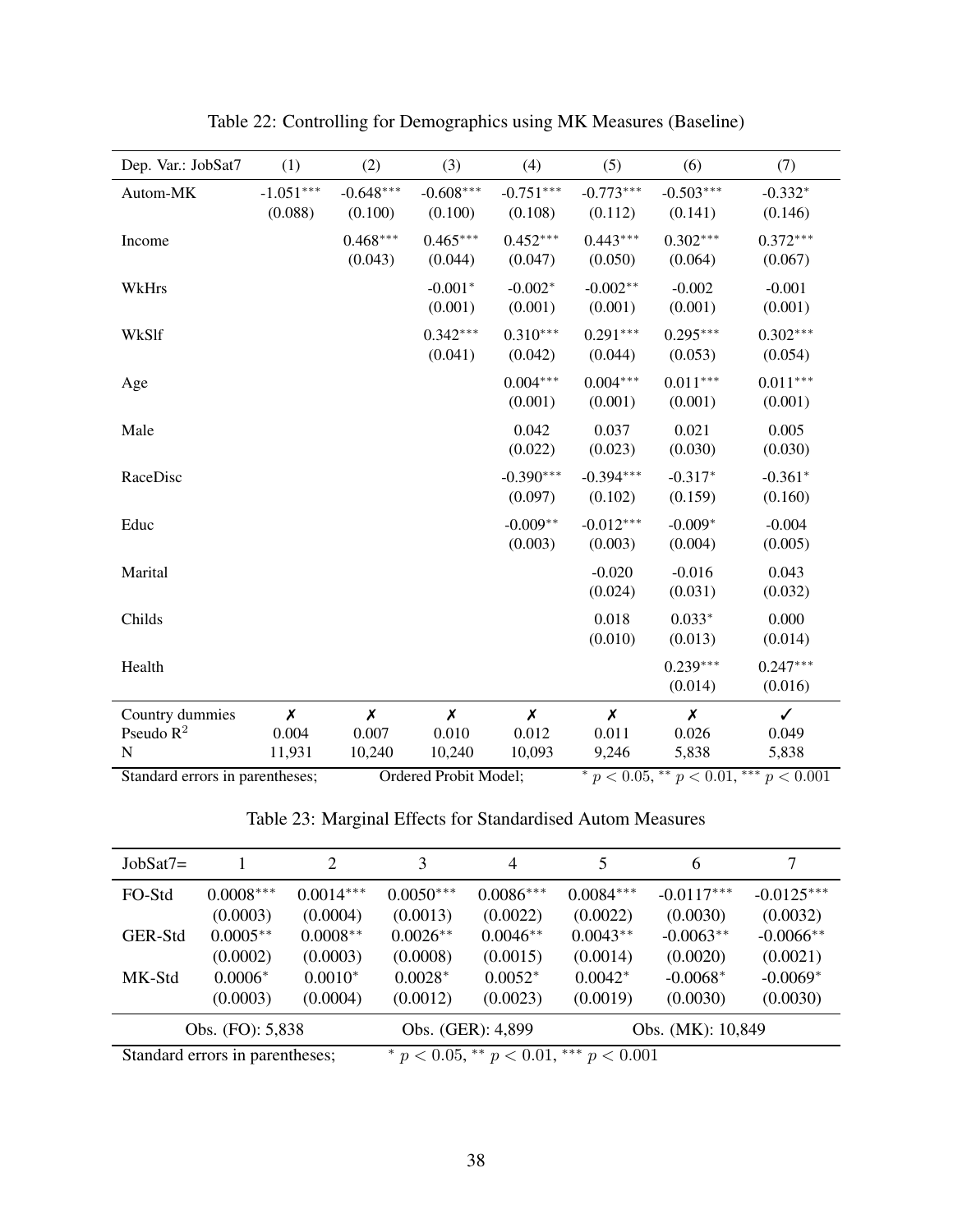| Dep. Var.:<br>JobSat7                    | (1)                   | (2)                      | (3)                      | (4)                                 | Dep. Var.:<br>JobSat7                             | (1)                       | (2)                       | (3)                       | (4)                       |
|------------------------------------------|-----------------------|--------------------------|--------------------------|-------------------------------------|---------------------------------------------------|---------------------------|---------------------------|---------------------------|---------------------------|
| Autom-FO                                 | $-0.146**$<br>(0.048) | $-0.161**$<br>(0.048)    | $-0.098*$<br>(0.048)     | 0.042<br>(0.049)                    | Autom-GER                                         | $-0.150**$<br>(0.051)     | $-0.141**$<br>(0.051)     | 0.039<br>(0.052)          | 0.061<br>(0.051)          |
| JobSec                                   | $0.223***$<br>(0.015) |                          |                          |                                     | JobSec                                            | $0.229***$<br>(0.010)     |                           |                           |                           |
| JobWorry                                 |                       | $-0.146***$<br>(0.017)   |                          |                                     | JobWorry                                          |                           | $-0.126***$<br>(0.011)    |                           |                           |
| JobUse                                   |                       |                          | $0.259***$<br>(0.018)    |                                     | JobUse                                            |                           |                           | $0.271***$<br>(0.012)     |                           |
| JobInt                                   |                       |                          |                          | $0.589***$<br>(0.019)               | JobInt                                            |                           |                           |                           | $0.546***$<br>(0.012)     |
| Controls<br>Country<br>Pseudo $R^2$<br>N | ✓<br>0.065<br>4,850   | ✓<br>✓<br>0.055<br>4,873 | ✓<br>✓<br>0.065<br>4,838 | $\checkmark$<br>✓<br>0.116<br>4,866 | Pseudo $\mathbb{R}^2$<br>N<br>Controls<br>Country | 0.064<br>10,740<br>✓<br>✓ | 0.050<br>10,796<br>✓<br>✓ | 0.063<br>10,708<br>✓<br>✓ | 0.115<br>10,777<br>✓<br>✓ |

#### Table 24: Controlling for Job Attitudes

(a): FO Measures

(b): GER Measures

| Dep. Var.: JobSat7    | (1)        | (2)         | (3)        | (4)        |
|-----------------------|------------|-------------|------------|------------|
| Autom-MK              | $-0.313*$  | $-0.307*$   | $-0.245$   | $-0.015$   |
|                       | (0.147)    | (0.147)     | (0.148)    | (0.149)    |
| JobSec                | $0.219***$ |             |            |            |
|                       | (0.013)    |             |            |            |
| JobWorry              |            | $-0.130***$ |            |            |
|                       |            | (0.015)     |            |            |
| JobUse                |            |             | $0.261***$ |            |
|                       |            |             | (0.015)    |            |
| JobInt                |            |             |            | $0.527***$ |
|                       |            |             |            | (0.016)    |
| Pseudo $\mathbb{R}^2$ | 0.065      | 0.054       | 0.066      | 0.115      |
| N                     | 5,774      | 5,808       | 5,752      | 5,795      |
| Controls              |            |             |            |            |
| Country               |            |             |            |            |

(c): MK Measures

Standard errors in parentheses Ordered Probit Model \*  $p < 0.05$ , \*\*  $p < 0.01$ , \*\*\*  $p < 0.001$ 

Panels (a) - (c) in Table 24 demonstrate our second main result, applying the GER, FO and MK measures in that order. We see that including subjective job security does attenuate the effect of Autom on *JobSat7* in all three cases, relative to the corresponding full baseline specifications (column (6) in Tables 20 to 22). Still, the effect is still negative and significant at the 1%-level (and at the 0.1% level for FO). This is different for the variables *JobUse* and *JobInt* – asking how 'use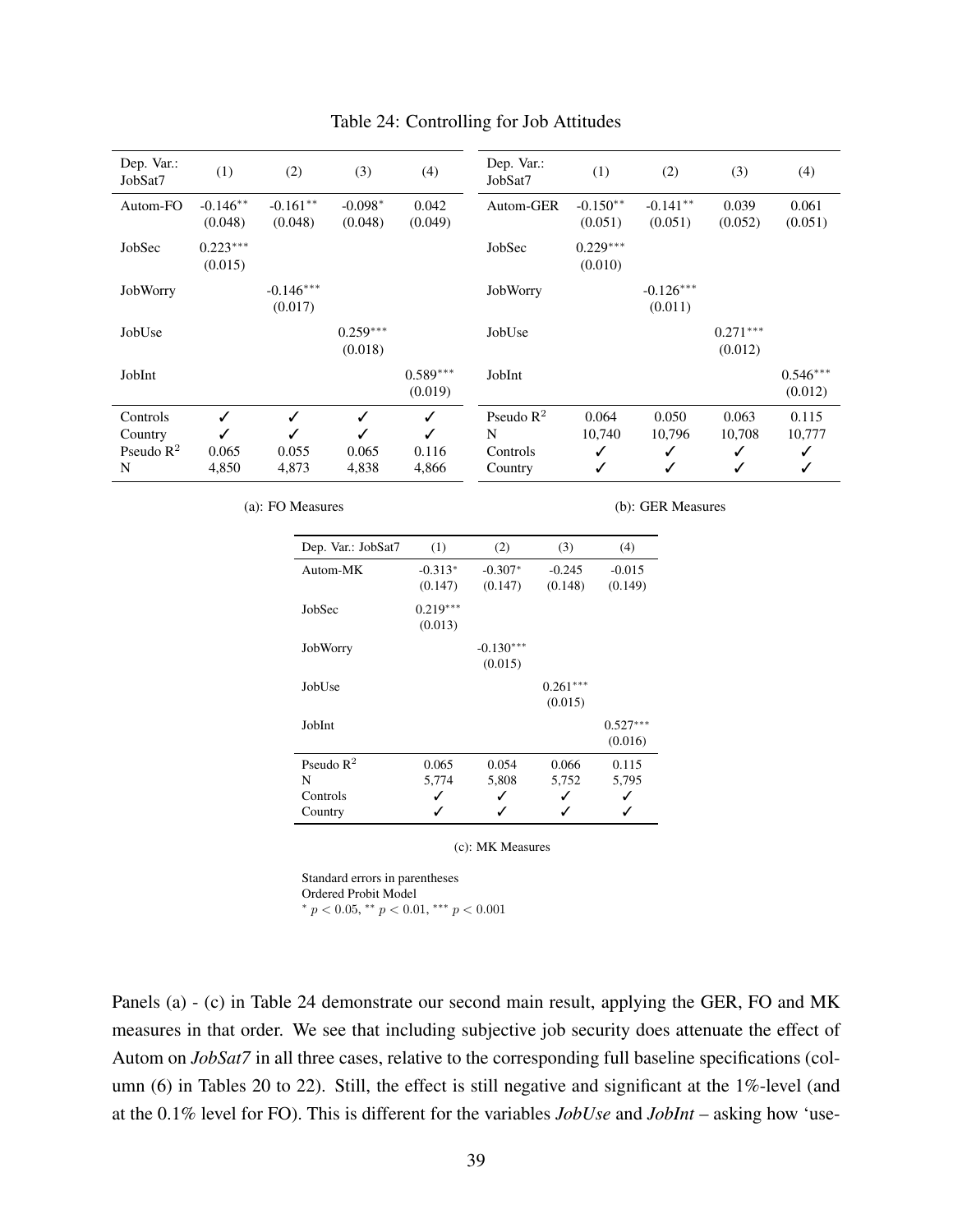ful to society' and 'interesting' are attributes which apply to the worker's job.<sup>36</sup> These variables not only reduce the effect of Autom more drastically, but for the GER measure, when considering *JobUse*, and for all measures, when considering *JobInt*, they reduce the statistical significance far beyond conventionally applied levels. We thus have weak evidence for the fear of losing their job driving the effects of looming automation on job satisfaction, but the evidence for our alternative explanation seems to be stronger in the data at hand. Note that, in contrast to the ESS items, these are specific to the job and do not indiscriminately apply to the respondents' general activities.

#### 4.3.3 Robustness Checks

We conduct similar robustness checks to the ones presented in Section 4.2.3 with respect to country specific information. They are presented in Tables 32 through 34 in Appendix B. They do not reveal fundamentally new insights, other than that the inclusion of country specific information does not further attenuate coefficients, be it in magnitude or in terms of their statistical significance. As the ISSP also elicits the regions within countries, we also used dummies on combined country-region indicators. As the results are almost exactly the same as the ones in Columns (5) of Tables 32 through 34, we refrain from showing it here, as the low number of observations in some country-regions leads to them being dropped.

Survey weights are applied in Table 25. We see that the MK measures cease to significantly correlate with the *HighJobSat* Dummy (which is 0 whenever *JobSat7* is up to and including 5 and 1 otherwise), when considering logit and probit estimation while controlling for all individual characteristics and country differences (Columns (4) and (5)). This does not come as a surprise though, as the measure contains only 19 distinct values for the entire dataset and there is hardly any variation left within countries, when additionally splitting the the sample according to *HighJobSat*. 37 As a general bottom line we can say that the usage of survey weights does not change previous results. Schwabe et al. (2020) also control for whether the respondent works in an industry job. They argue, in line with , that this is due to these jobs being more monotonous than other occupations. Due to our approach of using an occupation-specific automatability measure instead of respondent-specific answers to whether think their job could be automated, this is econometrically problematic. Including a comparable dummy for our setting though, picks up almost the same effect as the inclusion of *JobInt*, which is in line with our alternative explanation. This can be seen in Table 26. While the variable  $ManOcc^{38}$  reduces the magnitude and statistical significance of all three measures, it does not add much to the attenuation caused by *JobInt*. This is in line with our explanation that it is the nature of the job driving both automatability and job satisfac-

<sup>36</sup>Both are elicited on a 5-point Likert-scale.

 $37$ An almost identical result obtains when running the models in Columns (4) and (5) without survey weights.

<sup>38</sup>A dummy for all occupations with ISCO08-Code no less than 7000.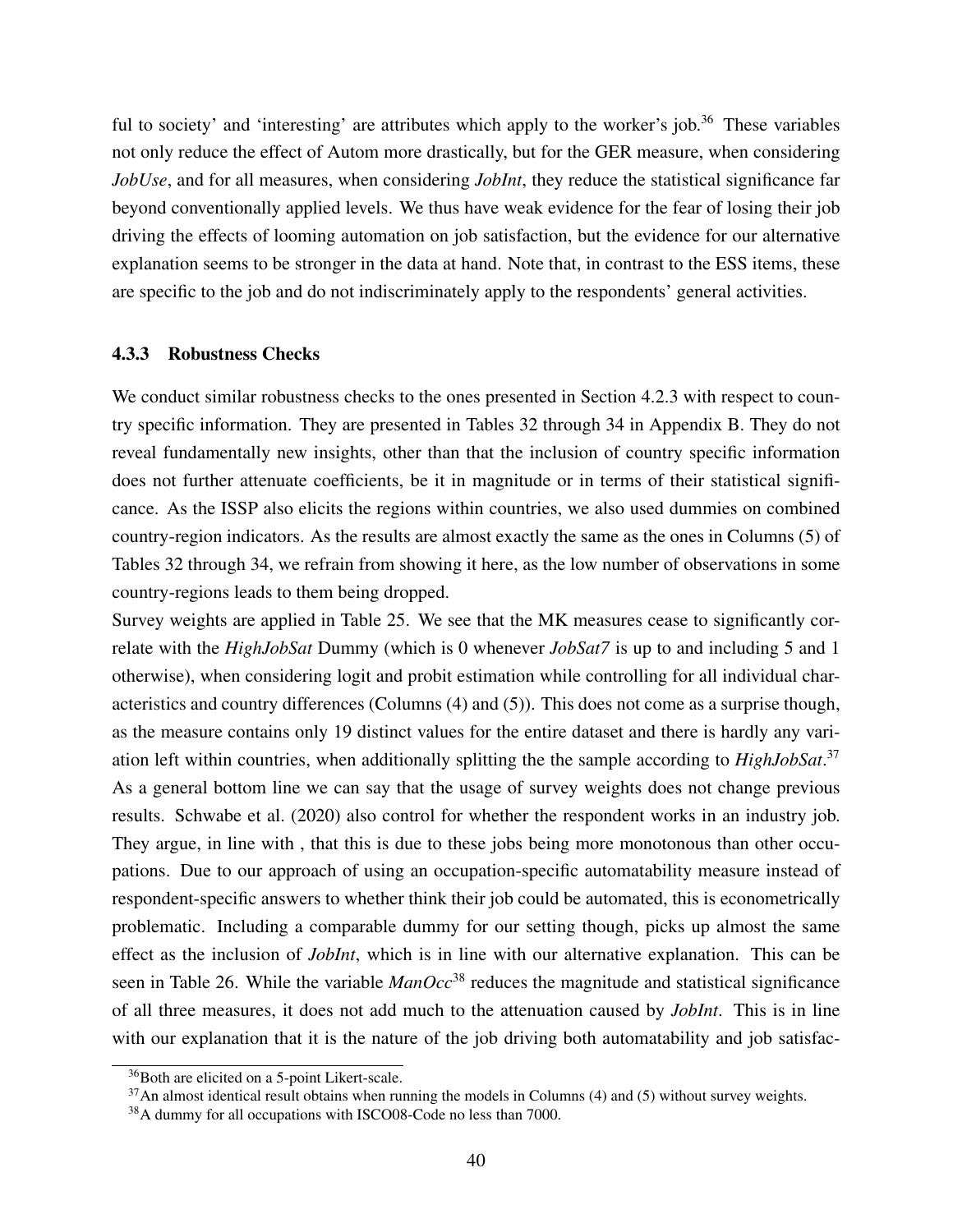|           | (1)         | (2)         | (3)         | (4)        | (5)        |
|-----------|-------------|-------------|-------------|------------|------------|
|           | JobSat      | JobSat      | JobSat      | HighJobSat | HighJobSat |
| Autom-FO  | $-0.199***$ | $-0.380***$ | $-0.195***$ | $-0.207**$ | $-0.332**$ |
|           | (0.0524)    | (0.0920)    | (0.0531)    | (0.0648)   | (0.108)    |
| N         | 4,899       | 4,899       | 4.899       | 4,899      | 4,899      |
| Autom-GER | $-0.134*$   | $-0.237*$   | $-0.128*$   | $-0.149*$  | $-0.241*$  |
|           | (0.0545)    | (0.0947)    | (0.0559)    | (0.0687)   | (0.113)    |
| N         | 10,849      | 10,849      | 10,849      | 10,849     | 10,849     |
| Autom-MK  | $-0.398*$   | $-0.750**$  | $-0.407*$   | $-0.360$   | $-0.599$   |
|           | (0.165)     | (0.282)     | (0.170)     | (0.202)    | (0.336)    |
| N         | 5,838       | 5,838       | 5,838       | 5,838      | 5,838      |
| Controls  | ✓           | O-Logit     | ✓           | √          | ✓          |
| Model     | O-Probit    |             | OLS         | Probit     | Logit      |

Table 25: Survey Model Regressions for ISSP and FO Measures

Standard errors in parentheses

All models incoroporate survey weights

\*  $p < 0.05$ , \*\*  $p < 0.01$ , \*\*\*  $p < 0.001$ 

tion. *ManOcc* apparently proxies for *JobInt* and the automatability measures. Running separate regressions for respondents with high and low education reveals no difference across these groups. Furthermore, looking at the automatability measures across different countries, more automatable

| Dep. Var.:<br>JobSat7                    | (1)<br>FO                      | (2)<br>FO             | (3)<br>FO             | (4)<br><b>GER</b>                    | (5)<br><b>GER</b>     | (6)<br><b>GER</b>               | (7)<br>MK                | (8)<br>MK                           | (9)<br>MK             |
|------------------------------------------|--------------------------------|-----------------------|-----------------------|--------------------------------------|-----------------------|---------------------------------|--------------------------|-------------------------------------|-----------------------|
| Autom-                                   | $-0.173***$<br>(0.048)         | 0.042<br>(0.049)      | 0.042<br>(0.049)      | $-0.081$<br>(0.053)                  | 0.061<br>(0.051)      | 0.089<br>(0.054)                | $-0.109$<br>(0.160)      | $-0.015$<br>(0.149)                 | 0.035<br>(0.163)      |
| ManOcc                                   | $-0.144***$<br>(0.040)         |                       | $-0.007$<br>(0.041)   | $-0.128***$<br>(0.027)               |                       | $-0.046$<br>(0.028)             | $-0.127***$<br>(0.037)   |                                     | $-0.029$<br>(0.038)   |
| JobInt                                   |                                | $0.550***$<br>(0.018) | $0.550***$<br>(0.018) |                                      | $0.546***$<br>(0.012) | $0.545***$<br>(0.012)           |                          | $0.527***$<br>(0.016)               | $0.527***$<br>(0.016) |
| Controls<br>Country<br>Pseudo $R^2$<br>N | $\checkmark$<br>0.050<br>4,899 | ✓<br>0.116<br>4,866   | ✓<br>0.116<br>4,866   | ✓<br>$\checkmark$<br>0.047<br>10,849 | 0.115<br>10,777       | $\checkmark$<br>0.115<br>10,777 | ✓<br>✓<br>0.050<br>5,838 | ✓<br>$\checkmark$<br>0.115<br>5,795 | 0.115<br>5,795        |

Table 26: Controlling for Manual and Interesting Occupations

Standard errors in parentheses; Ordered Probit Model;  $\bar{p} < 0.05$ ,  $\bar{p} < 0.01$ ,  $\bar{p} < 0.001$ 

jobs seem to be located in poorer countries. In the ISSP data, there is a negative correlation between *Autom-OECD* and *GDP* of -0.423 (statistically significant at the 0.1% level). If any similar such correlation is present in their data and if our alternative explanation is (at least partially) correct, using regional variation in robot adoption is not an exogenous instrument to job satisfaction.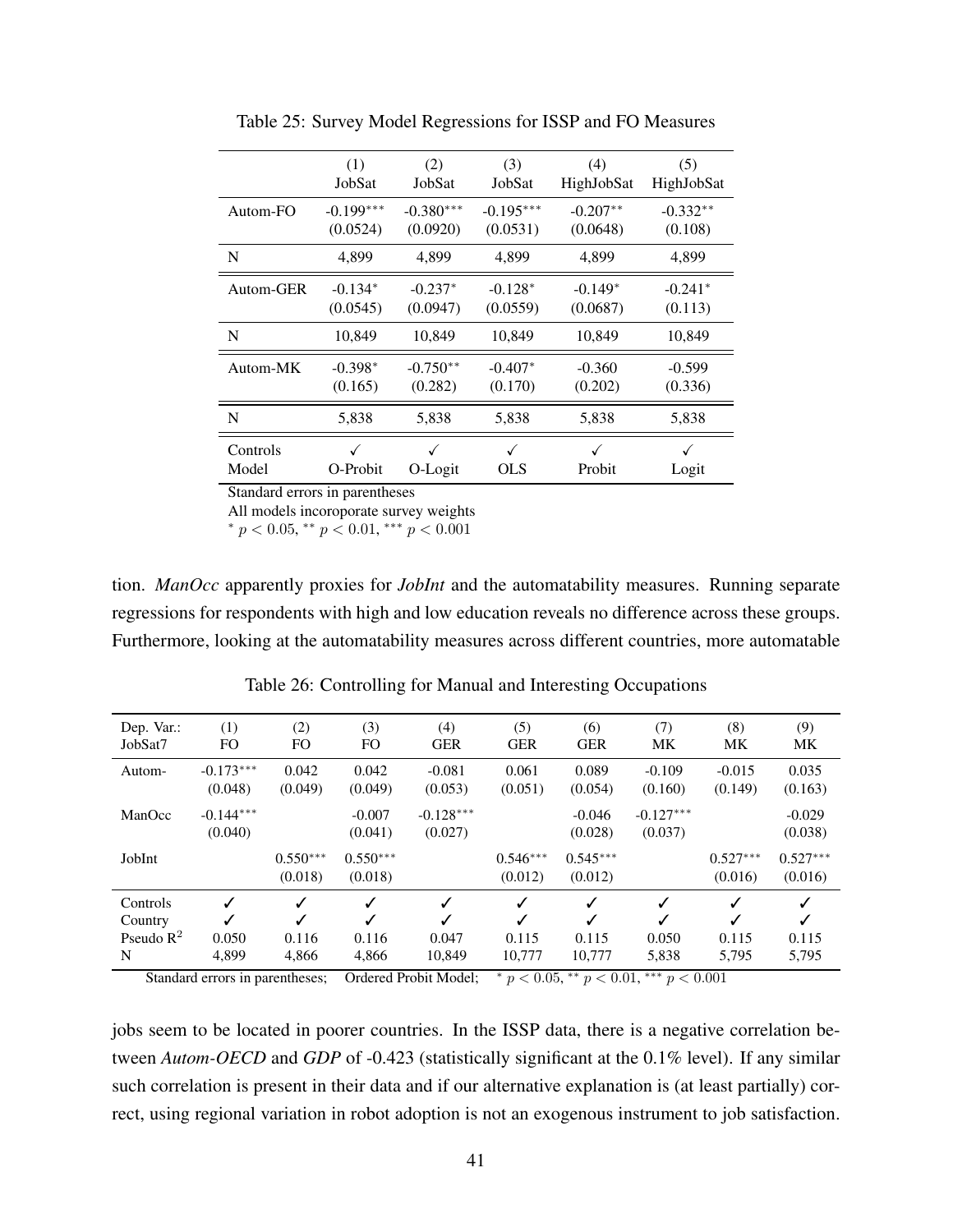More results on country-specific variables akin to those presented in Section 4.2.3 can be found in Tables 32 through 34 in Appendix B.

## 5 Discussion

Our results provide two main insights. Firstly, job satisfaction is negatively correlated with automatability. This remains true, even when controlling for covariates concerning the worker's characteristics and the overall characteristics of, and opinions on, their job. Furthermore, this result is also robust across different survey datasets and measures for automatability, as well as when controlling for country differences.

Secondly, we provide evidence that suggests that the fear of losing a job due to automation is not the main, or at least not the only driver of this negative correlation. When controlling for different survey items relating to workers' job security, automatability still has a significantly negative effect on job satisfaction and only drops slightly in magnitude. However, when controlling for survey items that ask for whether a job (specifically) is perceived as interesting or useful to society, the effect of automatability on job satisfaction drops in magnitude and loses its statistical significance. As stated earlier, we do not try to establish causality, precisely because we do not think that the relationship between automatability and job satisfaction is indeed causal. Rather we believe that jobs with low job satisfaction and those with high automatability share a common characteristic. Automatable jobs have less contingencies that have to be considered when programming computerised equipment, making them more monotonous and resulting in a lack variety of tasks. This also affects how interesting and meaningful the worker perceives the job to be. Thus, this job characteristic is a common cause for both the measures of automatability and how interesting and meaningful an occupation is to a worker.

While our headline figures are based on robust coefficients, suggesting a drop in job satisfaction between 0.64% and 2.61% after a one standard deviation increase in the respective automatability measure, their values appear relatively small. Yet, with subjective measures on ordinal scales, it is not apparent why such an increase should not be associated with a large increase in perceived well-being. Establishing statistical significance and the sign of the coefficient is thus an important step.

Nonetheless, it would be important to understand whether we are more prone to over or understate the true magnitude, particularly when anticipating future technological changes. While it is hard to predict the course of automation and the new technologies developed in the near future, there are two paths that seem plausible and to some extent consistent with the present data. In the top categories of the item relating to whether a job is interesting, automatability measures are strongly concentrated at the lower end. For the lower categories, the measures are much more spread out. It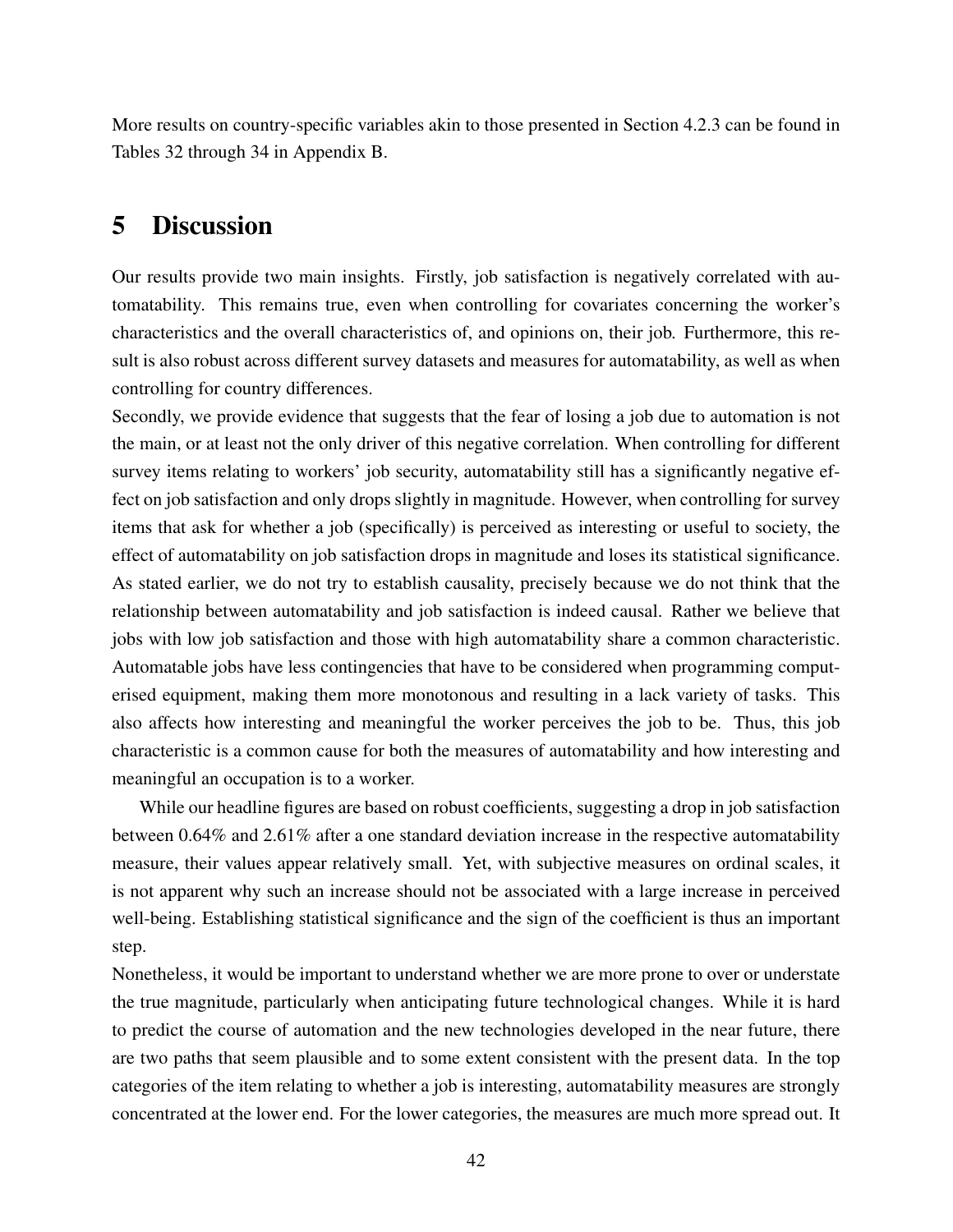seems plausible to assume that technologies that allow jobs to be largely automated from a current automatability of 50% are more likely to be developed in the near future, rather than the technology needed to increase the automatability for a job with a current automatability of 5%. Should this conjecture be true our estimates would serve as a lower bound in the long run.

Another, yet more speculative, path could be through considerations of well-being and work-life balance that are typically more pronounced in high-skilled and high-income jobs (Stoilova et al., 2020). In that case, workers could grow more sceptical and demanding towards job quality, thus reducing (subjective) job satisfaction score at the upper end of the automatability scale. Since automation in the labour market is currently an active field of research, future studies are likely to provide new, improved and potentially dynamic measures. This would allow further robustness checks of our results and an investigation into the variation of the coefficients' magnitude over time.

We are the first to use automatability measures (estimated on the basis of expert judgements on the automatability of specific tasks) alongside multiple datasets on job satisfaction. Even though these measures are not unproblematic (see e.g. Arntz et al., 2017), we show that it is not the specific methodology used that drives our results, as we employ different types of these measures. Other papers (e.g. Hinks, 2020; Schwabe et al., 2020) have used questions relating to workers' own opinions on the automatability of their jobs for their main analysis, rather than the workerobjective measures used here. Furthermore, they have focused on the fear of automation as their main explanation, while using either non work-related items or items that do not address fear directly. In our data, we see that whether a survey item relates to the job specifically, or life more generally, makes a difference. When considering non-work related measures of how interesting a job is to a worker in the ESS, the statistical significance of the negative effect of automatability persists. However, when considering job-specific items in the ISSP, the statistical significance of automatability vanishes.

Schwabe et al. (2020) loosely proxy our explanation through a dummy, which captures whether the respondent works in an industry job. The negative effect relating to this variable, and their explanation of why it is included, support our main hypothesis, though our measure of automatability is more specific and adds more nuance. While we hint at problems with using regional variation of robot-adoption as an instrument, we cannot fully explain why their result is robust to the inclusion of this industry dummy, which loosely proxies occupations and thus differences in automatability. An ultimate test would be to elicit appropriate measures that specifically ask whether a worker fears being replaced by computerised equipment.

Our result is not a prediction as to how satisfied workers are when they work alongside robotics and/or computerised equipment. Interestingly, Gihleb et al. (2020) find that this correlation is indeed positive and workers' job satisfaction is indeed positively affected by the exposure to robotics.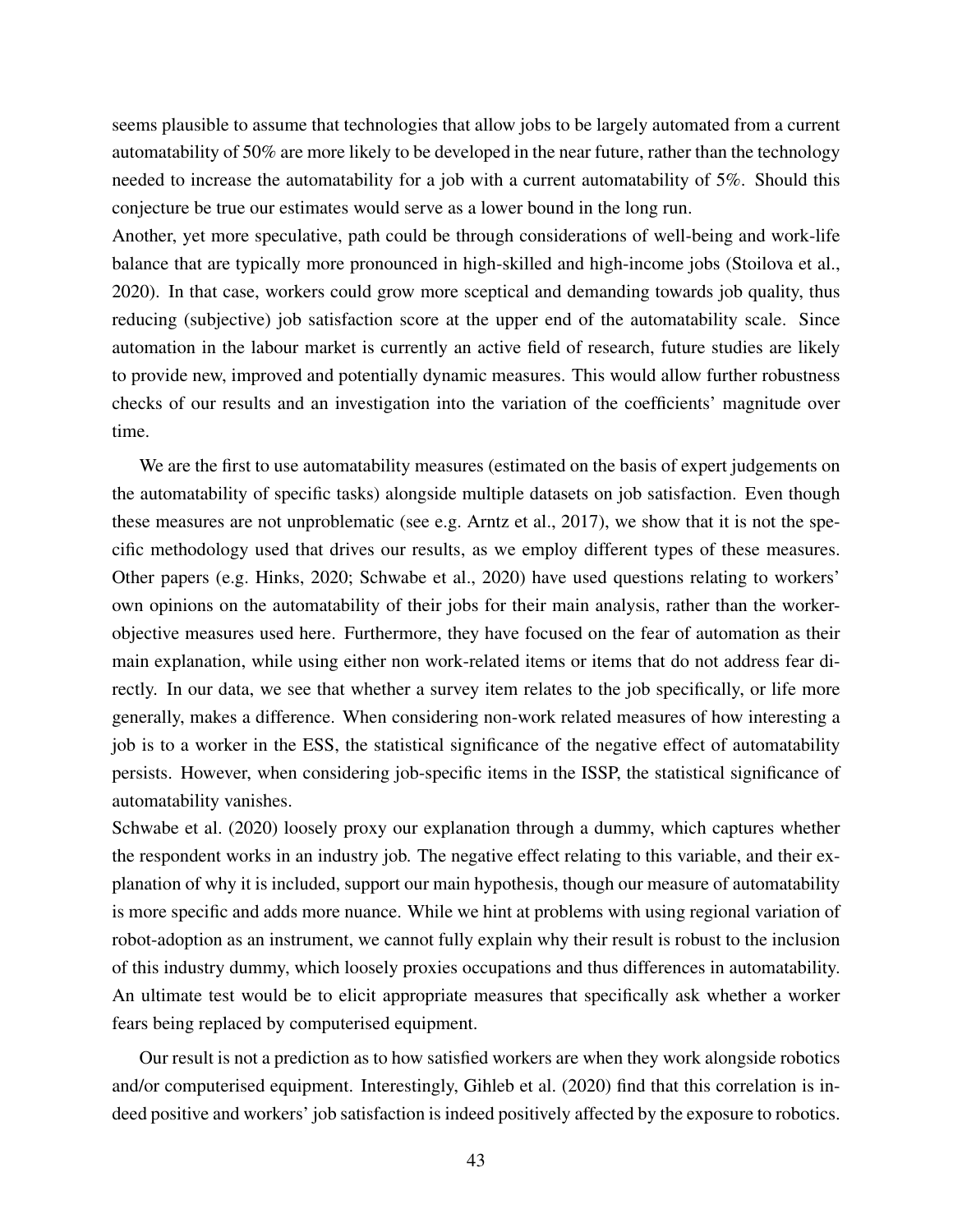The results of this study are indicative for a labour market transition, where emerging jobs are less likely to be automatable and existing automatable jobs disappearing. Once this transition is complete, our findings suggest that the overall workforce will be more satisfied with their work-life, assuming that automation does not spur unemployment in the long run. This latter qualification is important as we do not claim that potential unemployment resulting from job automation will lead to a higher degree of overall well-being. While the contrary should be intuitive, we can even back this with evidence showing that former spells of unemployment significantly increase job satisfaction, suggesting that having a job is an improvement in terms of well-being. The frictions in this transition, as well as the severity of their consequences, depend on economic and political decision-making. Our analysis abstracts from issues such as long-term unemployment and any resulting hysteresis, as well as radical increases in inequality, shifting rents from labour to capital or from low-skilled to high-skilled workers, with the associated impact on overall well-being (see e.g. Acemoglu, 2002b). This is only valid in the long run when adequate policies in terms of (re-)education and taxation of the changing production factors are implemented. Relating to the latter, our results are informative to studies on labour taxation. They suggest that (skill biased) technical change not only implies a change in marginal labour and machine productivity (see e.g. Acemoglu, 1998, 2002a), but also in the workers' utilities. For all the aforementioned issues of long-term developments, it is important to note that, while we discussed the difference between automation potential (technological feasibility of automation) and risk (adding pragmatic regulatory and ethical considerations) earlier, the choice to use the term 'automatability' is precisely because, with the current measures available, it is not possible to disentangle them in a clean way. Intuitively, automation risk is lending itself more to the fear-based explanation, while the potential rather fits with explaining the negative correlation between automatability and job satisfaction by their common cause of uniform and monotonous tasks. For a final judgement on the role of fear and monotonicity in the relation between job satisfaction and automatability, one would need specific measures for both risk and potential to be determined on the same basic methodology, preferably with variation over time.

# 6 Conclusion

We demonstrate that automatability, the degree to which a worker's occupation can or is likely to be automated, has a significantly negative relationship with subjective job satisfaction. Using data from three different surveys (the GSS, ESS and the Worker Orientation Data from the ISSP), we show that this result is robust to the inclusion of variables typically relevant to job satisfaction and to different econometric specifications. The fear of losing their job or their feeling of job security respectively, do not attenuate our coefficients. In contrast, when controlling for whether a job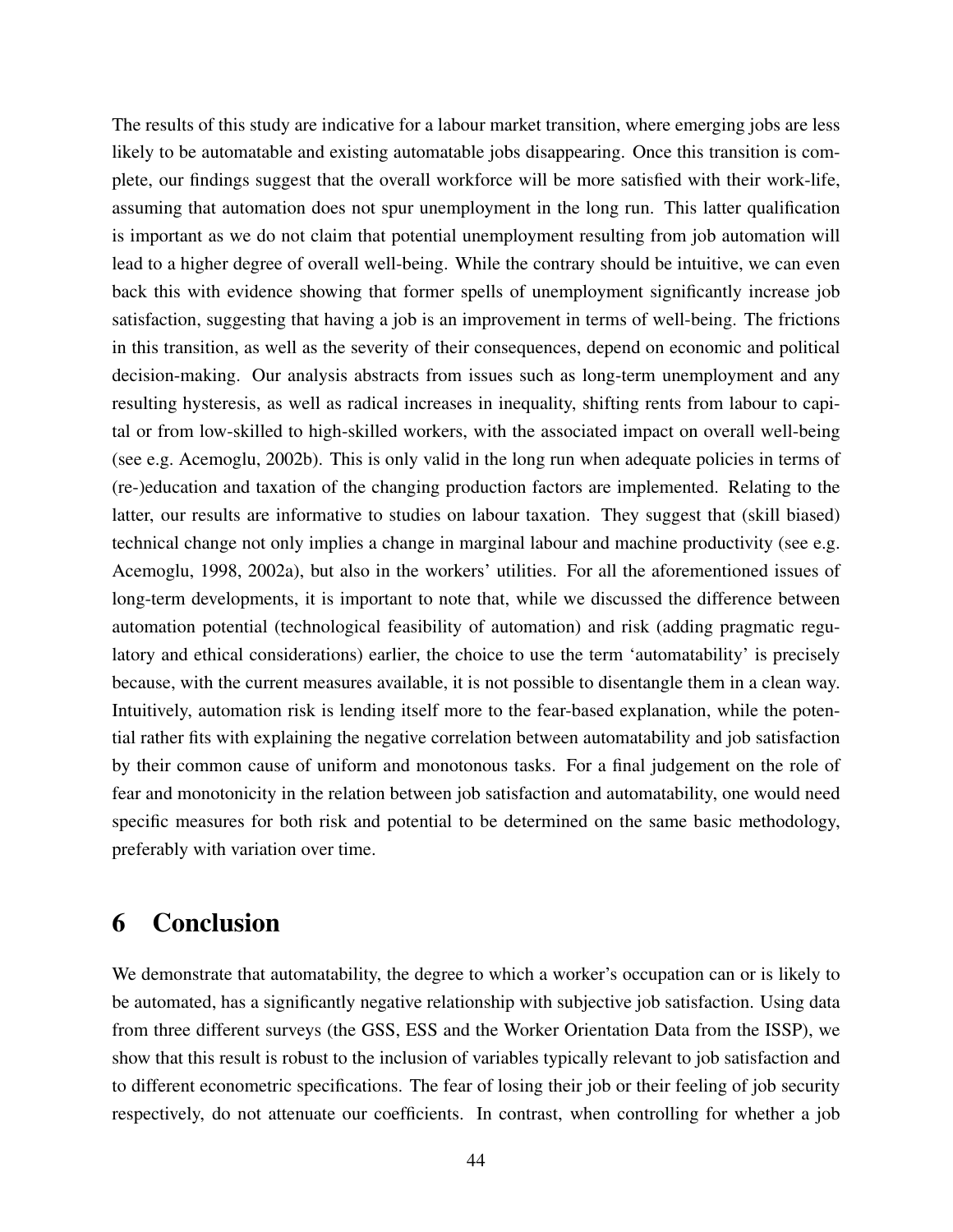is perceived as meaningful and/or interesting, the negative effect of automatability vanishes. We conclude, that this is likely because monotonous jobs tend to be both more likely to be perceived as unsatisfying and are more easily described in algorithmic terms, making it easier to automate them. This runs counter to other studies in the literature that focus mainly on the distress caused to workers by the fear of losing their job.

The datasets we used are happenstance to our question and have not been elicited for the specific purpose of testing our hypotheses. This is apparent, particularly whenever key covariates are unavailable or can only be proxied through the use of similar items. There is other survey data available, that contain similar variables (e.g. the German SOEP or the British Annual Population and Labour Force Surveys). Nonetheless, they have the identical issues with the same or perhaps other variables, or both. A survey or survey item specifically tailored to the questions raised here could thus contribute to our results.

The job satisfaction scores in the data are typically fairly centred around a focal answer and do not vary much. Coefficients could be underestimated due to the low level of variation in the dependent variable. Using biometric measures of job-related stress and fatigue could address this and investigate whether our results, using subjective job satisfaction, serve as a lower bound of the relationship between a job's automatability and a more objective equivalent.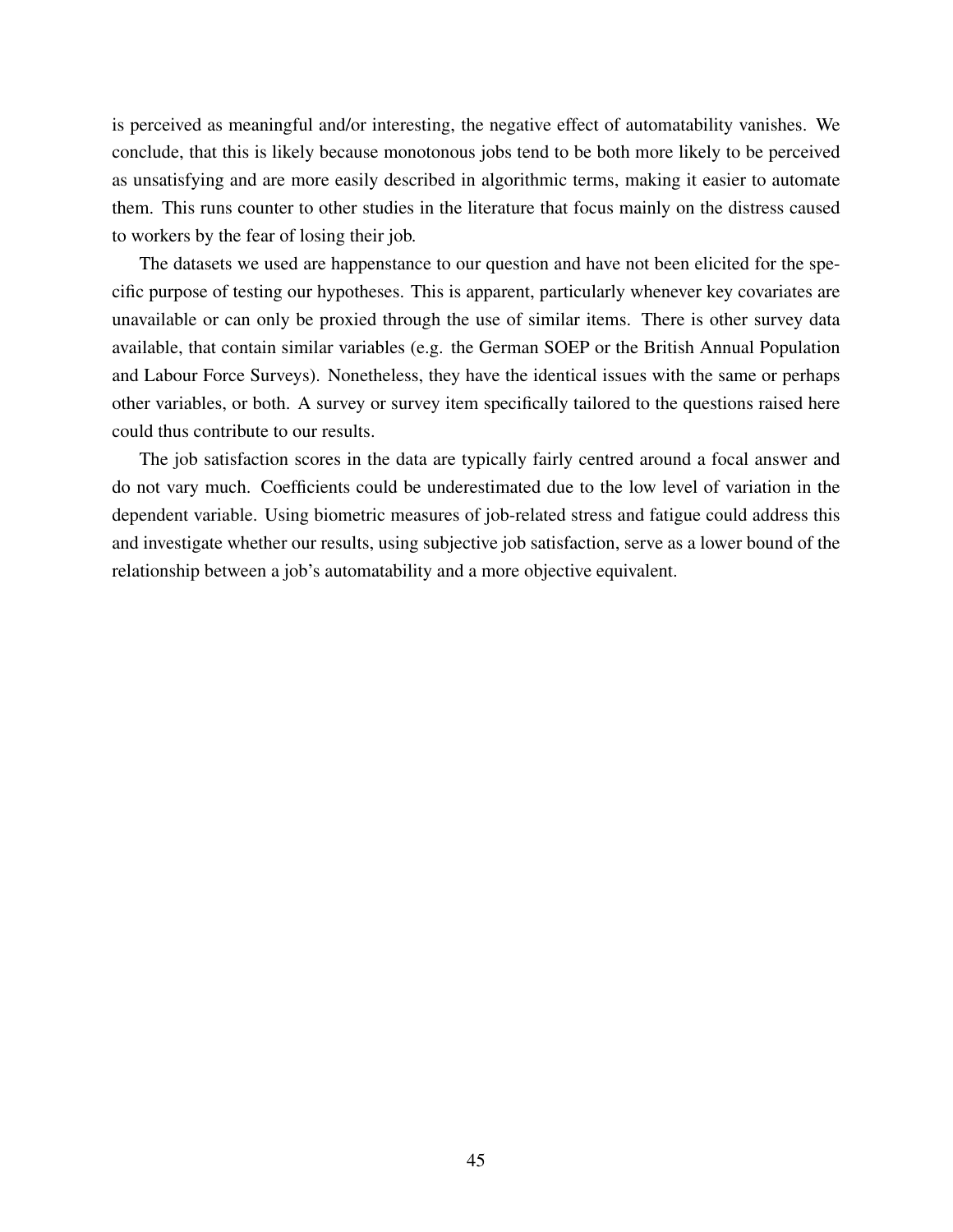# References

- ABBOTT, R. AND B. BOGENSCHNEIDER (2018): "Should Robots Pay Taxes? Tax Policy in the Age of Automation," *Harvard Law & Policy Review*, 12, 145–175.
- ACEMOGLU, D. (1998): "Why do new technologies complement skills? Directed technical change and wage inequality," *Quarterly Journal of Economics*, 113, 1055–1089.

——— (2002a): "Directed technical change," *The Review of Economic Studies*, 69, 781–809.

 $-$  (2002b): "Technical change, inequality, and the labor market," *Journal of Economic Literature*, 40, 7–72.

- ACEMOGLU, D. AND P. RESTREPO (2018): "The race between man and machine: Implications of technology for growth, factor shares, and employment," *American Economic Review*, 108, 1488–1542.
- ——— (2020): "Robots and jobs: Evidence from US labor markets," *Journal of Political Economy*, 128, 000–000.
- AGHION, P. AND P. HOWITT (1994): "Growth and unemployment," *The Review of Economic Studies*, 61, 477–494.
- ALES, L., M. KURNAZ, AND C. SLEET (2015): "Technical change, wage inequality, and taxes," *American Economic Review*, 105, 3061–3101.
- ANONYMOUS (2012): "European Social Survey Round 6 Data. Data file edition 2.4." DOI: 10.21338/NSD-ESS6-2012, - Data Archive and distributor of ESS data for ESS ERIC.
- ANTECOL, H. AND D. COBB-CLARK (2009): "Racial harassment, job satisfaction, and intentions to remain in the military," *Journal of Population Economics*, 22, 713–738.
- ARNTZ, M., T. GREGORY, AND U. ZIERAHN (2016): "The risk of automation for jobs in OECD countries," OECD Working Paper No. 189.
	- ——— (2017): "Revisiting the risk of automation," *Economics Letters*, 159, 157–160.
- AUTOR, D. AND A. SALOMONS (2018): "Is automation labor-displacing? Productivity growth, employment, and the labor share," NBER Working Paper No. 24871.
- AUTOR, D. H. AND D. DORN (2013): "The growth of low-skill service jobs and the polarization of the US labor market," *American Economic Review*, 103, 1553–1597.
- BAKAN, I. AND A. T. BUYUKBESE (2013): "The relationship between employees' income level and employee job satisfaction: An empirical study," *International Journal of Business and Social Science*, 4, 18–25.
- BENDER, K. A., S. M. DONOHUE, AND J. S. HEYWOOD (2005): "Job satisfaction and gender segregation," *Oxford Economic Papers*, 57, 479–496.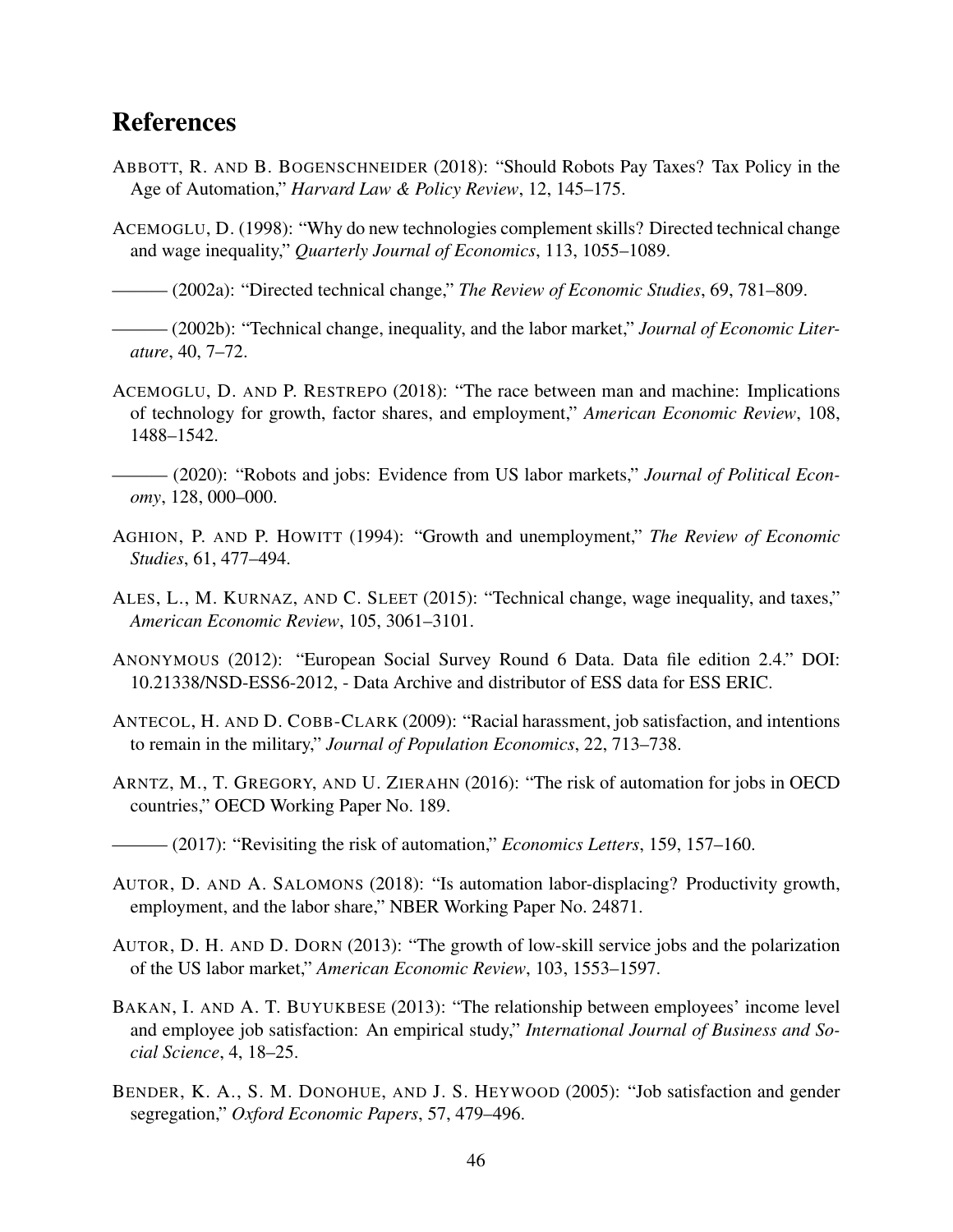- BENJAMIN, D. J., J. O. BERGER, M. JOHANNESSON, B. A. NOSEK, E.-J. WAGENMAKERS, R. BERK, K. A. BOLLEN, B. BREMBS, L. BROWN, C. CAMERER, ET AL. (2018): "Redefine statistical significance," *Nature Human Behaviour*, 2, 6–10.
- BESSEN, J. E., M. GOOS, A. SALOMONS, AND W. VAN DEN BERGE (2019): "Automatic Reaction-What Happens to Workers at Firms that Automate?" Boston Univ. School of Law, Law and Economics Research Paper 19-2.
- BLANKENAU, W. F. AND B. F. INGRAM (2002): "Welfare implications of factor taxation with rising wage inequality," *Macroeconomic Dynamics*, 6, 408–428.
- BONIN, H., T. GREGORY, AND U. ZIERAHN (2015): "Übertragung der Studie von Frey/Osborne (2013) auf Deutschland," ZEW Kurzexpertise No. 57.
- BRADLEY, D. E. AND J. A. ROBERTS (2004): "Self-employment and job satisfaction: investigating the role of self-efficacy, depression, and seniority," *Journal of Small Business Management*, 42, 37–58.
- BRANDES, P. AND R. WATTENHOFER (2016): "Opening the Frey/Osborne black box: Which tasks of a job are susceptible to computerization?" ArXiv preprint arXiv:1604.08823.
- BRYNJOLFSSON, E. AND A. MCAFEE (2014): *The second machine age: Work, progress, and prosperity in a time of brilliant technologies*, WW Norton & Company.
- BRYSON, A., L. CAPPELLARI, AND C. LUCIFORA (2010): "Why so unhappy? The effects of unionization on job satisfaction," *Oxford Bulletin of Economics and Statistics*, 72, 357–380.
- CALVINO, F. AND M. E. VIRGILLITO (2018): "The innovation-employment nexus: a critical survey of theory and empirics," *Journal of Economic Surveys*, 32, 83–117.
- CARTON, A. ET AL. (2017): "International Social Survey Programme: Work Orientations IV - ISSP 2015," GESIS Data archive, Cologne. ZA6770 Data File Version 2.1.0, https://doi.org/10.4232/1.12848.
- CLARK, A., Y. GEORGELLIS, AND P. SANFEY (2001): "Scarring: The psychological impact of past unemployment," *Economica*, 68, 221–241.
- CLARK, A. E. (1997): "Job satisfaction and gender: why are women so happy at work?" *Labour Economics*, 4, 341–372.
- CLARK, A. E., S. FLECHE, R. LAYARD, N. POWDTHAVEE, AND G. WARD (2017): "The key determinants of happiness and misery," CEP Discussion Paper No. 1485.
- COSTINOT, A. AND I. WERNING (2018): "Robots, trade, and luddism: A sufficient statistic approach to optimal technology regulation," NBER Working Paper No. 25103.
- CURTIS, C. (1983): "The David Rockefeller Touch," *New York Times*.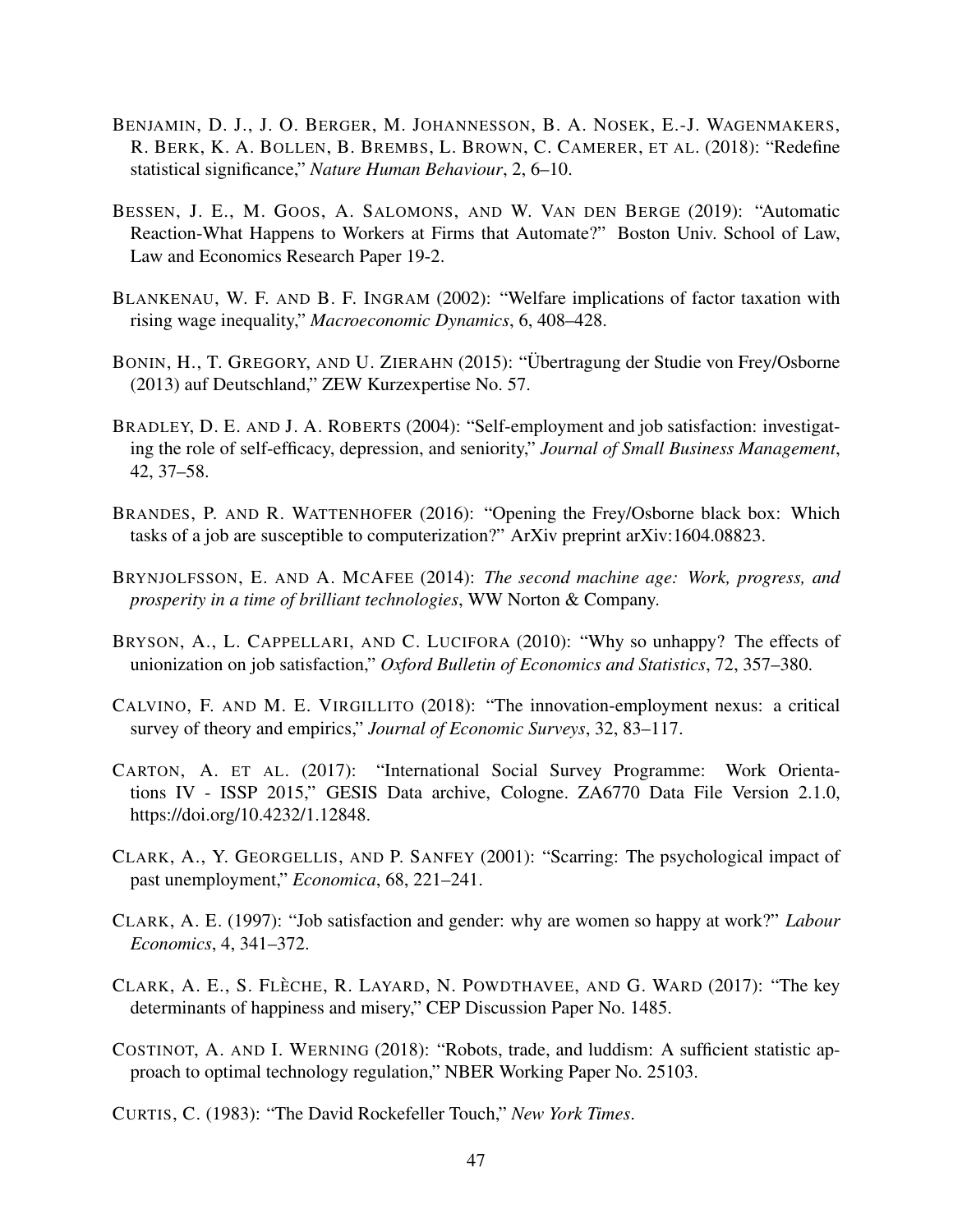- DAIMLER MOBILITY AG (2020): "California, Here We Come!" https:// www.daimler-mobility.com/en/innovations/autonomous-driving/ pilot-project/, online, accessed: August 18, 2020.
- DAUTH, W., S. FINDEISEN, J. SÜDEKUM, AND N. WOESSNER (2017): "German robots-the impact of industrial robots on workers," CEPR Discussion Paper No. 12306.
- DE NEVE, J.-E. AND G. WARD (2017): "Does Work Make You Happy? Evidence from the World Happiness Report." *Harvard Business Review*.
- DECKER, M., M. FISCHER, AND I. OTT (2017): "Service Robotics and Human Labor: A first technology assessment of substitution and cooperation," *Robotics and Autonomous Systems*, 87,  $348 - 354.$
- DENGLER, K. AND B. MATTHES (2015): "Folgen der Digitalisierung für die Arbeitswelt: Substituierbarkeitspotenziale von Berufen in Deutschland," IAB Research Report (ISSN 2195-2655).
- FISHER, C. D. (2010): "Happiness at work," *International Journal of Management Reviews*, 12, 384–412.
- FREEMAN, R. B. (1977): "Job satisfaction as an economic variable," NBER Working Paper No. 225.
- FREY, C. B. AND M. A. OSBORNE (2017): "The future of employment: How susceptible are jobs to computerisation?" *Technological Forecasting and Social Change*, 114, 254–280.
- GIHLEB, R., O. GIUNTELLA, L. STELLA, AND T. WANG (2020): "Industrial Robots, Workers' Safety, and Health," IZA Discussion Paper No. 13672.
- GRAETZ, G. AND G. MICHAELS (2018): "Robots at work," *Review of Economics and Statistics*, 100, 753–768.
- HACKET, R. D. (1989): "Work attitudes and employee absenteeism: A synthesis of the literature," *Journal of Occupational Psychology*, 62, 235–248.
- HINKS, T. (2020): "Fear of Robots and Life Satisfaction," *International Journal of Social Robotics*, 1–14.
- HU, X., S. KAPLAN, AND R. S. DALAL (2010): "An examination of blue-versus white-collar workers' conceptualizations of job satisfaction facets," *Journal of Vocational Behavior*, 76, 317– 325.
- INTERNATIONAL LABOUR ORGANIZATION (2020): "ILOSTAT database [Industrial Relations, SDG Labour Market Indicators]," https://ilostat.ilo.org/data/, online; accessed: September 28, 2020.
- INUWA, M. (2016): "Job satisfaction and employee performance: An empirical approach," *The Millennium University Journal*, 1, 90–103.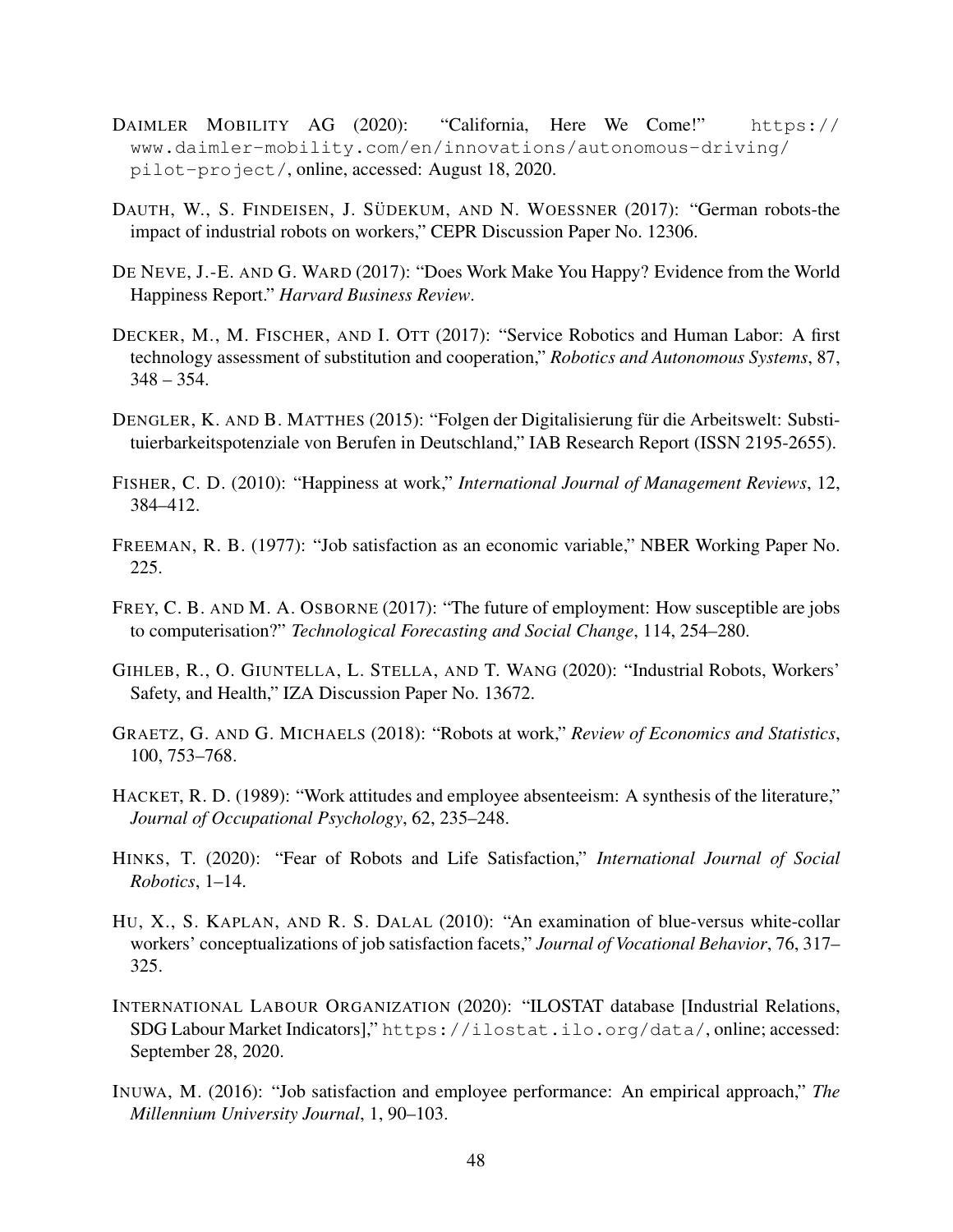- JUDGE, T. A., C. J. THORESEN, J. E. BONO, AND G. K. PATTON (2001): "The job satisfaction– job performance relationship: A qualitative and quantitative review." *Psychological Bulletin*, 127, 376–407.
- KALLEBERG, A. L. AND K. A. LOSCOCCO (1983): "Aging, values, and rewards: Explaining age differences in job satisfaction," *American Sociological Review*, 48, 78–90.

KING, A. (2020): https://talktotransformer.com, offline; accessed: April 15, 2020.

- LAMBERT, E. G., N. LYNNE HOGAN, AND S. M. BARTON (2001): "The impact of job satisfaction on turnover intent: a test of a structural measurement model using a national sample of workers," *The Social Science Journal*, 38, 233–250.
- LANGE, T. (2012): "Job satisfaction and self-employment: autonomy or personality?" *Small Business Economics*, 38, 165–177.
- LAYARD, R. (2011): *Happiness: Lessons from a new science*, Penguin UK.
- LEONTARIDI, R., P. SLOANE, ET AL. (2001): "Measuring the quality of jobs," LoWER Working Paper No. 07.
- MANYIKA, J. ET AL. (2017): "A future that works: AI, automation, employment, and productivity," McKinsey Global Institute Research Report.
- MELAMED, S., I. BEN-AVI, J. LUZ, AND M. S. GREEN (1995): "Objective and subjective work monotony: effects on job satisfaction, psychological distress, and absenteeism in blue-collar workers." *Journal of Applied Psychology*, 80, 29.
- MOKYR, J., C. VICKERS, AND N. L. ZIEBARTH (2015): "The history of technological anxiety and the future of economic growth: Is this time different?" *Journal of Economic Perspectives*, 29, 31–50.
- NIEUWENHUIJSEN, K., D. BRUINVELS, AND M. FRINGS-DRESEN (2010): "Psychosocial work environment and stress-related disorders, a systematic review," *Occupational Medicine*, 60, 277– 286.
- RAYO, L. AND G. S. BECKER (2007): "Evolutionary efficiency and happiness," *Journal of Political Economy*, 115, 302–337.
- REBELO, S., P. TELES, AND J. GUERREIRO (2019): "Should Robots Be Taxed?" CEPR Discussion Paper No. 12238.
- ROSS, C. E. AND B. F. RESKIN (1992): "Education, control at work, and job satisfaction," *Social science research*, 21, 134–148.
- SCARPELLO, V. AND J. P. CAMPBELL (1983): "Job satisfaction: Are all the parts there?" *Personnel Psychology*, 36, 577–600.
- SCHWABE, H., F. CASTELLACCI, ET AL. (2020): "Automation, workers' skills and job satisfaction," TIK Working Papers on Innovation Studies No. 20200526.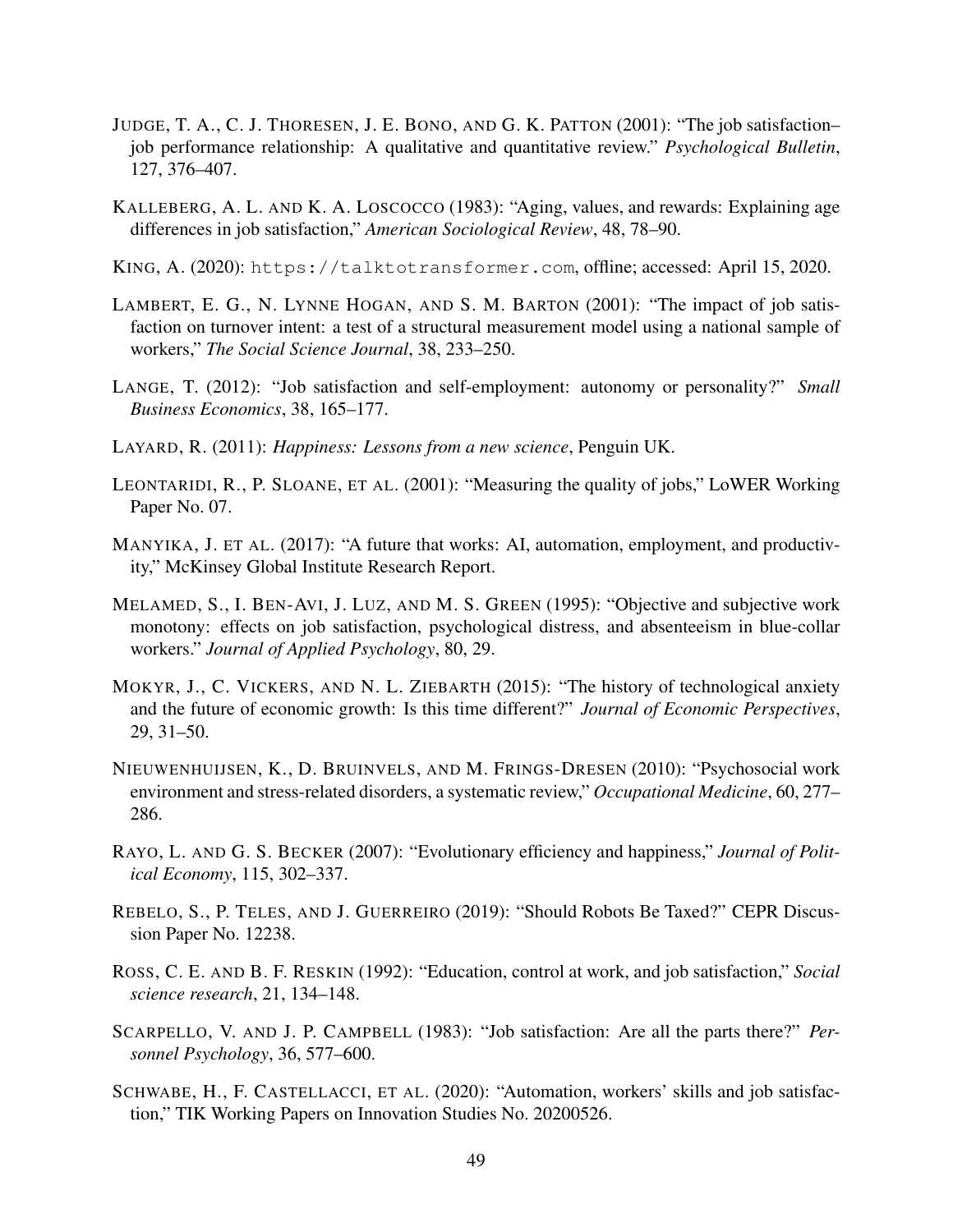- SMITH, T. W., M. DAVERN, J. FREESE, AND S. L. MORGAN (2019): "General Social Surveys, 1972-2018: cumulative codebook," National Data Program for the Social Sciences Series, No. 25.
- ——— (2020): "General Social Surveys," http://www.gss.norc.org/ get-the-data/stata, sponsored by National Science Foundation – (National Data Program for the Social Sciences, no. 25).
- SPECTOR, P. E. (1997): *Job satisfaction: Application, assessment, causes, and consequences*, vol. 3, Sage Publications.
- STIGLITZ, J. E., A. SEN, AND J.-P. FITOUSSI (2010): *Mismeasuring our lives: Why GDP doesn't add up*, The New Press.
- STOILOVA, R., P. ILIEVA-TRICHKOVA, AND F. BIERI (2020): "Work–life balance in Europe: institutional contexts and individual factors," *International Journal of Sociology and Social Policy*, 40, 366–381.
- THE WORLD BANK (2020): "World Bank Open Data [World Bank national accounts data, and OECD National Accounts data files]," https://datacatalog.worldbank.org, online; accessed: September 28, 2020.

——— (n.d.): "World Development Indicators," https://databank.worldbank.org/ source/world-development-indicators, online; accessed: October 12, 2020.

THUEMMEL, U. (2018): "Optimal taxation of robots," CESifo Working Paper No. 7317.

- VAN DER KLINK, J., R. BLONK, A. H. SCHENE, AND F. VAN DIJK (2001): "The benefits of interventions for work-related stress," *American Journal of Public Health*, 91, 270.
- VIEIRA, J. A. C. (2005): "Skill mismatches and job satisfaction," *Economics Letters*, 89, 39–47.
- WAYMO LLC (2020): "Waymo Technology," https://waymo.com/tech/, online, accessed: August 18, 2020.
- WESTOVER, J. H. AND J. TAYLOR (2010): "International differences in job satisfaction," *International Journal of Productivity and Performance Management*, 59, 811–828.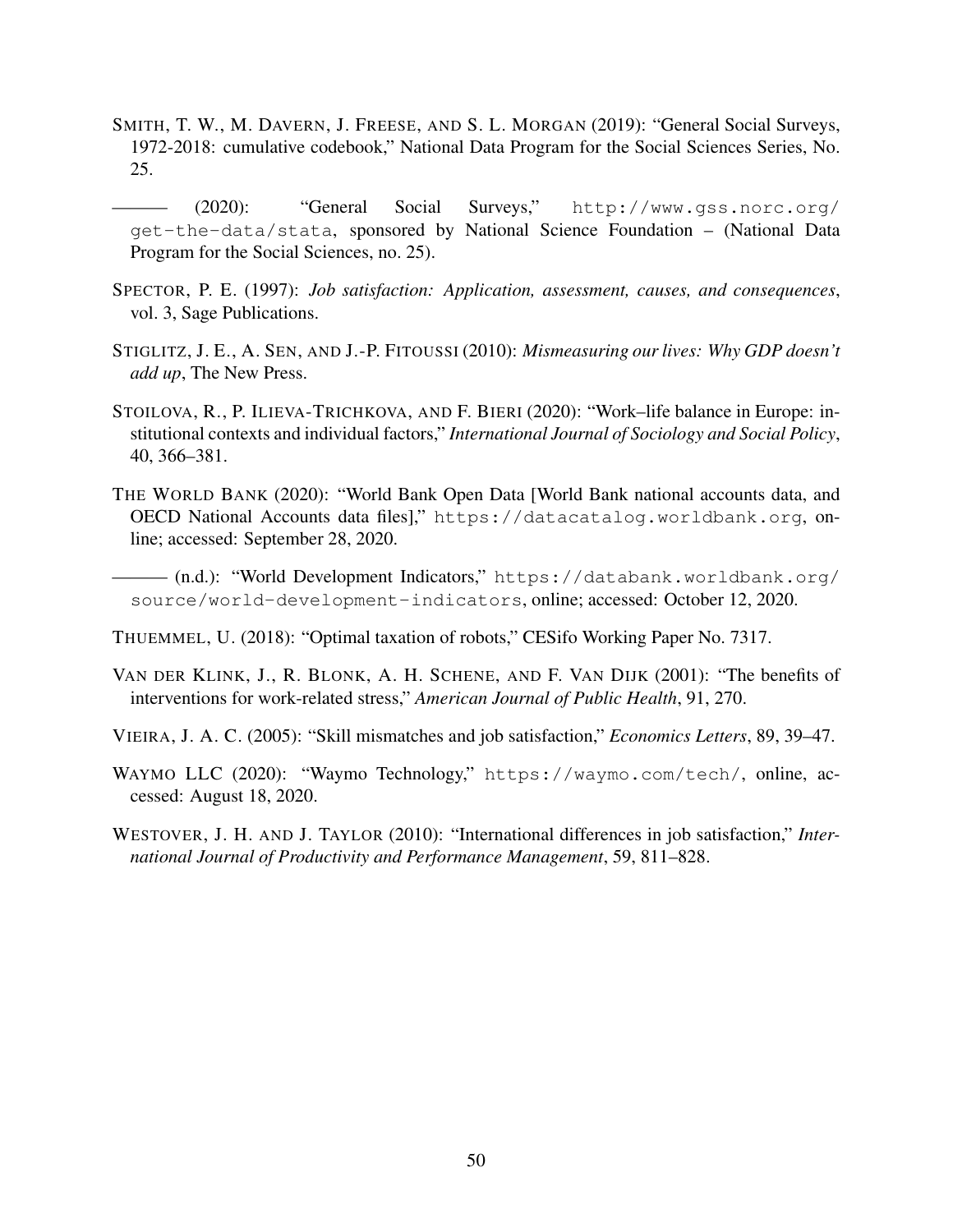# Appendix

## A Calculation of Headline Figures

We repeatedly report single percentage changes in job satisfaction due to a one standard deviation increase in the respective automatability measure. We assume the reader is generally familiar with limited dependent variables and the formulation of these in terms of latent variables. Throughout this section all vectors are column vectors.

For our figures, we first run an ordered probit model of the probability of a respondent to state a job satisfaction of  $k \in \kappa = \{1, ..., K\}$  conditional on the included variables and observations in matrix x. For a normally distributed error of the latent variable  $y^* = x\mathbf{b} + \epsilon$ , the model takes the form

$$
Pr(y = k|\boldsymbol{x}) = \Phi(\mu_k - \boldsymbol{x}\boldsymbol{b}) - \Phi(\mu_{k-1} - \boldsymbol{x}\boldsymbol{b}).
$$

Using maximum likelihood, one obtains estimates  $\hat{\mu}_k$  for  $k \in \kappa$  and  $\hat{b}$  and the estimated probabilities at the mean of all variables  $\bar{x}$ 

$$
\hat{\boldsymbol{p}} = \{\widehat{Pr(y=k)} | \forall k\} = \{\Phi(\hat{\mu}_k - \overline{\boldsymbol{x}}\hat{\boldsymbol{b}}) - \Phi(\hat{\mu}_{k-1} - \overline{\boldsymbol{x}}\hat{\boldsymbol{b}})| \forall k\}.
$$

Using the corresponding marginal probabilities at the mean with respect to automatability

$$
\widehat{\boldsymbol{m}\boldsymbol{p}} = \left\{ \frac{\partial \widehat{Pr(y=k)}}{\partial Auto\_Std} \middle| \forall k \right\} = \left\{ -\boldsymbol{b}'(\phi(\hat{\mu}_k - \overline{\boldsymbol{x}}\hat{\boldsymbol{b}}) - \phi(\hat{\mu}_{k-1} - \overline{\boldsymbol{x}}\hat{\boldsymbol{b}})) | \forall k \right\},\
$$

our headline figures obtain as

$$
HF = 100 \cdot \frac{((\hat{\boldsymbol{p}} + \widehat{\boldsymbol{mp}})' \boldsymbol{\kappa} - \hat{\boldsymbol{p}}' \boldsymbol{\kappa})}{\hat{\boldsymbol{p}}' \boldsymbol{\kappa}}.
$$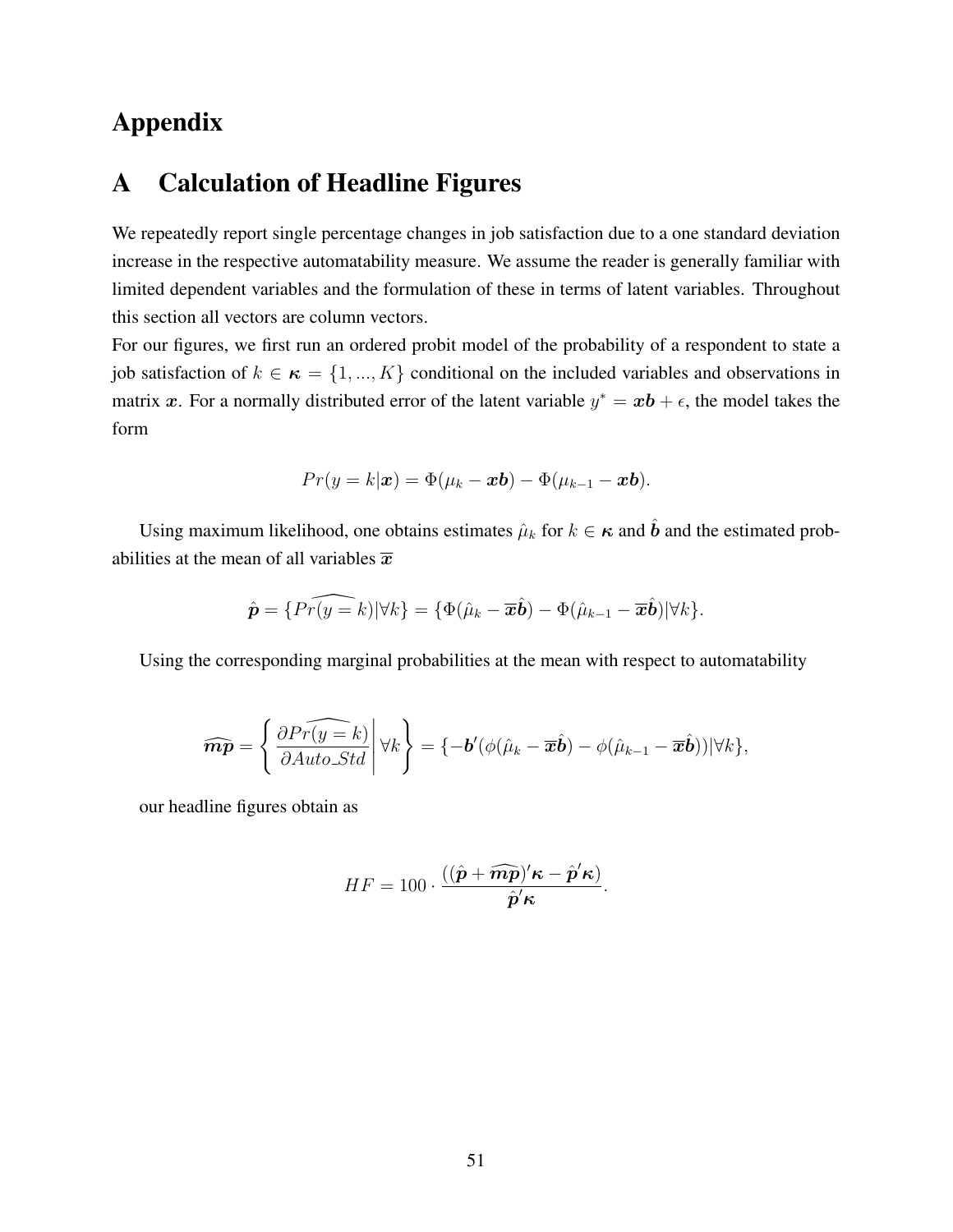# B Tables

| Country               | ISO-3166 Prefix | Freq.  | Percent |
|-----------------------|-----------------|--------|---------|
| Albania               | AL              | 297    | 1.25    |
| Belgium               | <b>BE</b>       | 942    | 3.95    |
| Bulgaria              | <b>BG</b>       | 878    | 3.68    |
| Cyprus                | <b>CY</b>       | 494    | 2.07    |
| <b>Czech Republic</b> | <b>CZ</b>       | 973    | 4.08    |
| Denmark               | DK              | 880    | 3.69    |
| Estonia               | EE              | 1,151  | 4.83    |
| Finland               | FI              | 1,086  | 4.55    |
| France                | <b>FR</b>       | 910    | 3.82    |
| Germany               | DE              | 1,373  | 5.76    |
| <b>Great Britain</b>  | <b>GB</b>       | 959    | 4.02    |
| Hungary               | HU              | 780    | 3.27    |
| Iceland               | IS              | 444    | 1.86    |
| Ireland               | IE              | 907    | 3.80    |
| Israel                | IL              | 1,238  | 5.19    |
| Italy                 | IT              | 281    | 1.18    |
| Kosovo                | XK              | 290    | 1.22    |
| Lithuania             | LT              | 859    | 3.60    |
| Netherlands           | <b>NL</b>       | 955    | 4.00    |
| Norway                | NO              | 976    | 4.09    |
| Poland                | PL              | 874    | 3.66    |
| Portugal              | PT              | 620    | 2.60    |
| Russia                | <b>RU</b>       | 1,046  | 4.39    |
| Slovakia              | <b>SK</b>       | 844    | 3.54    |
| Slovenia              | <b>SI</b>       | 486    | 2.04    |
| Spain                 | ES              | 791    | 3.32    |
| Sweden                | <b>SE</b>       | 1,014  | 4.25    |
| Switzerland           | <b>CH</b>       | 768    | 3.22    |
| Ukraine               | <b>UA</b>       | 736    | 3.09    |
|                       | Total           | 23,852 | 100.00  |

Table 27: ESS Observations (by Country)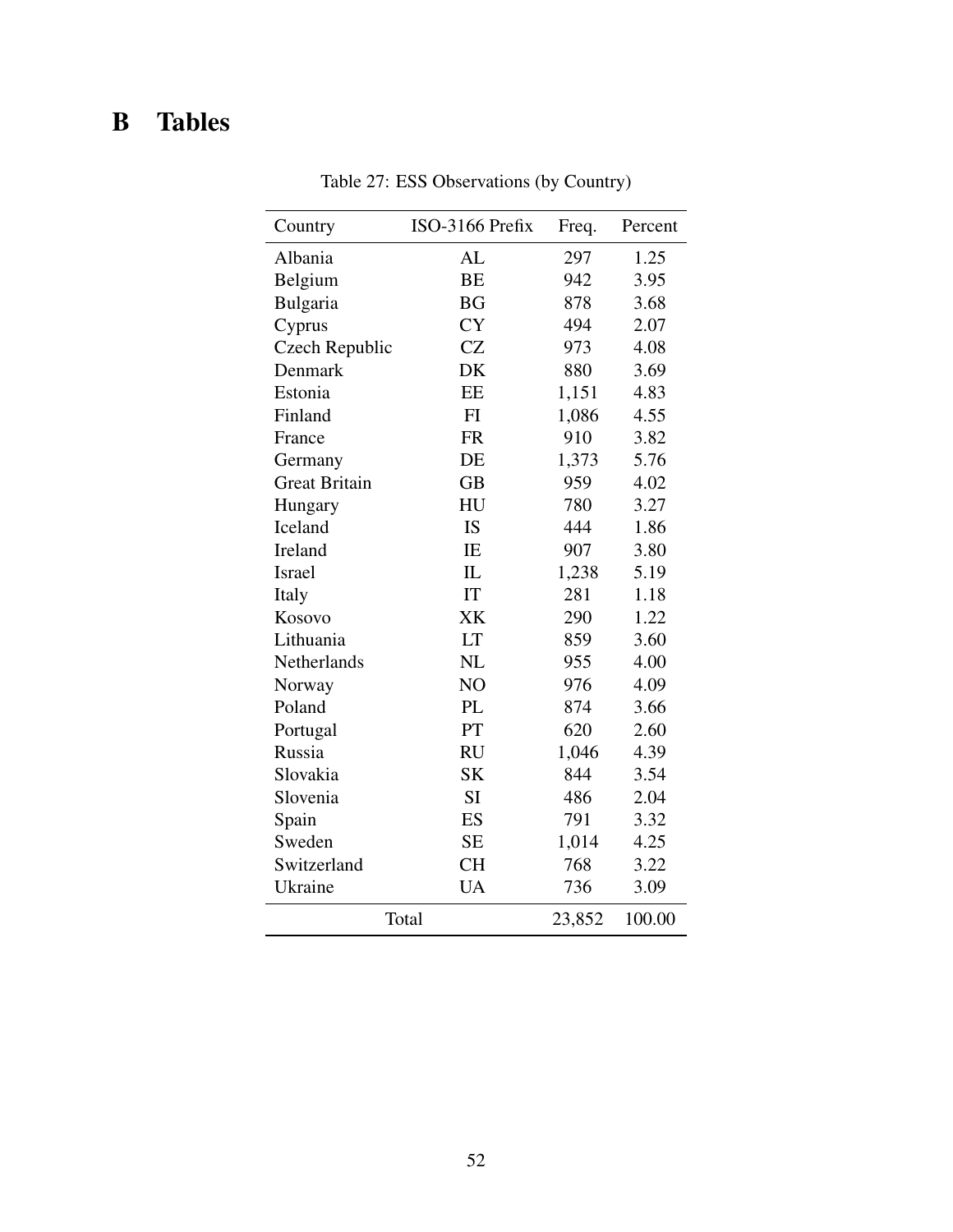| Country              | ISO-3166 Prefix | Freq.  | Percent |
|----------------------|-----------------|--------|---------|
| Australia            | AU              | 656    | 2.85    |
| Austria              | AT              | 88     | 0.38    |
| Belgium              | BE              | 1,136  | 4.93    |
| Chile                | CL              | 616    | 2.67    |
| China                | <b>CN</b>       | 564    | 2.45    |
| Taiwan               | TW              | 1,289  | 5.59    |
| Croatia              | <b>HR</b>       | 180    | 0.78    |
| Czech Republic       | <b>CZ</b>       | 769    | 3.34    |
| Denmark              | DK              | 634    | 2.75    |
| Estonia              | EE              | 652    | 2.83    |
| Finland              | FI              | 624    | 2.71    |
| France               | <b>FR</b>       | 505    | 2.19    |
| Georgia              | <b>GE</b>       | 417    | 1.81    |
| Germany              | DE              | 844    | 3.66    |
| <b>Great Britain</b> | <b>GB</b>       | 626    | 2.72    |
| Hungary              | HU              | 553    | 2.40    |
| Iceland              | IS              | 683    | 2.96    |
| India                | IN              | 350    | 1.52    |
| <b>Israel</b>        | IL              | 780    | 3.38    |
| Japan                | JP              | 745    | 3.23    |
| Latvia               | LV              | 573    | 2.49    |
| Lithuania            | LT              | 523    | 2.27    |
| Mexico               | MX              | 565    | 2.45    |
| New Zealand          | NZ              | 368    | 1.60    |
| Norway               | NO              | 843    | 3.66    |
| Philippines          | PH              | 548    | 2.38    |
| Poland               | PL              | 867    | 3.76    |
| Russia               | <b>RU</b>       | 635    | 2.75    |
| Slovakia             | <b>SK</b>       | 520    | 2.26    |
| Slovenia             | <b>SI</b>       | 475    | 2.06    |
| South Africa         | ZA              | 692    | 3.00    |
| Spain                | ES              | 863    | 3.74    |
| Suriname             | <b>SR</b>       | 378    | 1.64    |
| Sweden               | <b>SE</b>       | 633    | 2.75    |
| Switzerland          | <b>CH</b>       | 651    | 2.82    |
| <b>United States</b> | US              | 851    | 3.69    |
| Venezuela            | VE              | 359    | 1.56    |
|                      | Total           | 23,055 | 100.00  |

Table 28: ISSP Observations (by Country)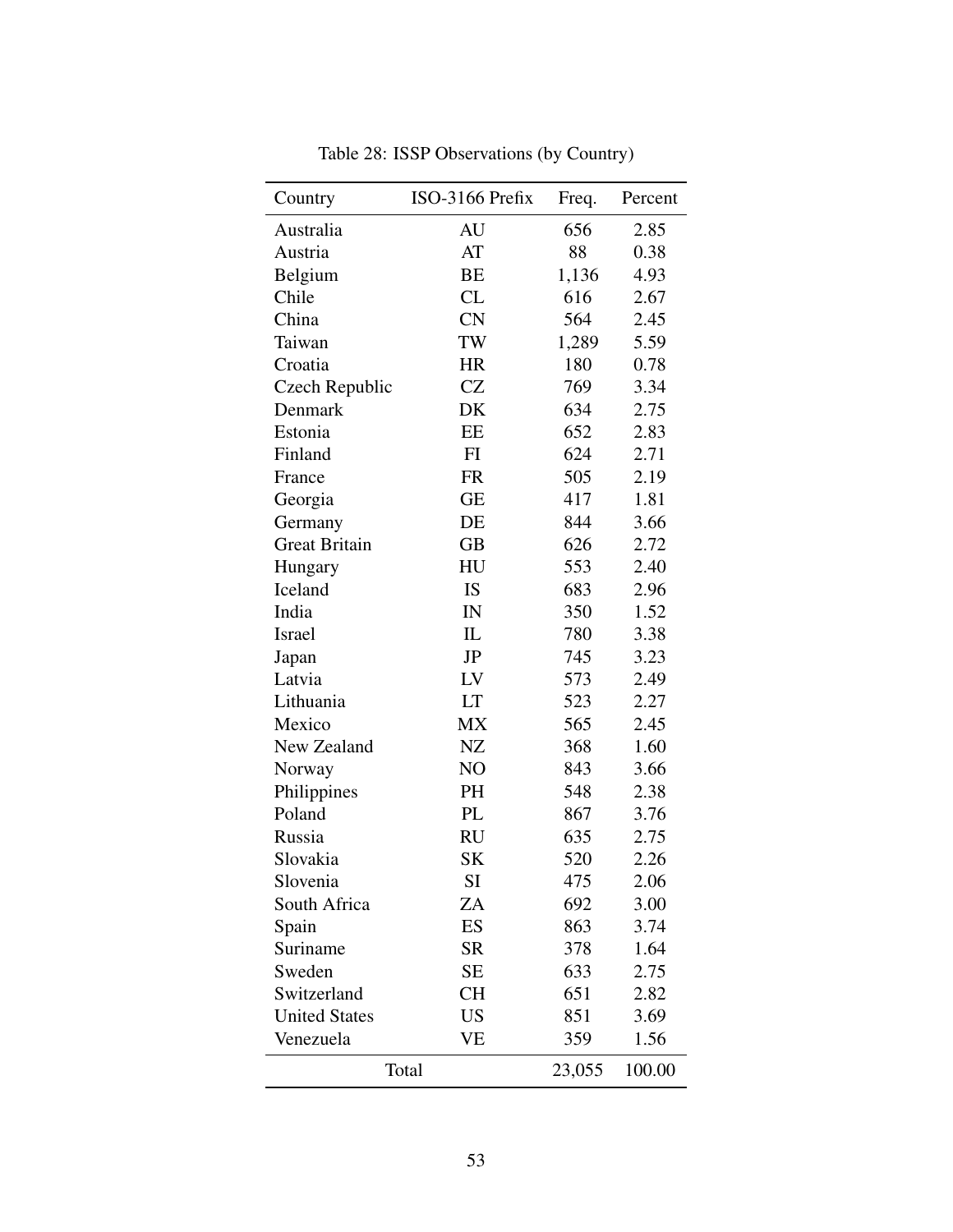|          | Autom-FO    | Income      | WkHrs      | WkSlf      | Age         | Male        | White       | Educ        | Marital    | Childs      | Health |
|----------|-------------|-------------|------------|------------|-------------|-------------|-------------|-------------|------------|-------------|--------|
| Autom-FO | 1.000       |             |            |            |             |             |             |             |            |             |        |
| Income   | $-0.234***$ | 1.000       |            |            |             |             |             |             |            |             |        |
| WkHrs    | $-0.135***$ | $0.346***$  | 1.000      |            |             |             |             |             |            |             |        |
| WkSlf    | $-0.086***$ | $-0.048***$ | 0.015      | 1.000      |             |             |             |             |            |             |        |
| Age      | $-0.079***$ | $0.131***$  | $-0.031**$ | $0.158***$ | 1.000       |             |             |             |            |             |        |
| Male     | 0.005       | $0.155***$  | $0.231***$ | $0.096***$ | $-0.010$    | 1.000       |             |             |            |             |        |
| White    | $-0.104***$ | $0.116***$  | $0.030**$  | $0.060***$ | $0.122***$  | 0.014       | 1.000       |             |            |             |        |
| Educ     | $-0.368***$ | $0.249***$  | $0.083***$ | 0.009      | $0.033***$  | $0.022*$    | $0.142***$  | 1.000       |            |             |        |
| Marital  | $-0.119***$ | $0.126***$  | 0.012      | $0.063***$ | $0.263***$  | $-0.007$    | $0.155***$  | $0.056***$  | 1.000      |             |        |
| Childs   | $0.041***$  | $-0.027**$  | $-0.003$   | $0.070***$ | $0.333***$  | $-0.076***$ | $-0.071***$ | $-0.242***$ | $0.280***$ | 1.000       |        |
| Health   | $-0.123***$ | $0.125***$  | $0.067***$ | $0.026*$   | $-0.080***$ | $0.023*$    | $0.056***$  | $0.219***$  | $0.079***$ | $-0.084***$ | 1.000  |

Table 29: Correlations between Independent Variables (GSS)

\*  $p < 0.10$ , \*\*  $p < 0.05$ , \*\*\*  $p < 0.01$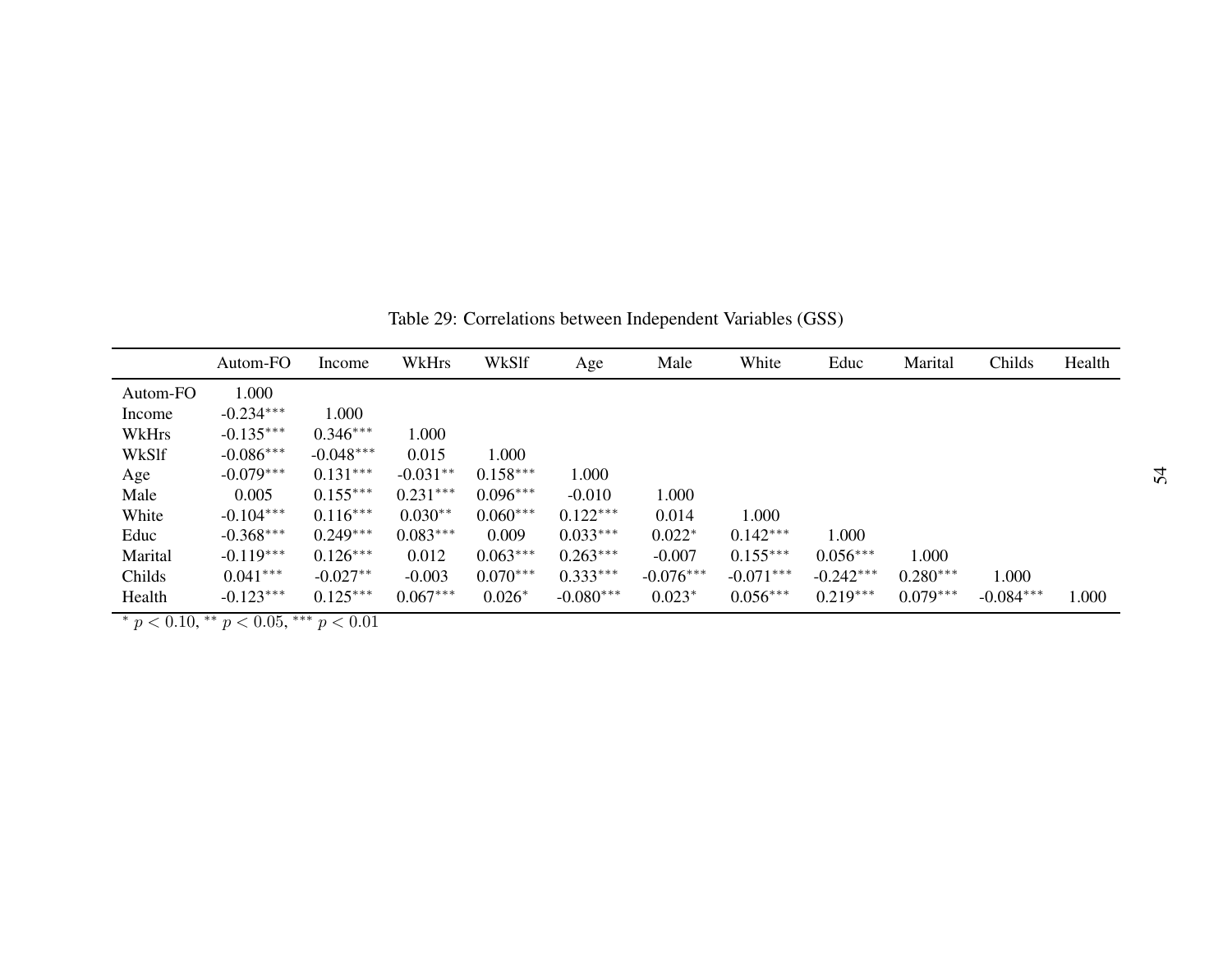|           | Autom-GER   | Income      | WkHrs       | WkSlf       | Age         | Male        | White       | Educ        | Marital     | Childs | Health |
|-----------|-------------|-------------|-------------|-------------|-------------|-------------|-------------|-------------|-------------|--------|--------|
| Autom-GER | 1.000       |             |             |             |             |             |             |             |             |        |        |
| Income    | $-0.065***$ | 1.000       |             |             |             |             |             |             |             |        |        |
| WkHrs     | $0.052***$  | $0.111***$  | 1.000       |             |             |             |             |             |             |        |        |
| WkSlf     | $-0.033***$ | 0.007       | $0.173***$  | 1.000       |             |             |             |             |             |        |        |
| Age       | $-0.039***$ | $0.017**$   | 0.002       | $0.121***$  | 1.000       |             |             |             |             |        |        |
| Male      | $0.133***$  | $0.061***$  | $0.240***$  | $0.117***$  | $-0.016**$  | 1.000       |             |             |             |        |        |
| White     | $-0.007$    | $0.050***$  | $-0.013**$  | $0.015**$   | $0.031***$  | $-0.008$    | 1.000       |             |             |        |        |
| Educ      | $-0.266***$ | $0.324***$  | $0.047***$  | $-0.022***$ | $-0.036***$ | $-0.079***$ | $0.011*$    | 1.000       |             |        |        |
| Marital   | $-0.022***$ | $-0.096***$ | $-0.026***$ | $-0.003$    | $0.162***$  | $-0.086***$ | $-0.026***$ | $-0.030***$ | 1.000       |        |        |
| Childs    | $-0.016**$  | $0.126***$  | $0.021***$  | $0.019***$  | $0.030***$  | $-0.071***$ | $-0.019***$ | $0.029***$  | $-0.026***$ | 1.000  |        |
| Health    | $-0.056***$ | $0.107***$  | 0.010       | $0.019***$  | $-0.239***$ | $0.064***$  | $0.033***$  | $0.091***$  | $-0.071***$ | 0.010  | 1.000  |

Table 30: Correlations between Independent Variables (ESS)

 $*$  p < 0.10,  $*$  p < 0.05,  $*$   $*$  p < 0.01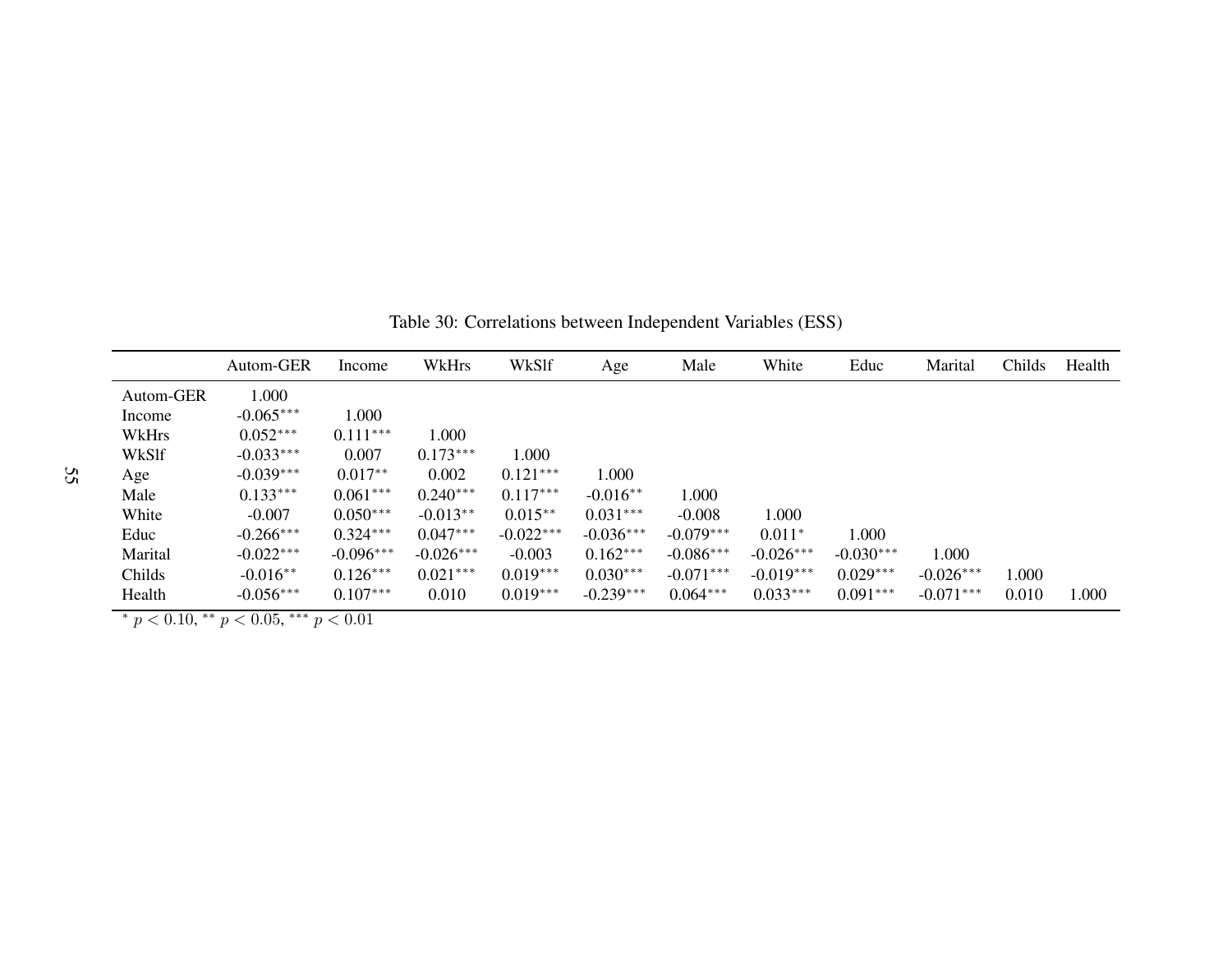|                 | Autom-FO    | Autom-GER   | Autom-MK    | Inc. (kPPP) | <b>WRKHRS</b> | WkSlf       | AGE         | Male        | racedisc   | Educ        | Married     | Children   | Health |
|-----------------|-------------|-------------|-------------|-------------|---------------|-------------|-------------|-------------|------------|-------------|-------------|------------|--------|
| Autom-FO        | 1.000       |             |             |             |               |             |             |             |            |             |             |            |        |
| Autom-GER       | $0.207***$  | 1.000       |             |             |               |             |             |             |            |             |             |            |        |
| Autom-MK        | $0.459***$  | $0.315***$  | 1.000       |             |               |             |             |             |            |             |             |            |        |
| INC (kPPP)      | $-0.129***$ | $-0.057***$ | $-0.191***$ | 1.000       |               |             |             |             |            |             |             |            |        |
| <b>WRKHRS</b>   | $-0.085***$ | $0.030***$  | 0.016       | $0.046***$  | 1.000         |             |             |             |            |             |             |            |        |
| WkSlf           | $-0.074***$ | $0.015*$    | $-0.055***$ | $0.036***$  | $0.081***$    | 1.000       |             |             |            |             |             |            |        |
| AGE             | $-0.049***$ | $-0.044***$ | $-0.027**$  | $0.115***$  | $-0.032***$   | $0.066***$  | .000        |             |            |             |             |            |        |
| Male            | $-0.159***$ | $0.151***$  | $0.075***$  | $0.077***$  | $0.181***$    | $0.088***$  | 0.005       | 1.000       |            |             |             |            |        |
| racedisc        | 0.003       | $-0.010$    | $-0.009$    | $-0.004$    | $0.033***$    | 0.005       | $-0.031***$ | $0.028***$  | 1.000      |             |             |            |        |
| Educ            | $-0.190***$ | $-0.226***$ | $-0.368***$ | $0.163***$  | $-0.054***$   | $-0.037***$ | $-0.076***$ | $-0.098***$ | $-0.009$   | 1.000       |             |            |        |
| marital         | $-0.074***$ | $-0.013$    | $-0.036***$ | $0.061***$  | $0.026***$    | $0.081***$  | $0.277***$  | $0.055***$  | $-0.009$   | $-0.019**$  | 1.000       |            |        |
| <b>HHCHILDS</b> | $-0.026*$   | $-0.033***$ | $-0.013$    | $-0.002$    | $0.015*$      | $0.047***$  | $-0.187***$ | $-0.003$    | $0.036***$ | $-0.033***$ | $0.209***$  | 1.000      |        |
| Health          | $-0.095***$ | $-0.062***$ | $-0.128***$ | $-0.083***$ | 0.007         | $-0.010$    | $-0.238***$ | 0.013       | $0.028***$ | $0.147***$  | $-0.029***$ | $0.063***$ | 1.000  |

Table 31: Correlations between Independent Variables

 $\frac{p}{p} < 0.05, \frac{p}{p} < 0.01, \frac{p}{p} < 0.001$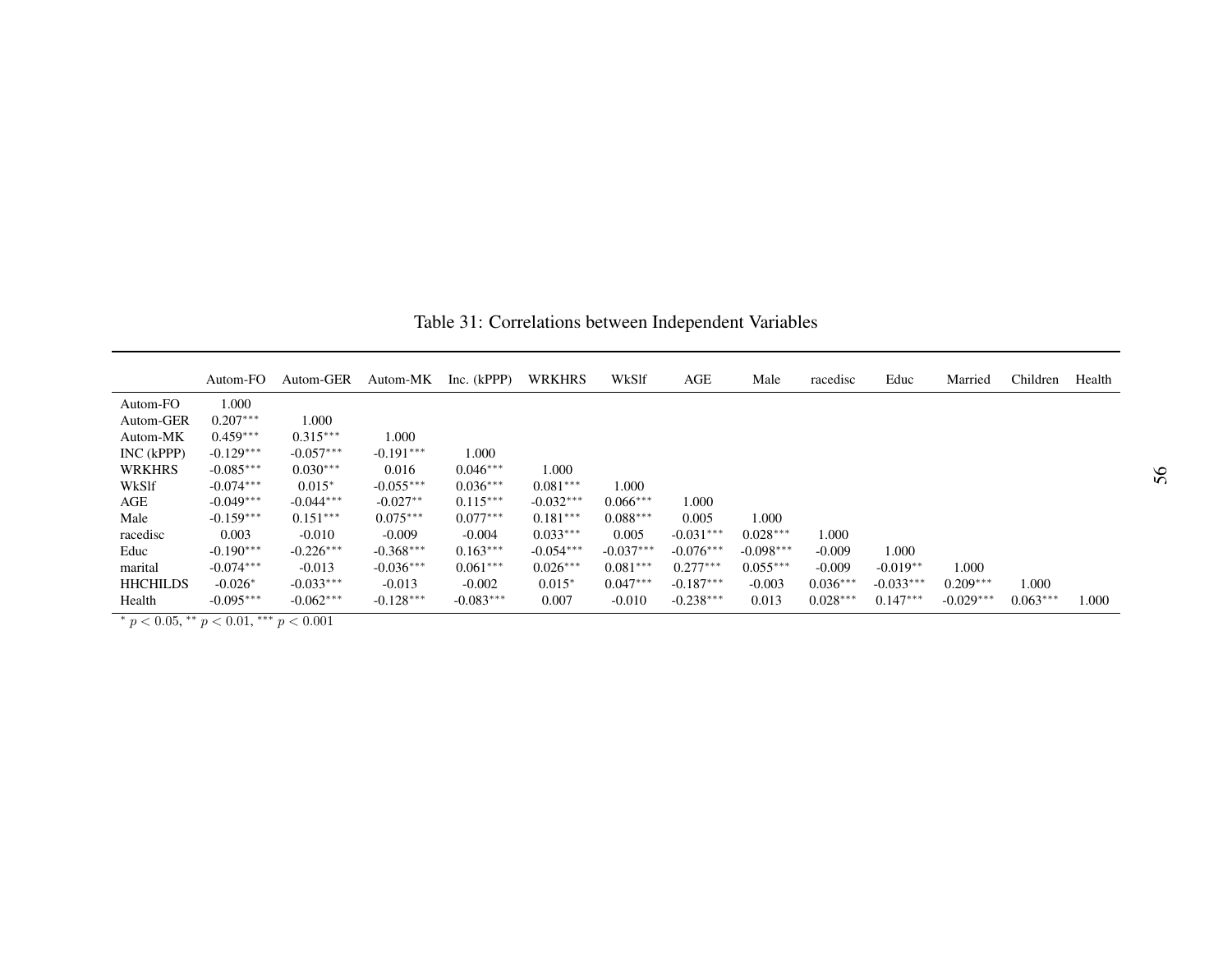| Dep. Var.: JobSat7 | (1)                    | (2)                    | (3)                    | (4)                    | (5)                   | (6)                    |
|--------------------|------------------------|------------------------|------------------------|------------------------|-----------------------|------------------------|
| Autom-FO           | $-0.229***$<br>(0.049) | $-0.228***$<br>(0.049) | $-0.242***$<br>(0.049) | $-0.220***$<br>(0.053) | $-0.204**$<br>(0.071) | $-0.184***$<br>(0.048) |
| <b>MANU</b>        | $-2.692***$<br>(0.335) |                        |                        |                        |                       |                        |
| <b>GDP</b>         |                        | $0.031***$<br>(0.008)  |                        |                        |                       |                        |
| <b>UNEMP</b>       |                        |                        | $-0.885$<br>(0.653)    |                        |                       |                        |
| <b>UNION</b>       |                        |                        |                        | 0.055<br>(0.077)       |                       |                        |
| Autom-OECD         |                        |                        |                        |                        | 1.405<br>(0.844)      |                        |
| Controls           | ✓                      | ✓                      | ✓                      | ✓                      | ✓                     | ✓                      |
| Country            | Х                      | Х                      | Х                      | Х                      | X                     | ✓                      |
| Pseudo $R^2$       | 0.034                  | 0.030                  | 0.029                  | 0.033                  | 0.050                 | 0.049                  |
| N                  | 4,412                  | 4,412                  | 4,412                  | 3,864                  | 2,165                 | 4,899                  |

Table 32: Country Characteristics using the FO Measures

Standard errors in parentheses; Ordered Probit Model;  $\frac{*p}{<}0.05, \frac{*p}{<}0.01, \frac{***}{<}0.001$ Note: For *MANU* we use manufacturing as percentage of value added to GDP from the World Development Indicators (The World Bank, n.d.) to reduce the loss of observations. Results are robust to using other measures.

| Dep. Var.: JobSat7 | (1)                    | (2)                    | (3)                    | (4)                    | (6)                    | (7)                   |
|--------------------|------------------------|------------------------|------------------------|------------------------|------------------------|-----------------------|
| Autom-GER          | $-0.219***$<br>(0.053) | $-0.246***$<br>(0.053) | $-0.248***$<br>(0.053) | $-0.194***$<br>(0.057) | $-0.290***$<br>(0.078) | $-0.161**$<br>(0.050) |
| <b>MANU</b>        | $-2.625***$<br>(0.219) |                        |                        |                        |                        |                       |
| <b>GDP</b>         |                        | $0.033***$<br>(0.005)  |                        |                        |                        |                       |
| <b>UNEMP</b>       |                        |                        | $-1.235**$<br>(0.435)  |                        |                        |                       |
| <b>UNION_DENS</b>  |                        |                        |                        | $-0.017$<br>(0.053)    |                        |                       |
| Autom-OECD         |                        |                        |                        |                        | $2.851***$<br>(0.588)  |                       |
| Controls           | ✓                      | ✓                      | ✓                      | ✓                      | ✓                      |                       |
| Country            | x                      | X                      | Х                      | Х                      | Х                      |                       |
| Pseudo $R^2$       | 0.027                  | 0.024                  | 0.023                  | 0.026                  | 0.045                  | 0.046                 |
| N                  | 9,597                  | 9,597                  | 9,597                  | 8,303                  | 4,488                  | 10,849                |

Table 33: Country Characteristics using the GER Measures

Standard errors in parentheses; Ordered Probit Model;  $\overline{\phantom{a}}^*p < 0.01, \overline{\phantom{a}}^*p < 0.001$ Note: For *MANU* see note in Table 32.